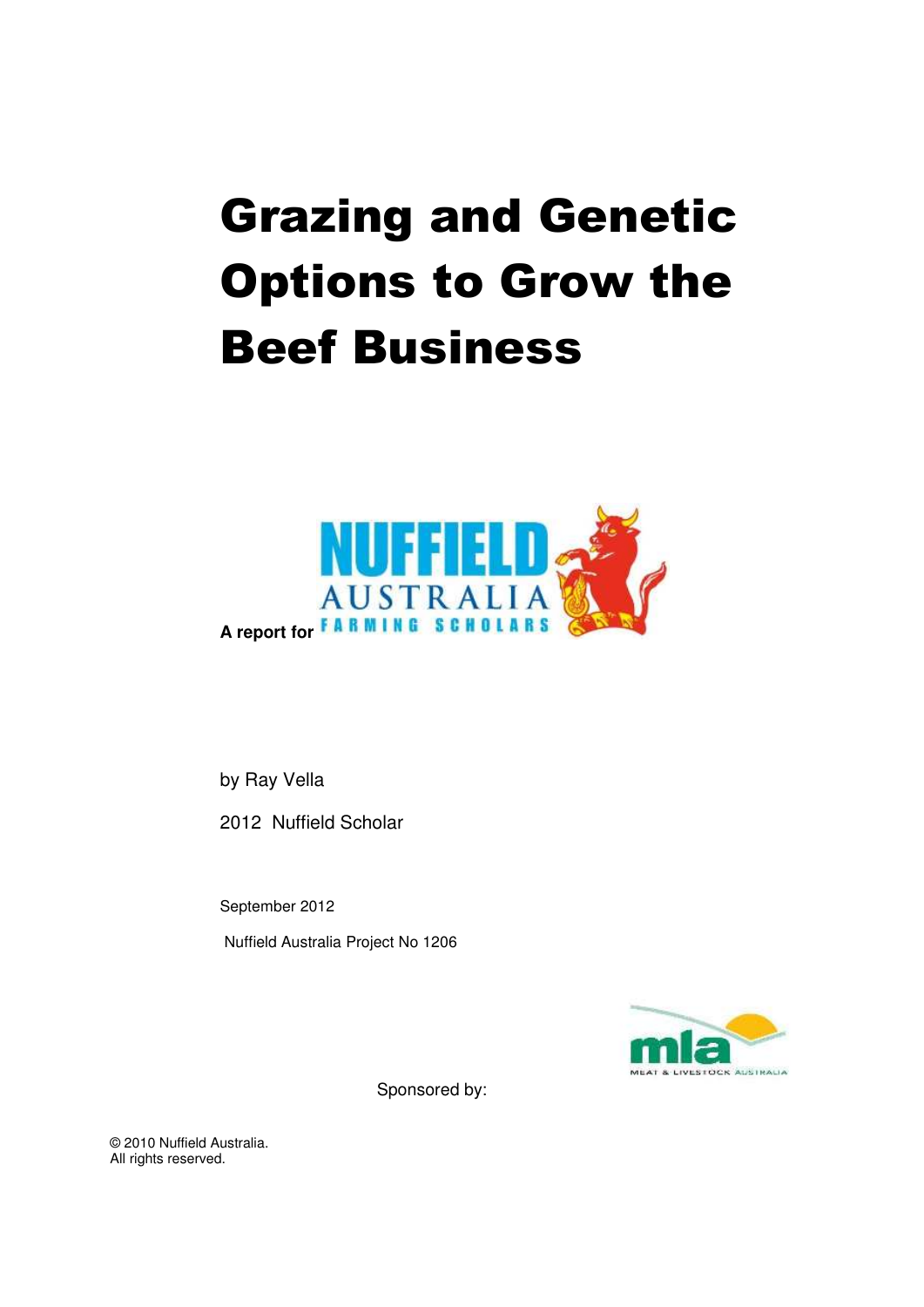This publication has been prepared in good faith on the basis of information available at the date of publication without any independent verification. Nuffield Australia does not guarantee or warrant the accuracy, reliability, completeness of currency of the information in this publication nor its usefulness in achieving any purpose.

Readers are responsible for assessing the relevance and accuracy of the content of this publication. Nuffield Australia will not be liable for any loss, damage, cost or expense incurred or arising by reason of any person using or relying on the information in this publication.

Products may be identified by proprietary or trade names to help readers identify particular types of products but this is not, and is not intended to be, an endorsement or recommendation of any product or manufacturer referred to. Other products may perform as well or better than those specifically referred to.

This publication is copyright. However, Nuffield Australia encourages wide dissemination of its research, providing the organisation is clearly acknowledged. For any enquiries concerning reproduction or providing the organisation is clearly acknowledged. acknowledgement contact the Publications Manager on ph: (03) 54800755.

**Scholar Contact Details**  Ray Vella 'Bald Hills' 300 Stoodleigh Road Marlborough Qld 4705

Phone: 07 49356046<br>Fax: 07 49356046 Fax: 07 49356046<br>Email: ravvella@nuf rayvella@nuffield.com.au

In submitting this report, the Scholar has agreed to Nuffield Australia publishing this material in its edited form.

#### **Nuffield Australia Contact Details**

Nuffield Australia Telephone: (03) 54800755 Facsimile: (03) 54800233 Mobile: 0412696076 Email: enquiries@nuffield.com.au 586 Moama NSW 2731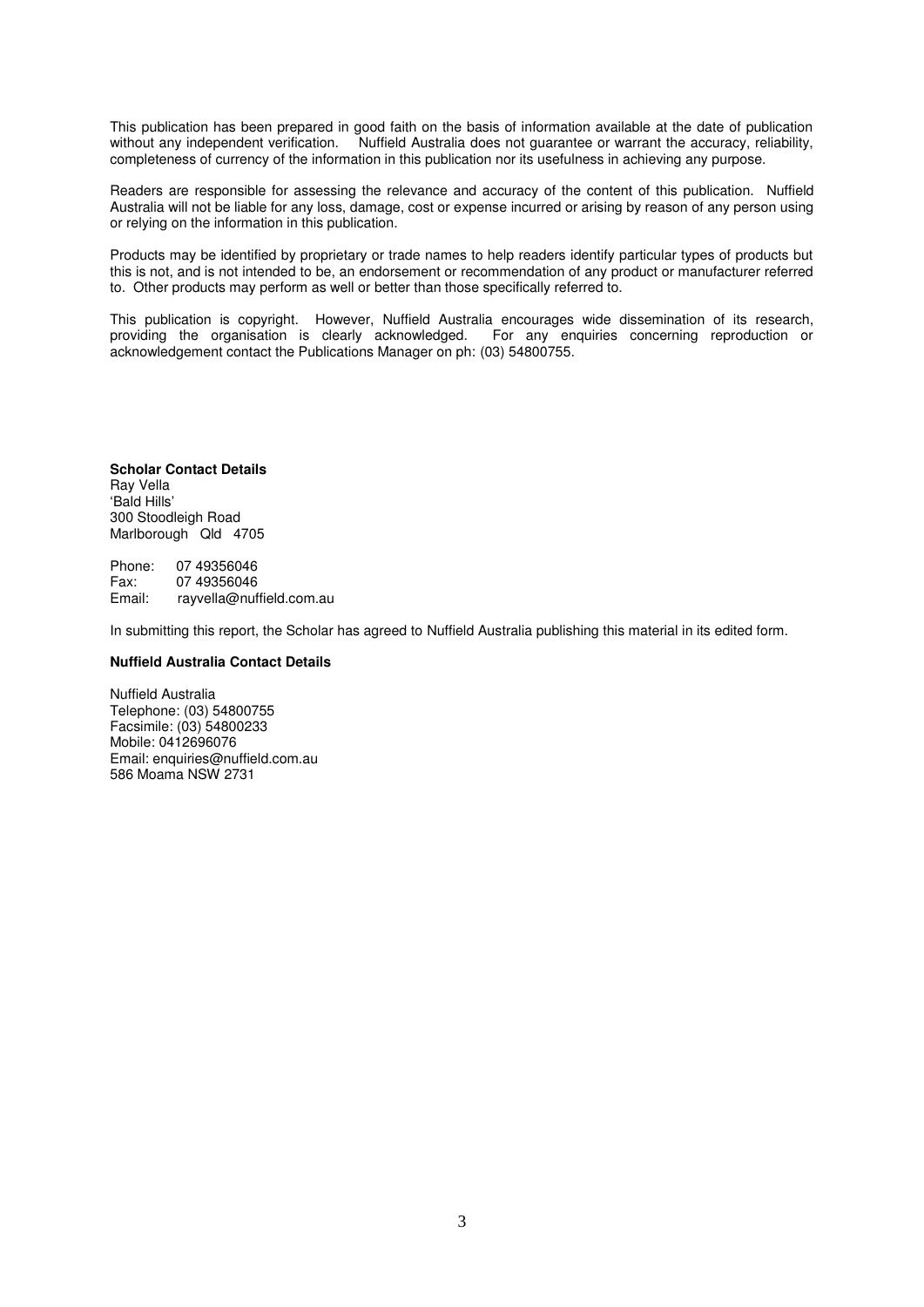## <span id="page-2-0"></span>**Foreword**

The aim of my Nuffield study was to investigate which breeds of cattle best produce quality beef in harsh environments. Because of our reliance on export markets and because of our high cost of production in Australia compared to other major beef exporters such as India and Brazil, our long term market security has to be targeted at a high quality product. The problem for producers in dry harsh tropics of northern Australia is that both the breeds and the finishing systems are more amenable to production of manufacturing beef.

My research focused on visiting and evaluating successful cattle grazing/breeding operations, research stations, universities, veterinarians, being run productively and efficiently in other countries. The aim is to incorporate their more successful concepts and initiatives into Australian farming enterprises, with sufficient flexibility to suit every individual grazing capacity. The unpredictability of Australia's climate and the spiralling cost of labour and fuel compound the challenges facing Australian beef producers. They must pursue more profitable management decisions in marketing by using good genetics through bull selection whilst improving soil health to develop a sustainable business.

It is hoped that this study will benefit cattle producers in all areas of Australia that are focused on maintaining healthy soils and producing cattle of high quality by utilising simple visual selection tools in conjunction with the use of EBVs as a secondary tool.

While travelling with seven other scholars from different agricultural backgrounds within Australia and Canada, my research began looking at many different facets of agriculture throughout America, Mexico, Brazil, Canada and New Zealand. My individual studies were accomplished in Brazil, America, Canada and also in Australia where I attended a holistic management course.

Meat and Livestock Australia Ltd made my travel and research possible, providing funds and support for this Australian Nuffield Scholarship and report.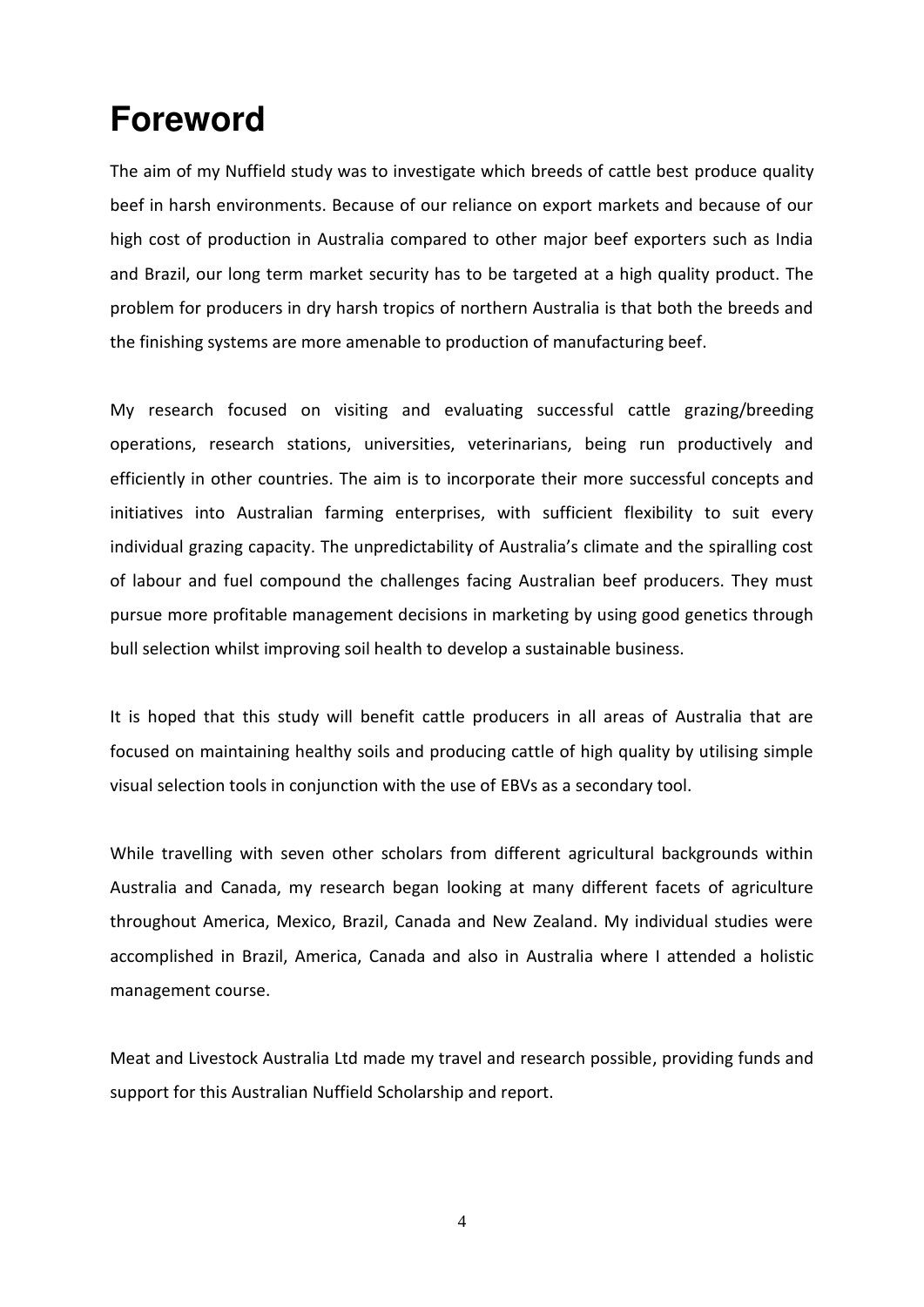Not only has this scholarship given me an opportunity to gain an immense amount of knowledge regarding my study topics but has also emphasised the importance of targeting the right market to suit each property.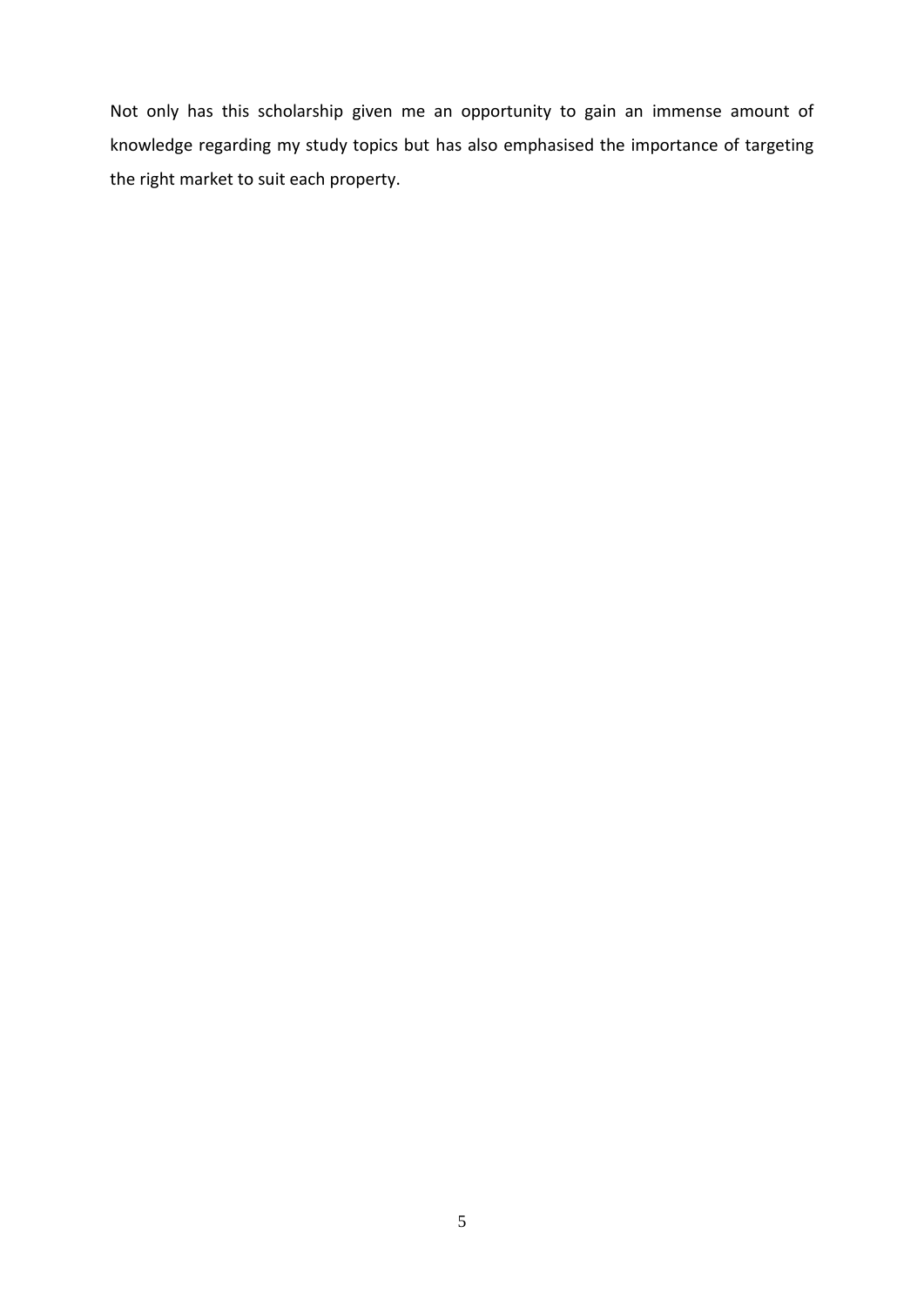## <span id="page-4-0"></span>**Acknowledgements**

I am eternally indebted to numerous people and organisations for making my Nuffield journey memorable. These are:-

- My wife Leah, and our children Kurt, Kayla and Beau. Without their support, dedication and encouragement I would not have been able to embrace the full Nuffield experience.
- Jim Geltch and Nuffield Board for believing in me and allowing me to represent Nuffield Australia as their scholar and giving me the confidence to get the job done.
- My sponsor Meat and Livestock Australia for their generous sponsorship during my Nuffield Scholarship. Also the support of MLA staff especially Angus Street, Matthew Dwyer, Geoff Niethe and Wayne Hall.
- My fellow Nuffield Scholars, Natalie, Bryan, Rhys, Damian, Ryan, Dave and Crosby for their friendship, experienced through our Global Focus Program.
- My hosts from around the world, thank you for the hospitality, time and knowledge which assisted me in my Nuffield journey.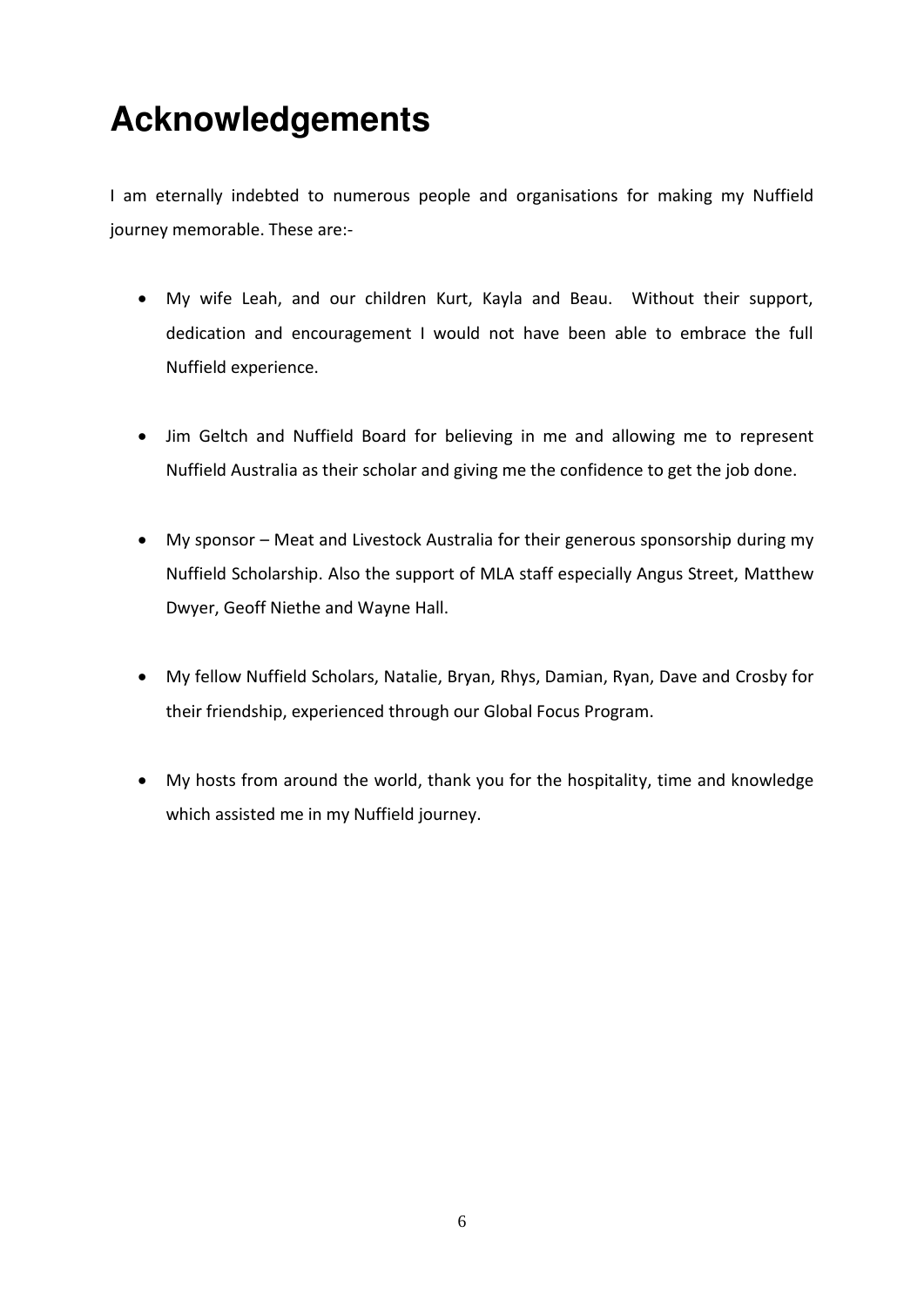## <span id="page-5-0"></span>**Abbreviations**

- AI Artificial Insemination
- EBV Estimated Breeding Value
- EPD Expected Progeny Differences
- IVF In-Vitro Fertilisation
- MLA Meat & Livestock Australia
- FTAI Fixed Time Artificial Insemination
- DM Dry Matter
- PPAI Post Partum Anoestrous Interval
- DTC Days to Calving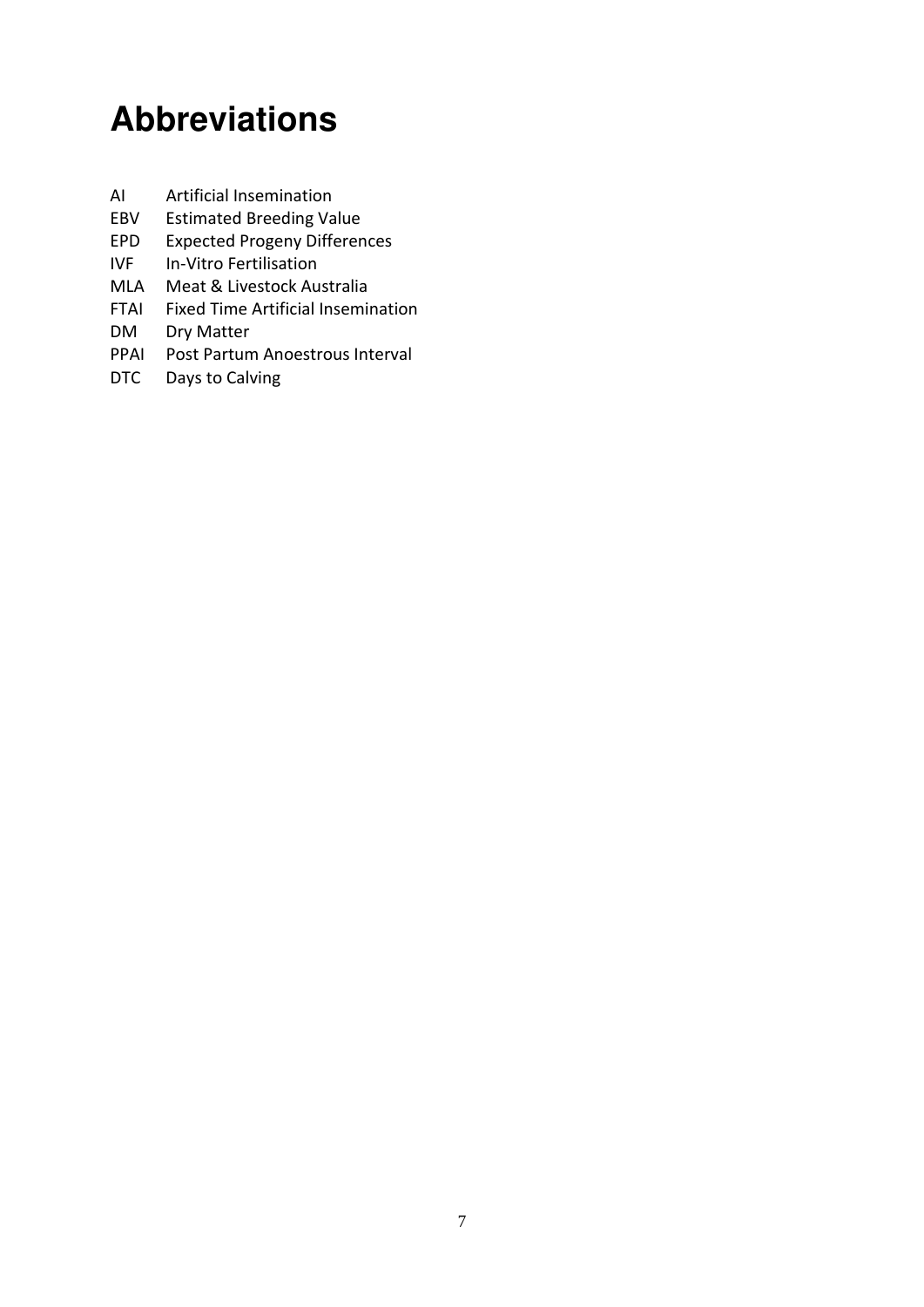## <span id="page-6-0"></span>**Contents**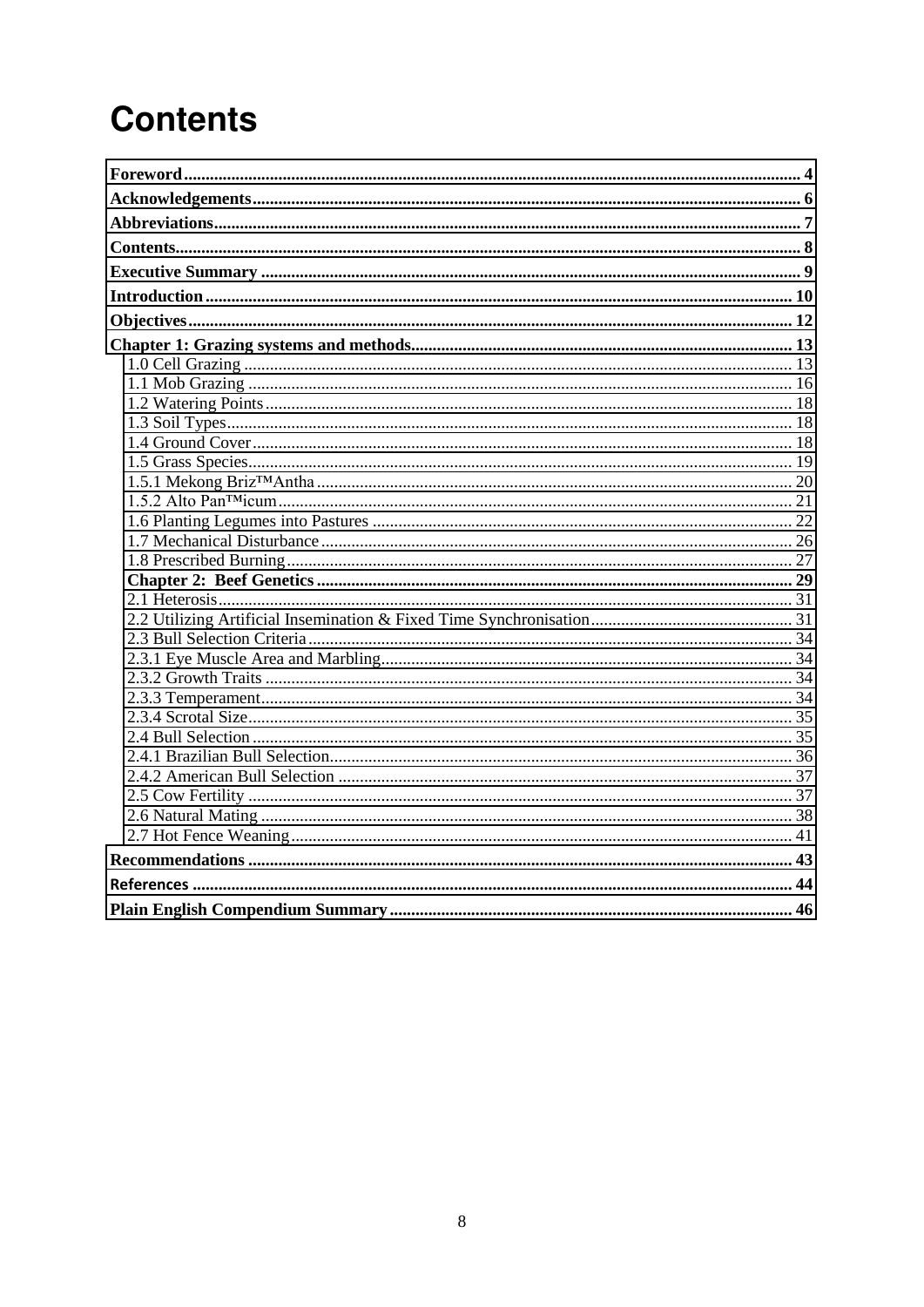## <span id="page-7-0"></span>**Executive Summary**

Cattle producers around the world face rising input costs to their business every year while commodity prices remain constant and the amount of productive land is slowly declining. The world's population is growing with predictions of it reaching nine billion people by 2050 and some of the most productive land is being converted into housing development. This is forcing farmers around the world to be more productive with less land mass available.

America is a perfect example. Their cow herd numbers are at an all time low but they are producing more beef per animal through the benefits of genetic improvement. In addition, the corn prices are at record highs and this is forcing feedlots to purchase older, heavier cattle to enter the feedlot resulting in less feeding days.

Selecting superior genetics that is not over-fed from the day it is born and excels in a number of traits can save time and money. With the average age of a cattle producer being over 50 years and experienced labour being difficult to source, it is important to select animals for genetic traits which address worker safety and more efficient productivity. Such traits include; temperament, poll genetics, parasite resistance, and easy birth weights. With the availability of accurate data (EBVs and genomics) from birth to processing, more cattle producers can determine their income for that beast by the futures index market.

With increased forage quality the challenge is to use each leaf of pasture whilst maintaining soil health, so that the benefits from improved herd fertility will accrue, producing more dollars per acre, along with reductions in pesticide use and fertilizing requirements.

Too many cattle producers are not aware of the harm they doing to their soils by not grazing their pastures efficiently and effectively. With the implementation of well maintained and healthy soils, along with the correct herd selection tools, the beef industry in Australia has potentially a very positive outlook for a profitable future.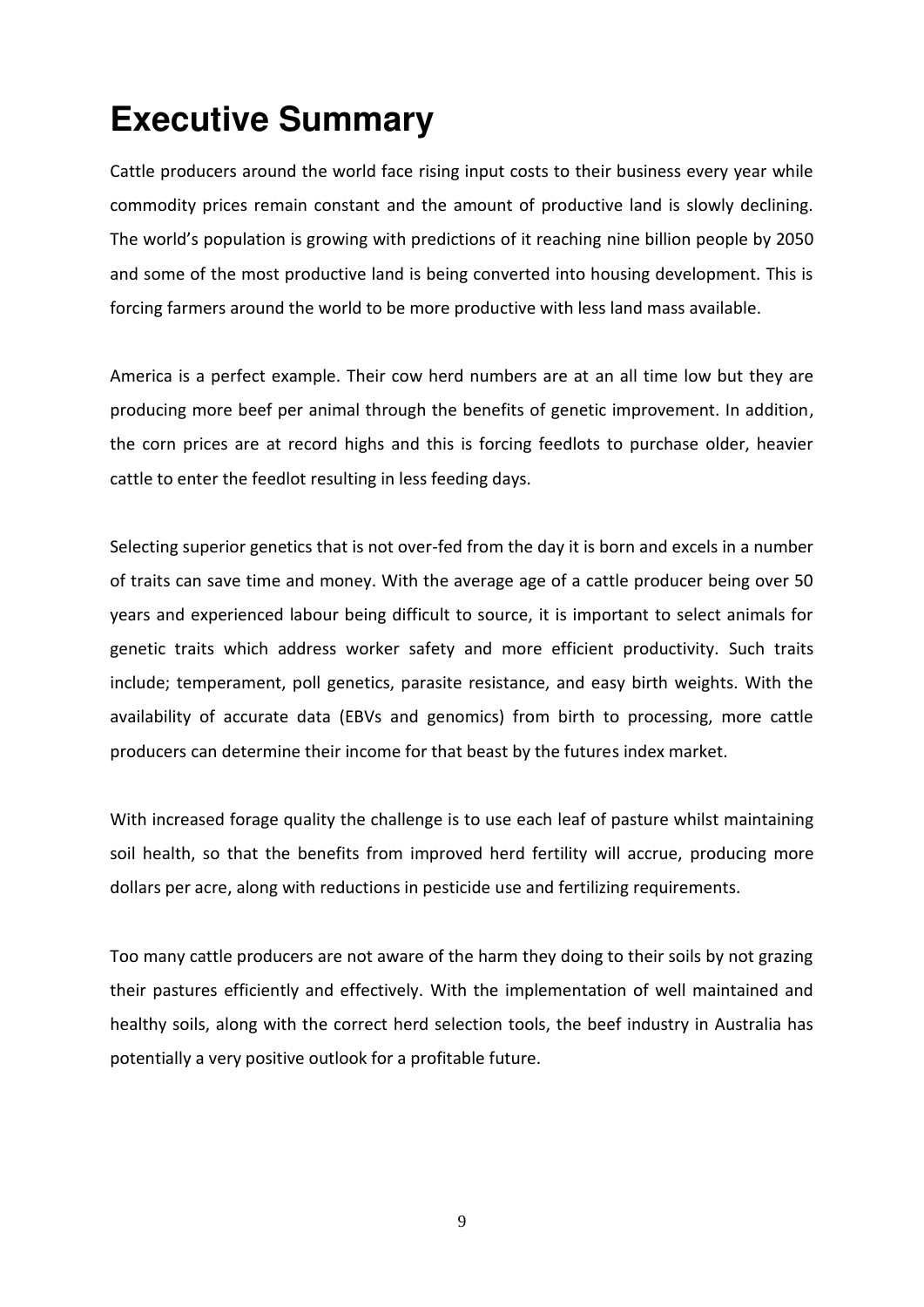## <span id="page-8-0"></span>**Introduction**

### *Pasture Management*

Soil health is the heart and soul of every farming operation and for a Central Queensland beef producer it is critical to increasing production and ultimately kilograms over the hook. Australia is renowned for its harsh climate, being one of the driest continents on Earth. It is broken up into two main categories, a non-brittle and a very brittle environment. Understanding the local environment and how well available rainfall is distributed throughout the year, together with how quickly dead vegetation breaks down, will determine individual pasture management practices. One of the most economical forms of control of forage management is through the manipulation of the animal impact on the land, with animals disturbing the soil for new seedlings to grow, eating 50% of the forage and leaving 50% on the ground to break down and supply the soil with ground cover and organic matter providing feed for the soil biota. Also, as the animals migrate in a pasture, they fertilize the ground as they go. The balance of the grazing system throughout the growing season and dormant season must be right as the effects of over-grazing with no rest period can exhaust the soils. The effects of some type of disturbance to pastures and soil types at the right time of the year can have a very profitable outcome to a business with some soils having to be managed more aggressively than other soil types. Sub-tropical and tropical environments are one of the hardest environments to manage because of the rapid growth, humidity and high-intensity rain systems and where the majority of the rainfall falls within three to four months. The tropical grasses have a C4 carbon pathway which means they grow faster and taller but contain more fibre and less nitrogen and digestible energy than their temperate counterparts and therefore are less productive.

### *Beef Genetics*

Living in a sub-tropical cattle tick infected area, there is a need to retain at least 30% Brahman breed influence. Australia's beef production is predominately made up of three areas, the Northern Australia – where tropical breeds predominate, Southern Australia – which is restricted to temperate breeds, with a mixture of both temperate and tropical breeds in between, as shown in the figure below.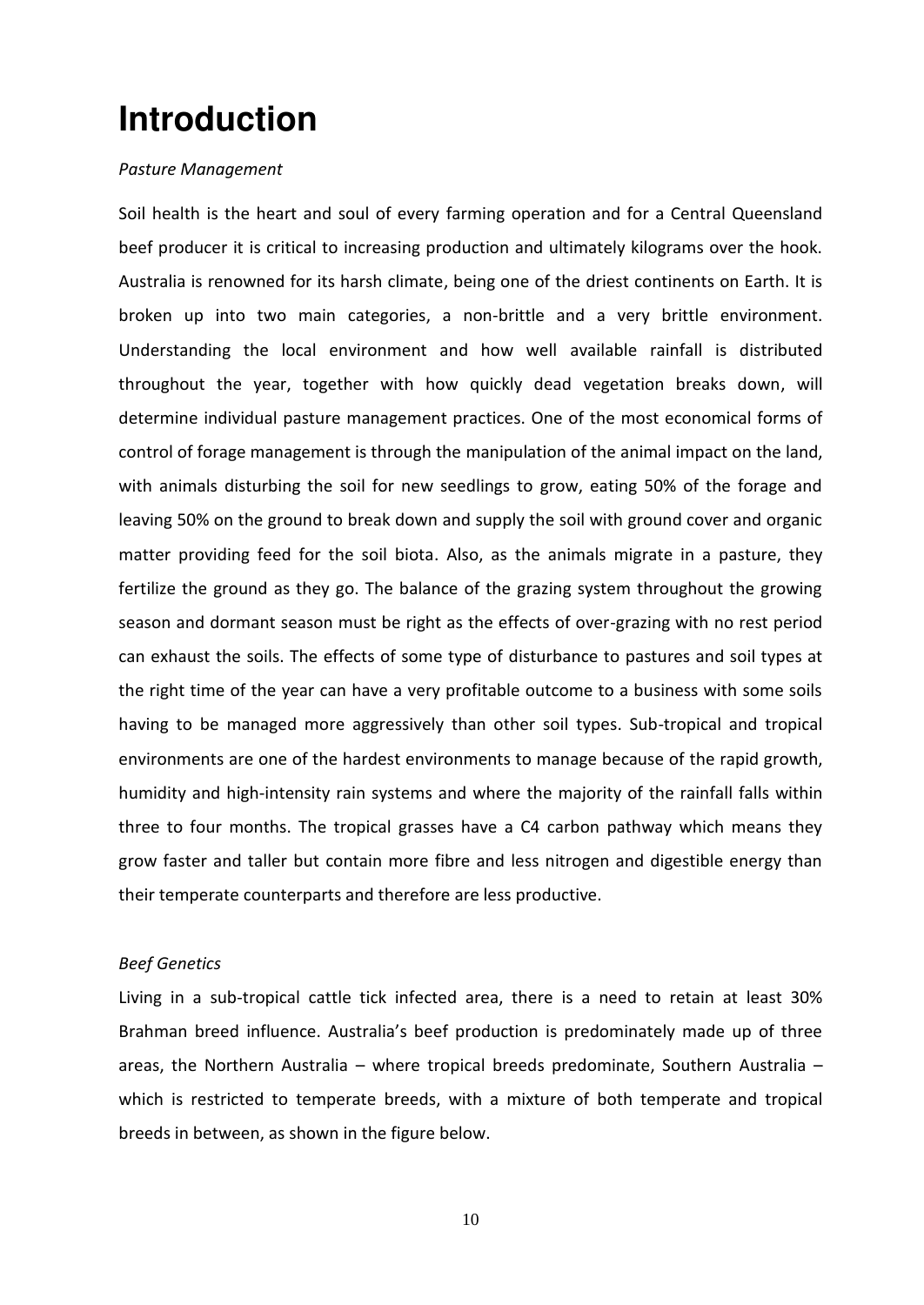



*Figure 1: Beef cattle production in Northern Australia Source: MLA 2006 Beef Fact Sheets*

The Brahman cattle would have to be one of the most adaptable breeds for the tropics. However, they are known to have a lighter carcase weight and lower fertility than some *Bos taurus* breeds. In addition, cattle with a higher *Bos indicus* content are known to have a higher proportion of calpastatin, the enzyme that slows the breakdown of protein in the carcase. Eating quality studies have revealed that the cuts affected by *Bos indicus* content are essentially the same ones affected by treatment of the animal with Hormonal Growth Promoters (HGPs). *Bos indicus* beef is generally regarded as having a lower eating quality and is generally less suited to the high quality meat trade.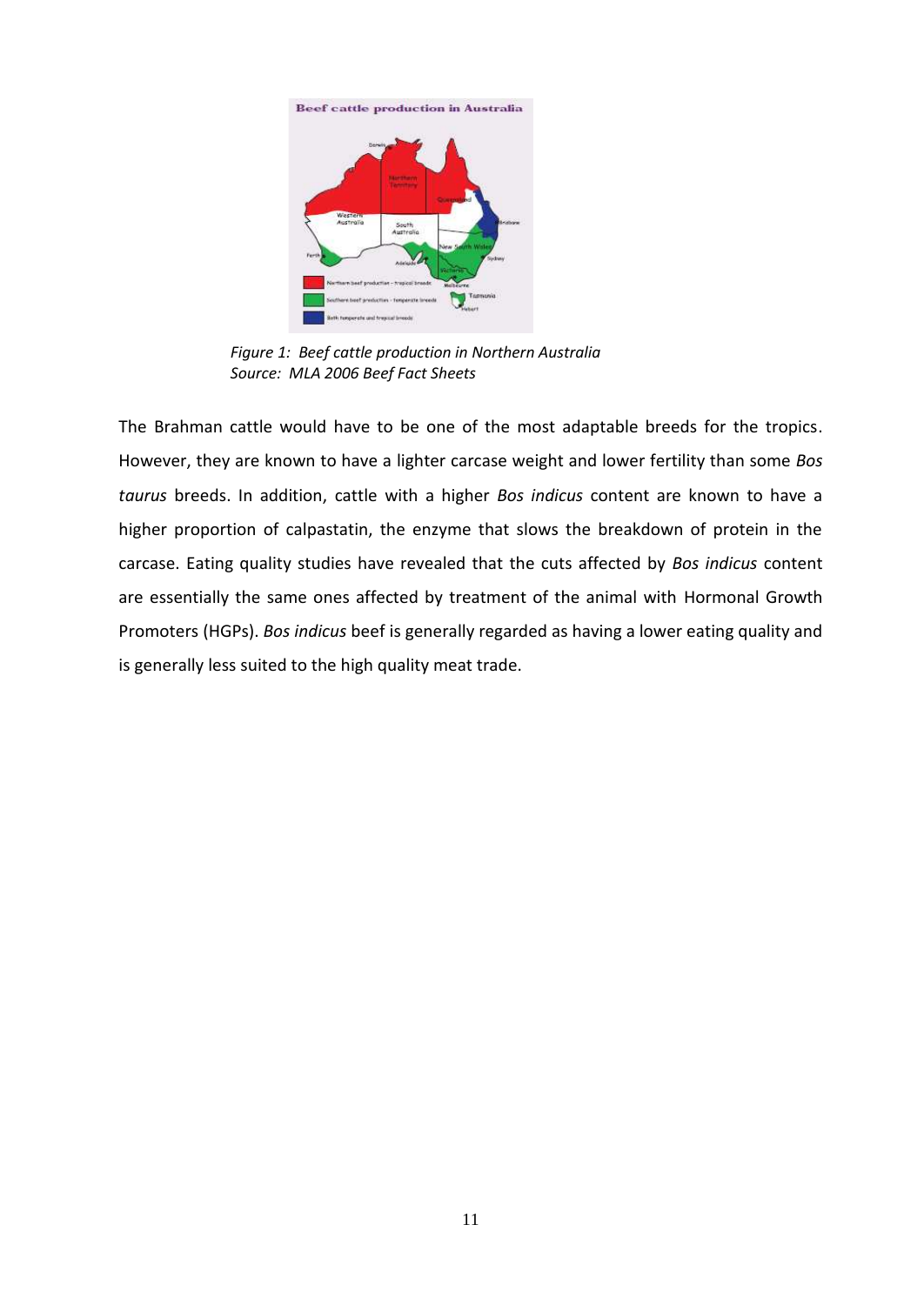## <span id="page-10-0"></span>**Objectives**

- To help producers find a more profitable business by improving beef genetics through better bull selection tools and effective forage management.
- To look at other ranchs' strategies that are performing effectively in harsh environments.
- To find genetics most suited to forage-based feeding systems.
- To investigate the advantages of maintaining healthy soils through the use of mechanical disturbance, prescribed burning and planting legumes into pastures.
- To look at the advantages of hot-fence weaning concepts.
- To investigate the advantages of Artificial Insemination (AI) and Fixed Time Artificial Insemination (FTAI) techniques over natural mating practices.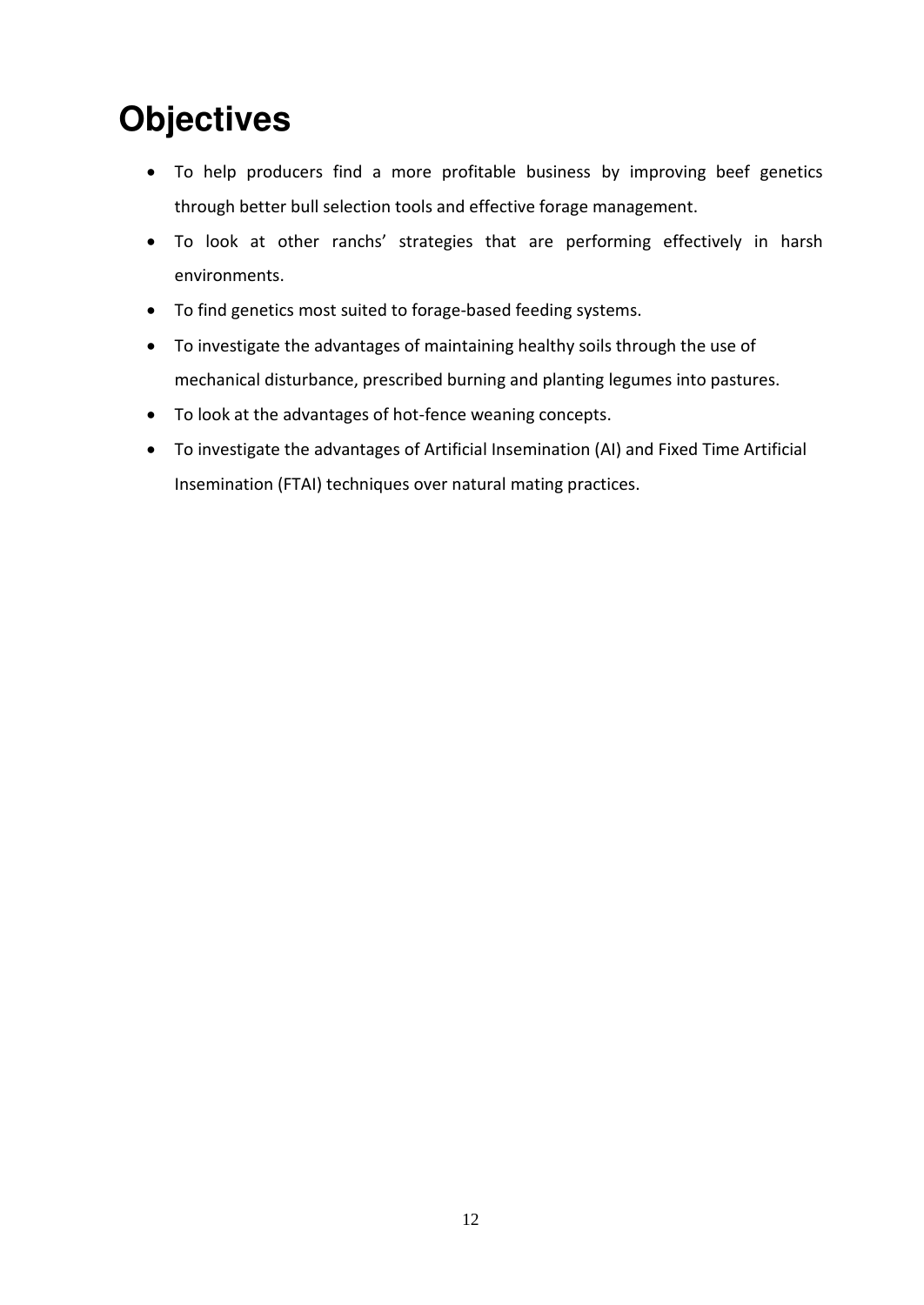## <span id="page-11-0"></span>**Chapter 1: Grazing systems and methods**

## <span id="page-11-1"></span>**1.0 Cell Grazing**

Cell grazing is one of the most influential management tools. A workshop by Kirk Gadzia from RegenAG Holistic Management taken place at Greenvale, Northern Queensland, from the 7th to the 9th of November 2011 spoke of principles using animal impact and by controlling high yielding forages which produce great amounts of bio-mass feed. In these circumstances, these grazing paddocks can double their carrying capacity in conjunction with profitable returns on weight per acre. At Embrapa, Sao Carlos, Brazil, they have the advantage of a high rainfall which allows them to adopt a goal of grazing pastures for a maximum of three days. These cattle would consume 50% of the available forage matter and leave 50% of ground cover to obtain beneficial soil moisture.



*Figure 2: Comparison of percentages of a plant's productivity being properly grazed and overgrazed Source: South Dakota Coalition, Greener Pastures* 

Most cattle producers attending the holistic grazing course practiced a calculated assessment of animal days per hectare for each individual paddock size. It is preferable to plan a successful grazing system based on an estimate how much forage is on hand per hectare, how many days can be grazed in a single year, and the most important aspect of the plan, leaving a recovery time sufficient for forage and root systems to rejuvenate. With the availability of more paddocks, you have greater control over grazing time on each individual pasture to prevent selective grazing. Over-trampling, especially in the high rainfall area where bogging occurs and over-grazing to reduce the remaining ground cover will damage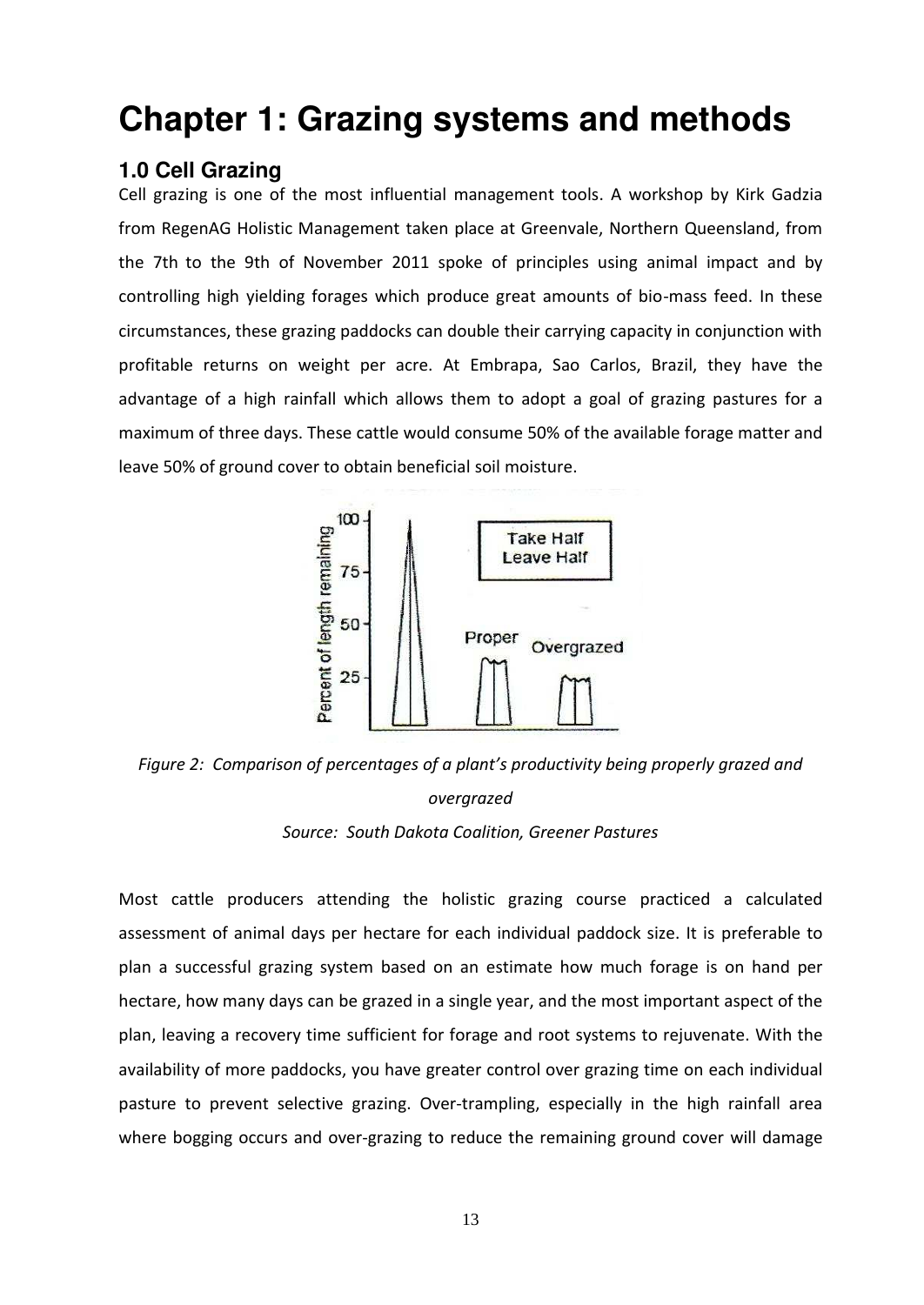the pasture if a mob is left too long in a paddock. The rest time is essential to allow for the recovery of the pastures to rejuvenate, as judged by visual assessment.

As stated above, the RegenAG Holistic Management workshop conducted by Kirk Gazdia, spoke of the importance of calculating animal days per hectare to measure fodder production and intake. The table below represents a simple measuring tool which can be implemented in any grazing system.



## **Calculating ADHs**





Figure 3: Calculating Animal Days per Hectare Source: RegenAG Holistic Management Workshop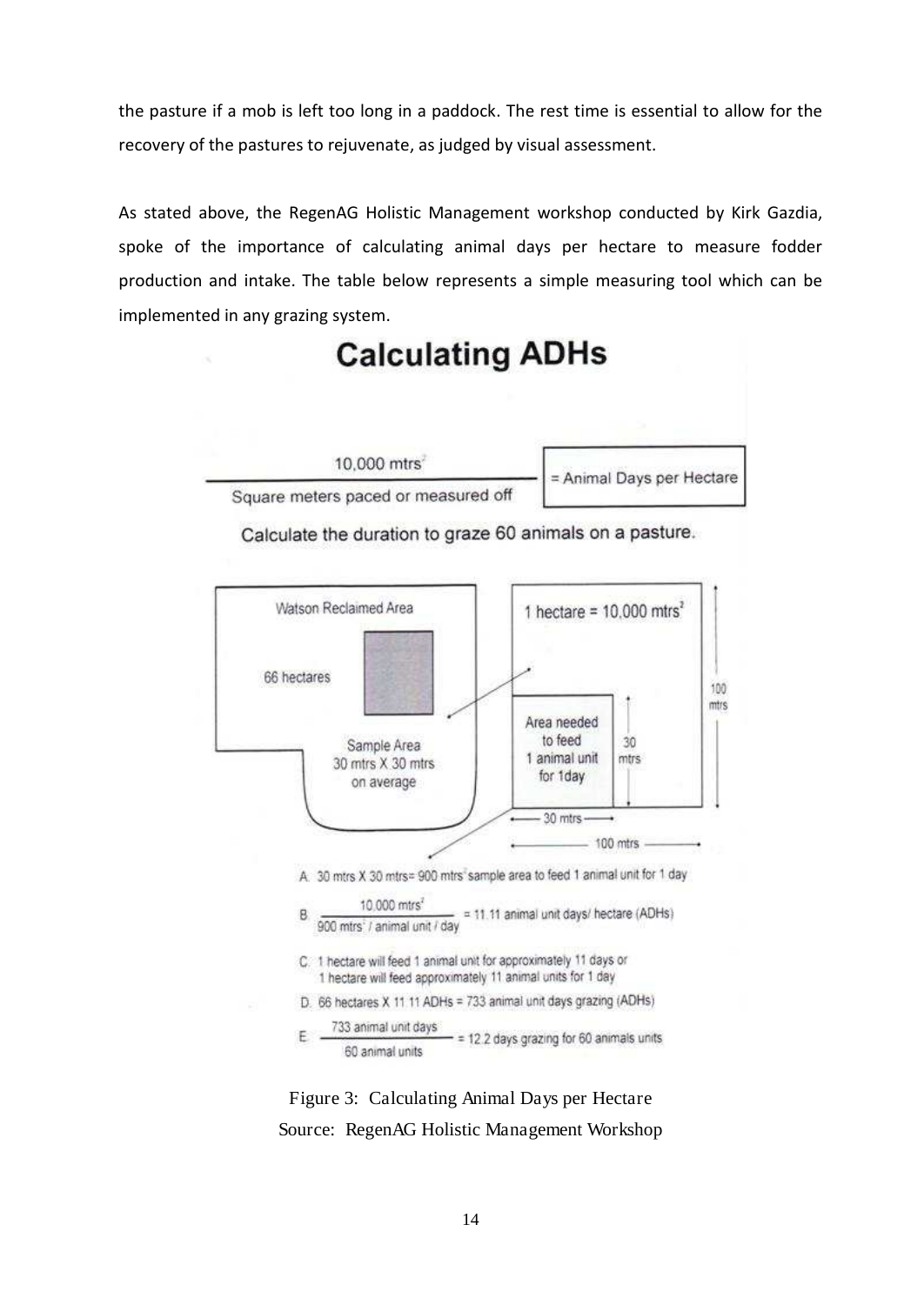#### **Advantages of Cell Grazing in all areas**

Graziers who practice cell grazing report the following advantages:

- 1. Cell grazing increases awareness of both cattle and pasture performance. When cattle are frequently moved, their temperament and stress levels will be lower because of more visual contact with human interaction, allowing most graziers to reduce labour requirements when handling cattle. At the Blair Ranch, Sturgis, South Dakota, they move their cow herd of approximately 500 head on a range of between a one to five day basis depending on paddock size, seasonal conditions and pasture quality. This paddock move was easily managed by one person as the herd was familiar with the routine.
- 2. By containing the cow herd in smaller paddocks the bulls do not have to travel great distances to serve cows and this will allow the bulls to more easily distinguish which cows are cycling as compared to larger paddocks where bulls often stay close to watering points.
- 3. In a well-managed cell grazing system in most areas, carrying capacity can be increased due to the effects of reduced animal impact, increasing healthier plant and soil life. For example, at Embrapa, Sao Carlos, SP, Brazil, it was evident that through the efficiency of their well managed grazing system, the pastures and herd were thriving.
- 4. Keeping cattle in one big mob will reduce localised selective grazing on pastures. This "spot-grazing" effect is a form of over-grazing in which spots or patches of a pasture are grazed too frequently. Spot-grazing occurs during periods of active forage growth when livestock graze spots in pastures while allowing other areas of the paddock to become unpalatable. The re-growth of the grazed forage in spots is often more palatable than the forage left un-grazed so the livestock grazing frequently re-graze new growth of these spots. Spot-grazed paddocks have uneven forage heights and the forage in the grazed spots may become weak and thin if cattle remain in the paddock too long (Guide, 2009)*.*
- 5. Cell grazing will help break the tick and worm cycle. The cattle tick spends the parasitic stage of its life on the one host. This stage takes approximately 21 days during which time the tick changes from a minute larvae to a nymph and finally an adult. Adult females feed slowly for about a week before rapidly filling with blood just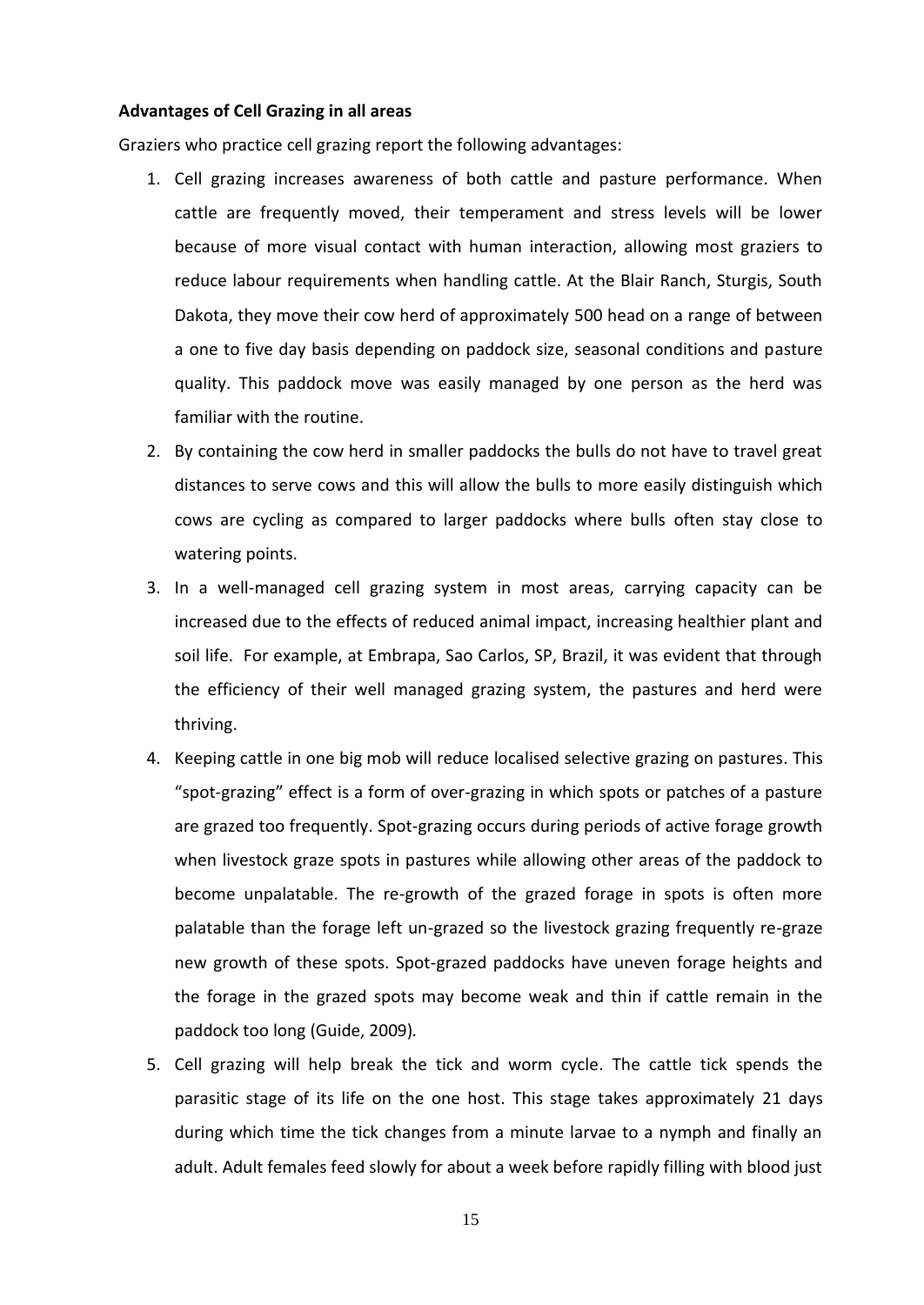prior to detachment. Then they drop onto pasture, lay up to 3,000 eggs and die. Eggs hatch to produce larvae which infest the pasture until picked up by a suitable host or they die. In the north of Queensland, ticks lay viable eggs year round. Further south, the reproduction cycle slows during winter. Heavy rain during the wet season can interfere with tick reproduction. One of the methods suggested by Department of Agriculture, Fisheries and Forestry (2012) is to spell pastures to reduce the tick burden. Tick larvae can survive from four weeks to five and a half months with total exposure from the time the female dropping to the ground until the larvae are dead is longer in winter and also were moisture is present. (PR)

6. Promote evenness of grazing and puts pressure on less palatable species in the pasture.

#### **7. Disadvantages of Cell Grazing**

- 8. Watering points must have the ability to supply larger amounts of water in a short period of time because of the larger herd sizes.
- 9. Cell –grazing is time consuming, involving more labour in some businesses, especially when moving breeders with young calves.
- 10. The larger herds can cause bogging in high congestion points during wet weather.

## <span id="page-14-0"></span>**1.1 Mob Grazing**

To understand mob grazing, imagine how millions of bison moved for centuries without fences. They grazed in huge herds, spending short periods in certain areas and moving on after leaving their manure and urine on the pastures or after being chased by predators. They might not return for months or a year, allowing grasses to utilize the fertiliser provided by their droppings and to fully recover. Stocking density is determined by the animal kilograms per hectare. A dry cow eats approximately 60-70% of the plant, but only the top 30% of the plant meets the nutritional needs of a wet cow or feeder steer (Smith Thomas, 2012). When the land and its conditions are good, on a successful intense grazing system there is the ability to increase the stocking rate of up to 50%. Layout and design of a paddock's watering point and portable fences becomes important for saving time and money. Mob grazing also may lead to increased plant diversity which is beneficial for nutritional needs of cattle and health of the land.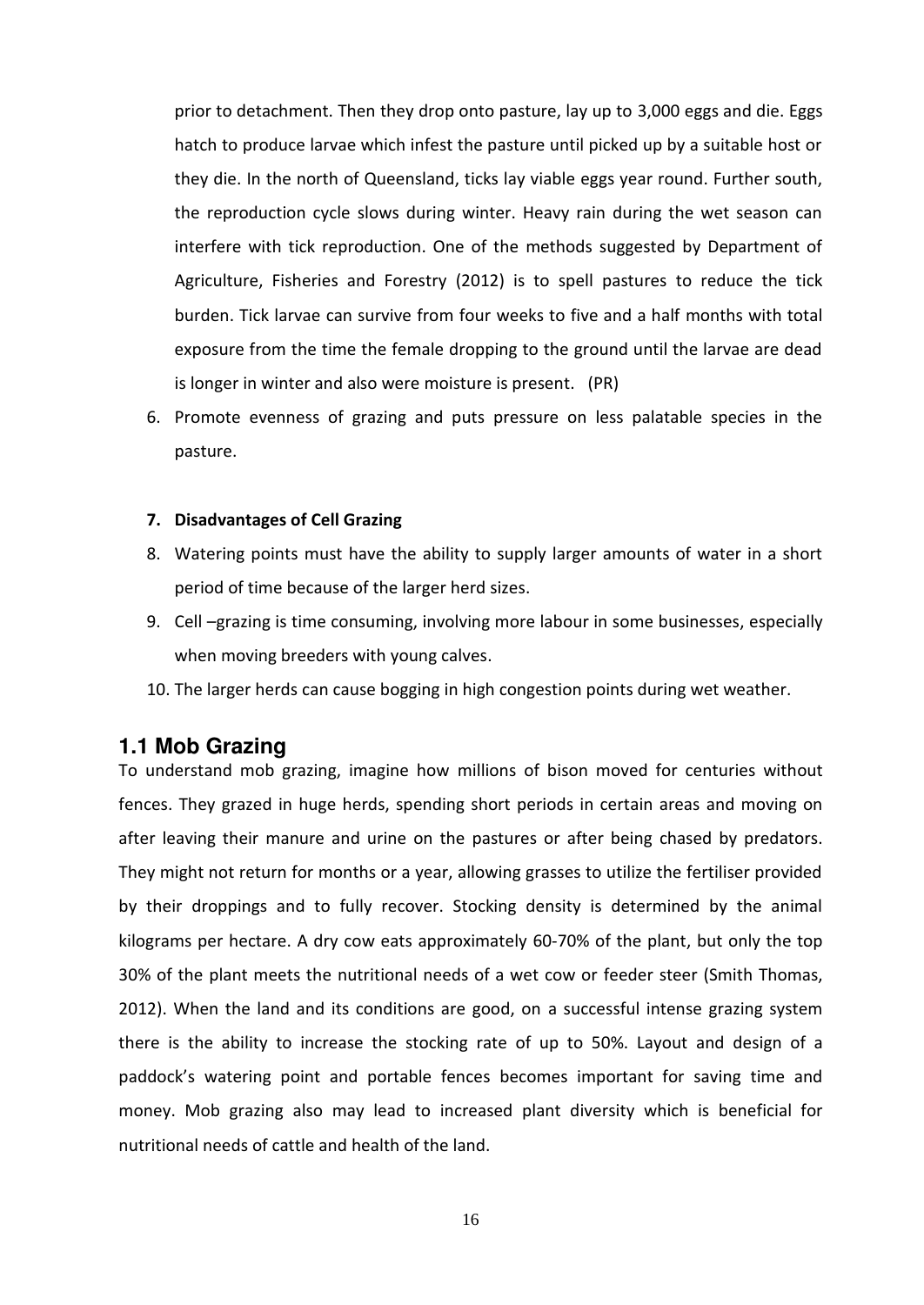Pastures are more resilient when they contain a diverse mix of both cool and warm season grasses and broadleaf plants. This diversity assists with drought tolerance. Certain plants are always grazed severely, while others are less palatable, even if a cow remains there only a short time, it will always eat its preferred plants. On the other hand forcing stock to eat the less desirable species ensures these species do not dominate the sward. It is pertinent to extend recovery time to accommodate for the highly palatable plants or they will die out. During a RegenAG Holistic Management Workshop, it was stated that rest periods are the key, and the more paddocks you have, the better control of recovery time, resulting in restoring soil organic matter in a few years and increasing productivity. Mature plants also provide a canopy for other plants to grow up into, protecting them from heat and drying out. If there isn't enough variety and graze too often, the management of the grasses will result in them looking like a lawn.

When entering the growing season with an abundance of moisture, there is the opportunity to shorten the rest period. However, as soon as the season changes, the recovery period can be increased from 30 days for the wet season and up to 60-90 days for the dry season leaving 40-50% of ground cover if possible at all times. Trampling is a means to feed the soil biology by leaving forage on the ground (Moreira, 2012). Figure 4 below was taken at Embrapa, Sao Carlos, Brazil, showing an example of a successful three day grazing system in a high rainfall area with effective rest periods for sufficient plant growth.



*Figure 4: Photograph taken at Embrapa, Sao Carlos, Brazil (mid April)*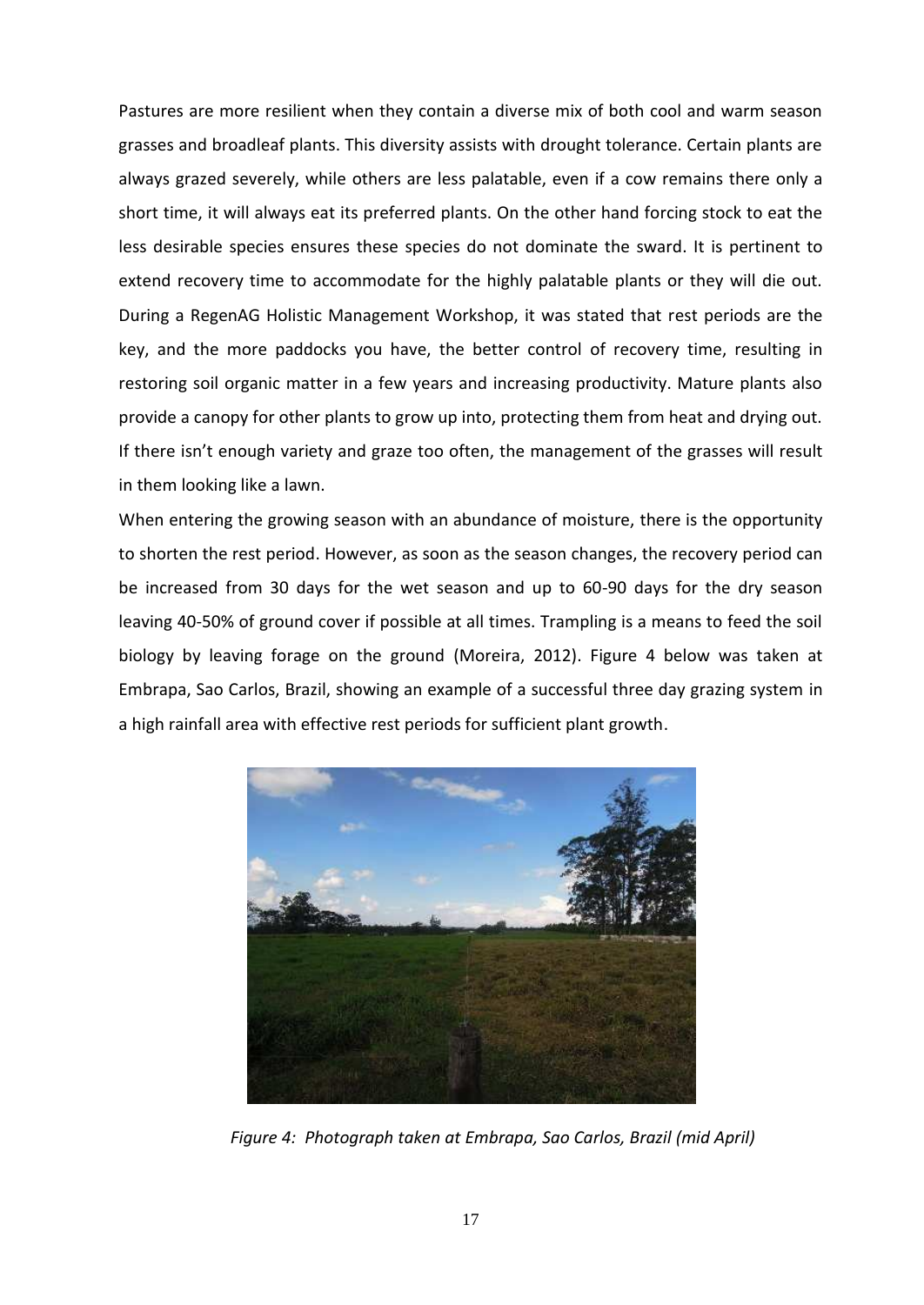## <span id="page-16-0"></span>**1.2 Watering Points**

On average, a beast will drink 50 litres of water per day, depending on some variations to environmental and climatic conditions. Clean water is a vital factor of producing high yields of beef per hectare. The infrastructure at a watering point must be thought out thoroughly to handle large numbers of cattle watering at the same time. The distance to watering points and location is another key factor of maintaining effective weight gains as it prevents cattle from burning excessive energy reserves in walking to waters.

If the water supply is of poor quality, the cattle are not out grazing in paddocks as the cattle will stay around the watering point until they reach their daily consumption, resulting in reduced forage intake. Studies have shown that cattle conduct 77% of their grazing within 400 metres of their water source, (South Dakota Grassland Coalition). Calves can gain up to 113 grams more per day when their mother has access to clean water. Cattle with access to clean water in tanks gain as much as 226 grams more per day compared to stock that consume poorer quality water from dams, (South Dakota Grassland Coalition).

## <span id="page-16-1"></span>**1.3 Soil Types**

When planning new fencing infrastructure, an up-to-date aerial map of the property is essential. Soil types should be rated for their carrying capacity, forage quality, elevation, drainage, depths of actual topsoil and the mineral requirements needed for that environment. The most accurate way to determine soil types in a paddock that experiences a lot of soil changes is to soil test those paddocks. This will give a snapshot of the nutrients in the soil and assist to decipher which nutrients are required to make the soil more productive. Seasonal conditions have a dramatic effect on recovery time in forage growth and weight gain in the cattle herd. Water points in some of these areas will rely upon seasonable rainfall patterns. Some land types have to be grazed for longer periods to maximise the full production values at that time and need a longer rest period in the dormant seasons. A property with varied soil types has to take advantage of different seasons to achieve good forage intake per head when nutrient value of the forage is high.

## <span id="page-16-2"></span>**1.4 Ground Cover**

Ground cover has a very important effect on living organisms in soils both above and below ground level. This ground cover insulates the life in the soil from temperature and moisture extremes over short periods. Ground cover protects the soil surface from the damaging effects of rainfall seasons, as it slows the energy of the rain drops by absorbing it in the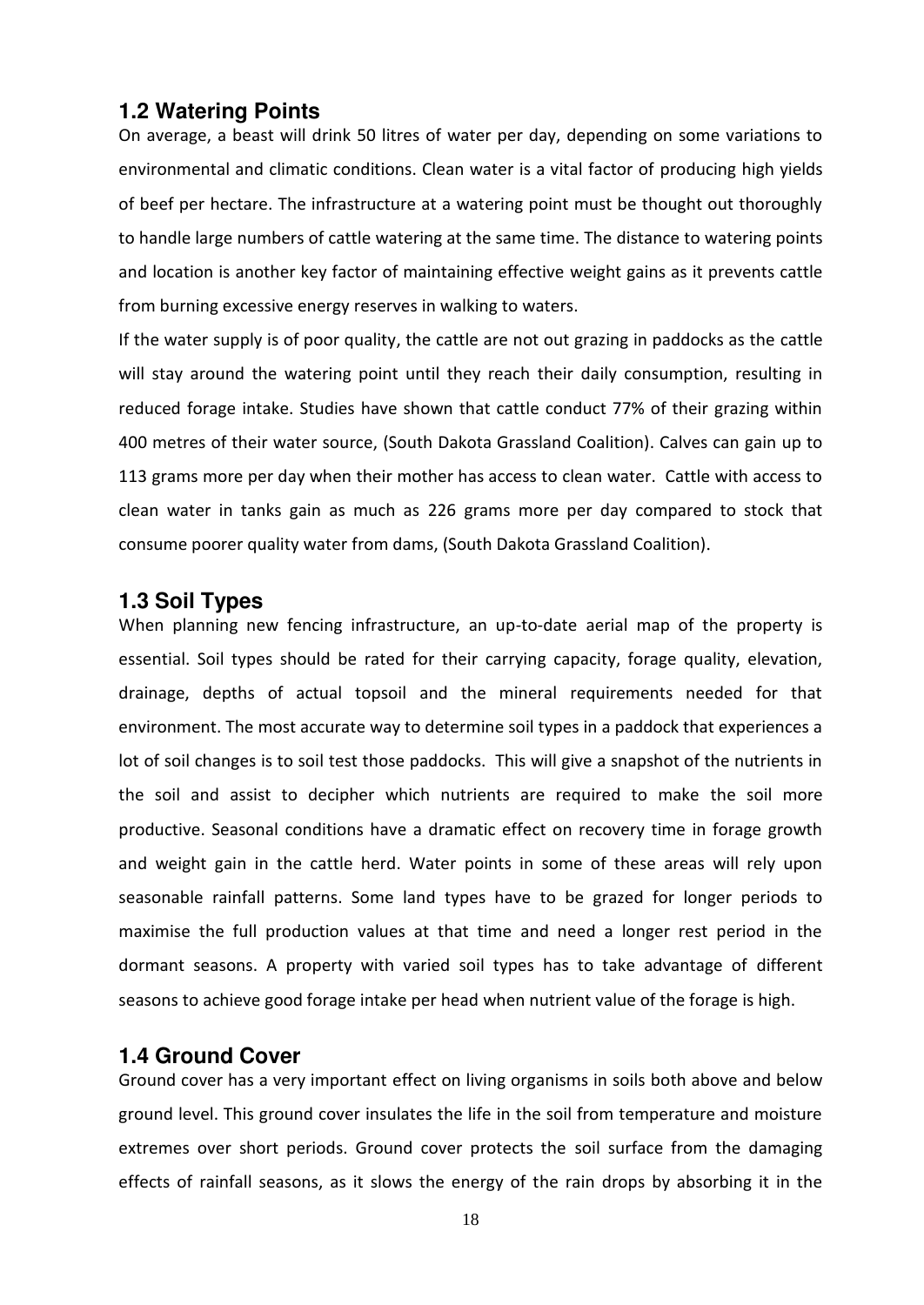cover, compared to the bare soil which would be subject to severe soil erosion. Good ground cover will improve pasture productivity in the long term by maintaining a healthy root system for the plant. The plant root system develops over time as organic matter breaks down and allows absorption of more water, the plant will grow larger and deeper and be more resistant to drought conditions. The ideal forage residue left after grazing would be 50% of leaf area so that the plant can continue to carry out the process of photosynthesis (South Dakota Grassland Coalition). Keeping soil temperatures under 15°C ensures healthy living organisms to retain the moisture levels in the soil. Organisms in a healthy soil cycle will break down nutrients, which can then be taken up again by plant roots. There can be over a billion living organisms in a five cubic centimetres of healthy soil.

One of the biggest positives in the near future for Australian farmers is the importance of carbon sequestration. By keeping a healthy pasture cycle, more carbon can be stored by the stems and roots of plants and some stored in the soil. Consequently, improving soil health should be one of the key goals in a farmer's management plan.

### <span id="page-17-0"></span>**1.5 Grass Species**

Grasses are often divided into two groups; cool and warm season grasses, based on their season of growth. The cool season grasses have their peak of growth when temperatures are between 15°C and 25°C, when they often have the ability to tolerate frosts and still retain some activity or growth (spring and early summer). Some examples of cool season grasses are the spear grass *(Austrostipa)*, wheat grass *(Elymus scaber)* and wallaby grass *(Austrodanthonia)*. Spear grasses are a cool season tufted perennial grasses which are found in all states of Australia but predominantly in the southern half of Australia. It's well known for its high tolerance to drought and less fertile and acidic soils. Wheat grass is an all year green perennial grass which is found in all Australian states except the Northern Territory and is more common in districts with cool winters. Wallaby grass is a native tufted perennial grass which grows in areas of Victoria, Western Australia, South Australia, New South Wales and Tasmania.

The warm season grass varieties prefer high temperatures from 25°C to 35°C for ideal growth (early summer and late summer). These grasses are dominant through the tropical and sub-tropical zone. Some varieties of the warm season grasses are Queensland bluegrass *(Dichanthium sericium)*, Mitchell grass *(Astrebla)* and windmill grass *(Chloris truncata)*. Queensland bluegrass grows in all states of Australia but grows principally in northern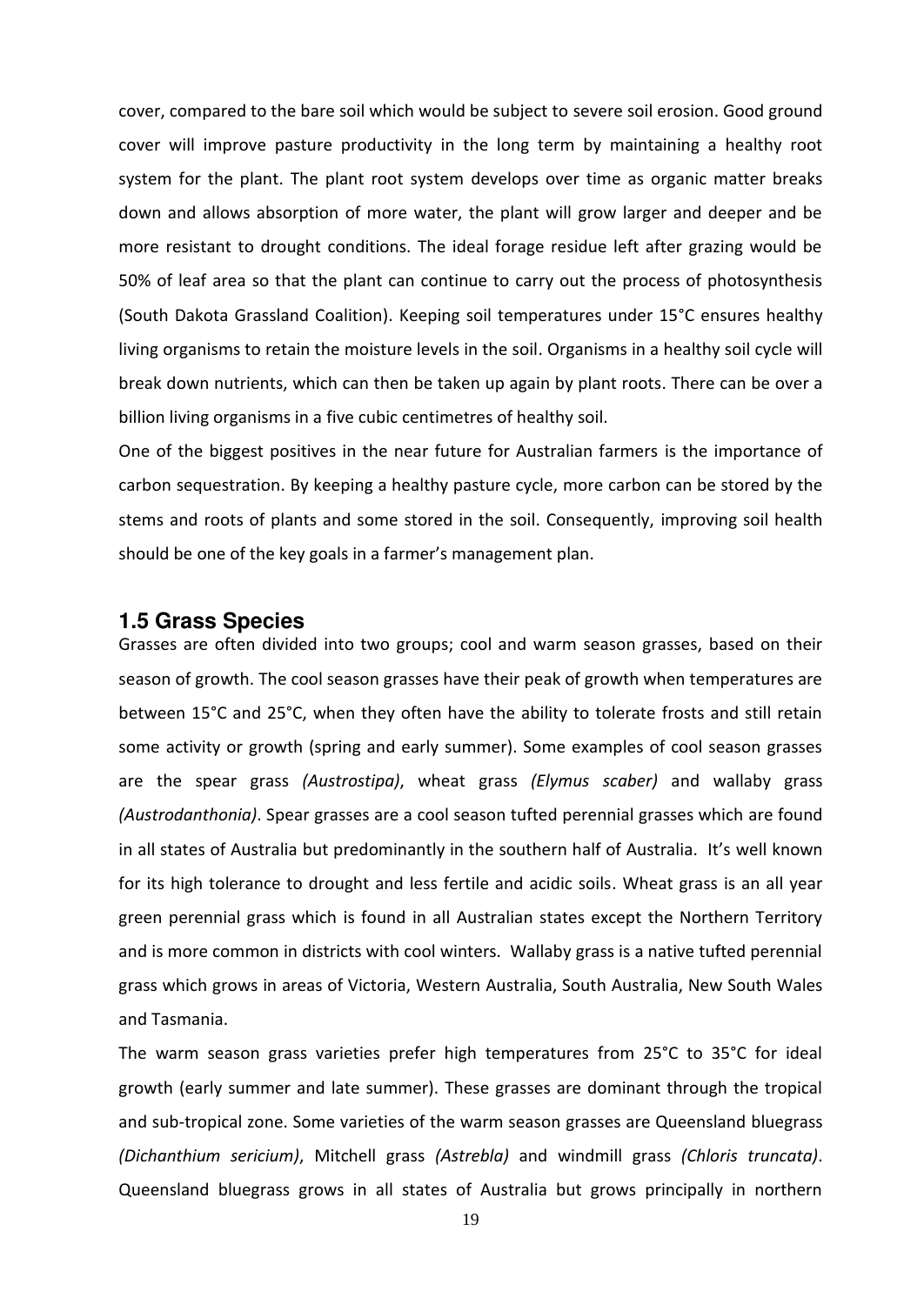Australia. This grass is a leafy tufted perennial grass. Mitchell grass grows mainly in northern Australia where rainfall is dominant in the arid and semi-arid areas of inland Australia which receive an annual rainfall of between 250mm to 550mm. There are several species of Mitchell grass which are a tufted perennial grass growing in summer. Windmill grass grows in Victoria, South Australia, Western Australia, southern parts of Queensland and throughout New South Wales. Windmill grass can be either annual or perennial and forms a rounded tussock usually less than 50cm tall.

Due to their differences in maturity rates and forage production, the right mix of warm and cool season grasses is essential to a successful grazing management system from the tropics to the desert. Depending on the property location, land may be dominated by either cool season or warm season grasses. Occasionally, achieving a mix of warm and cool season species may require seeding pastures or portion of pastures to the group that is not abundant.

#### <span id="page-18-0"></span>**1.5.1 Mekong Briz™Antha**

Whilst in Brazil, one of the grasses used in pastures in Brazil was Mekong Briz™Antha, (*Brachiaria brizantha)* which is a true tropical and tufted grass species requiring greater than 1,000mm of summer dominant annual rainfall. There is potential for good production under irrigation where annual rainfall is less than this. It is best suited to coastal growing conditions but can grow in tropical regions in altitudes up to 2,000m. For example, a cut the leaf will have grown up to 12mm in one hour.

Mekong Briz<sup>™</sup>Antha is a relatively new cultivar in the Australian pasture market. Originating from South America this species is being used to replace much of their existing *Brachiaria decumbens* (signal grass) pastures mainly due to its production capabilities making it very suitable for intense grazing systems. Mekong Briz™Antha will grow on a wide range of soil types from sandy loams through to heavier free draining clay soils with soil pH levels between four and eight. Mekong Briz™Antha has shown that it is able to handle high levels of soil aluminium, common in acidic soils below the pH level of five. While free draining soils are preferred, Mekong Briz<sup>™</sup>Antha can withstand periodic water logging for up to one month at a time. In order to achieve full production potential from the Mekong Briz™Antha, soil fertility needs to be relatively high and annual supplementary fertilizer application may be necessary. Typically Mekong Briz™Antha seed quality is an issue because of the nature of the seed development. Up to 50% of the seed produced is often empty or of low quality. It is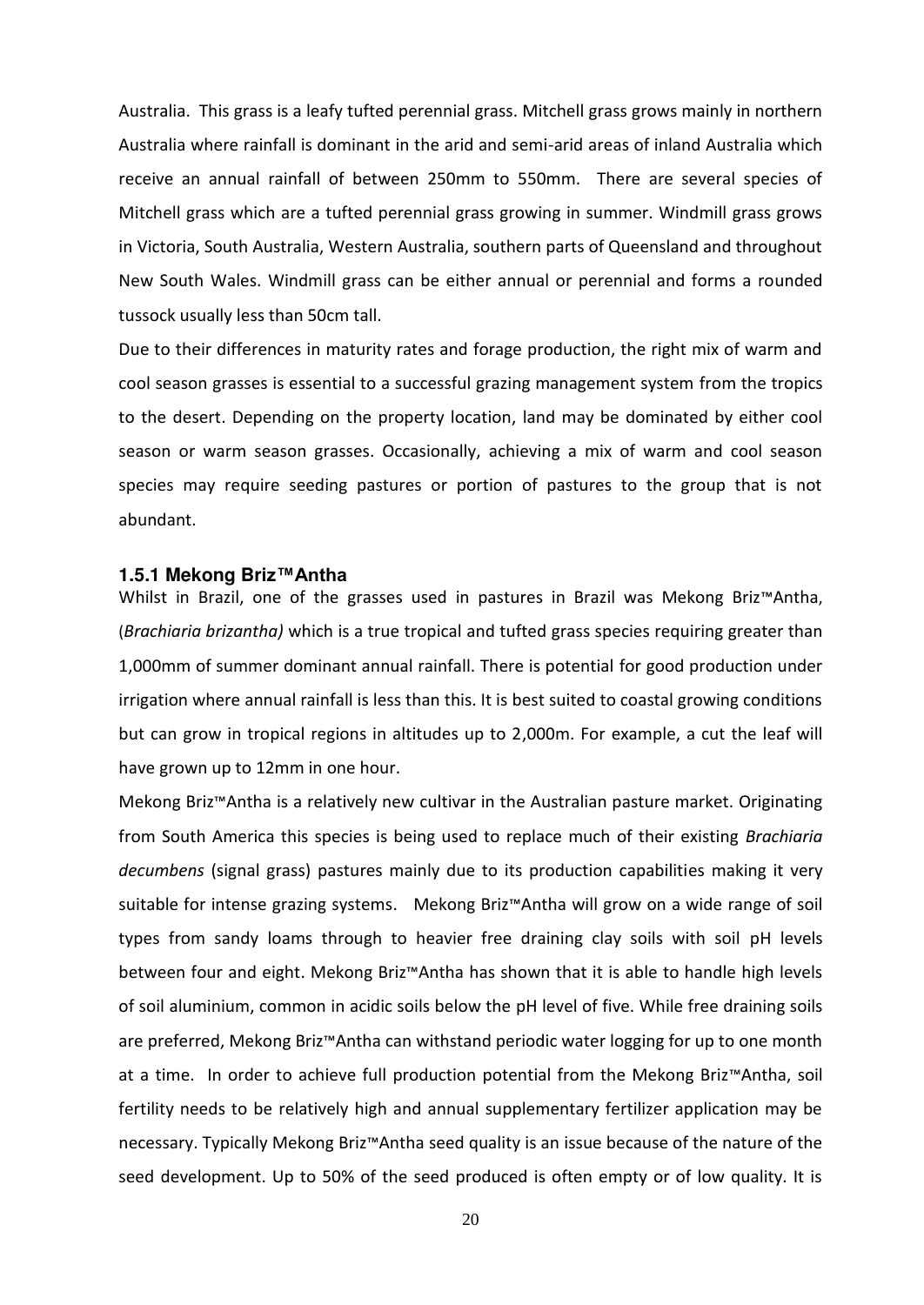recommended that Mekong Briz<sup>™</sup>Antha be planted in a combination with signal grass or Rhodes grass to provide quick feed and ground cover whilst the Mekong is establishing. It can be grazed 60 days after sowing. The broad leaf of the Mekong Briz $M$ ntha makes it easy to identify when it is sown with signal grass and sowing rates will depend on the desired plant density (Figure 5).



*Figure 5: Photograph of Mekong Briz™BrizAntha in Brazil* 

## <span id="page-19-0"></span>**1.5.2 Alto Pan™icum**

Alto Pan<sup>™</sup>icum (Panicum maximum) is in a league of its own when it comes to comparing the giant panics of the grazing world. It is another exceptional forage that is grown in Brazil, mainly for dairy and beef cattle operations. It is a true tropical grass species requiring 1,000- 1,500mm of summer dominant annual rainfall with up to 28% higher dry matter yield compared with guinea grass pastures. Alto Pan™icum has an excellent leaf to steam ratio of 80%:20% with the suitability for the production of hay and silage. As for Mekong Briz™Antha, there is also potential for production under irrigation where annual rainfall is less than this. The leaves are sensitive to harsh frost. It is best suited to regions under 1,000m above sea level with average daily temperature greater than 20° C. Alto Pan™icum will grow on most free draining soil types as long as there is sufficient fertility to sustain the production of high levels of dry matter (up to 85 tonne of DM/ha/yr). Alto Pan<sup>-M</sup>icum is not tolerant of salinity and extended periods of water-logging. Soil pH should be near 6.0 to 7.5 with no aluminium toxicity for maximum performance. The Alto Pan™icum seed can often contain high levels of dormant seed resulting in delayed germination after planting. The best establishment results for Alto Pan™icum will be achieved by shallow planting (no greater than 10mm) into a fully prepared seed bed, with some degree of compaction to ensure excellent seed/soil contact.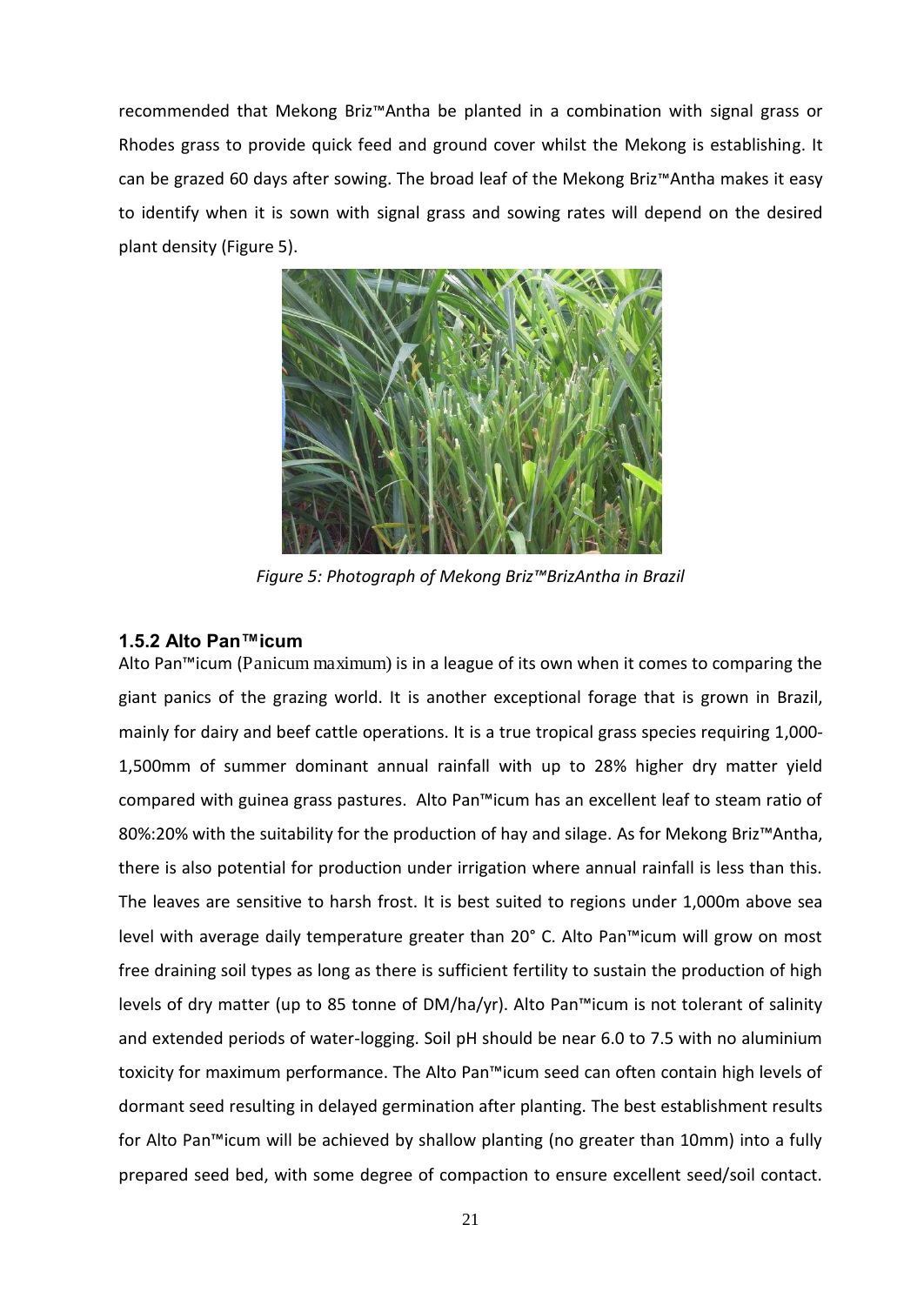While Alto Pan<sup>™</sup>icum can be planted into mixed pastures, it would be recommended to be sown by itself to make grazing management easier and to best maximise the production capabilities. Once established, Alto Pan™icum should be regularly grazed not allowing plant height to exceed one metre, with grazing continuing down to a minimum of 0.3 of a metre before grazing animals are removed. This species of grass was most commonly used in an intensive grazing dairy system where it would run 40 head of cattle on 0.6 ha for three days with a rest period of 28-32 days (Moreira, 2012).



*Figure 6: Photograph of Alto Pan™icum at Embrapa, Sao Carlos, Brazil after a 20 day rest period (mid April).* 

## <span id="page-20-0"></span>**1.6 Planting Legumes into Pastures**

With the incorporation of legumes into grass-only pastures, an increase animal performance by 40-60kg/head/year can be achieved. When considering the planting of legumes in pastures, choose the most appropriately adapted varieties suited to the soil type and rainfall. Legumes can also increase nitrogen fixation and cycling by 20-50kg N/ha/year for stylos, 60- 75kg N/ha/yr for Leucaena leading to improved grass growth and pasture quality (Johnson, B., Buck, S., Peck, G., 2012). Stylo (*Stylosanthes guianensis var. guianensis)* is a legume that is suited for humid tropics and subtropics. It can survive long dry periods and persists in areas with average rainfall as low as 800mm. Stylo prefers well drained, open textured soils from sands to light clays, but is poor on heavy clays (Pastures Australia, 2008).

One of the legumes studied was the plant Leucaena *leucocephala*. Wild Leucaena arrived on the coast of northern Queensland in the late 1800s but it was not until the 1960s that the first forage variety was released by the CSIRO. Leucaena is a highly productive legume where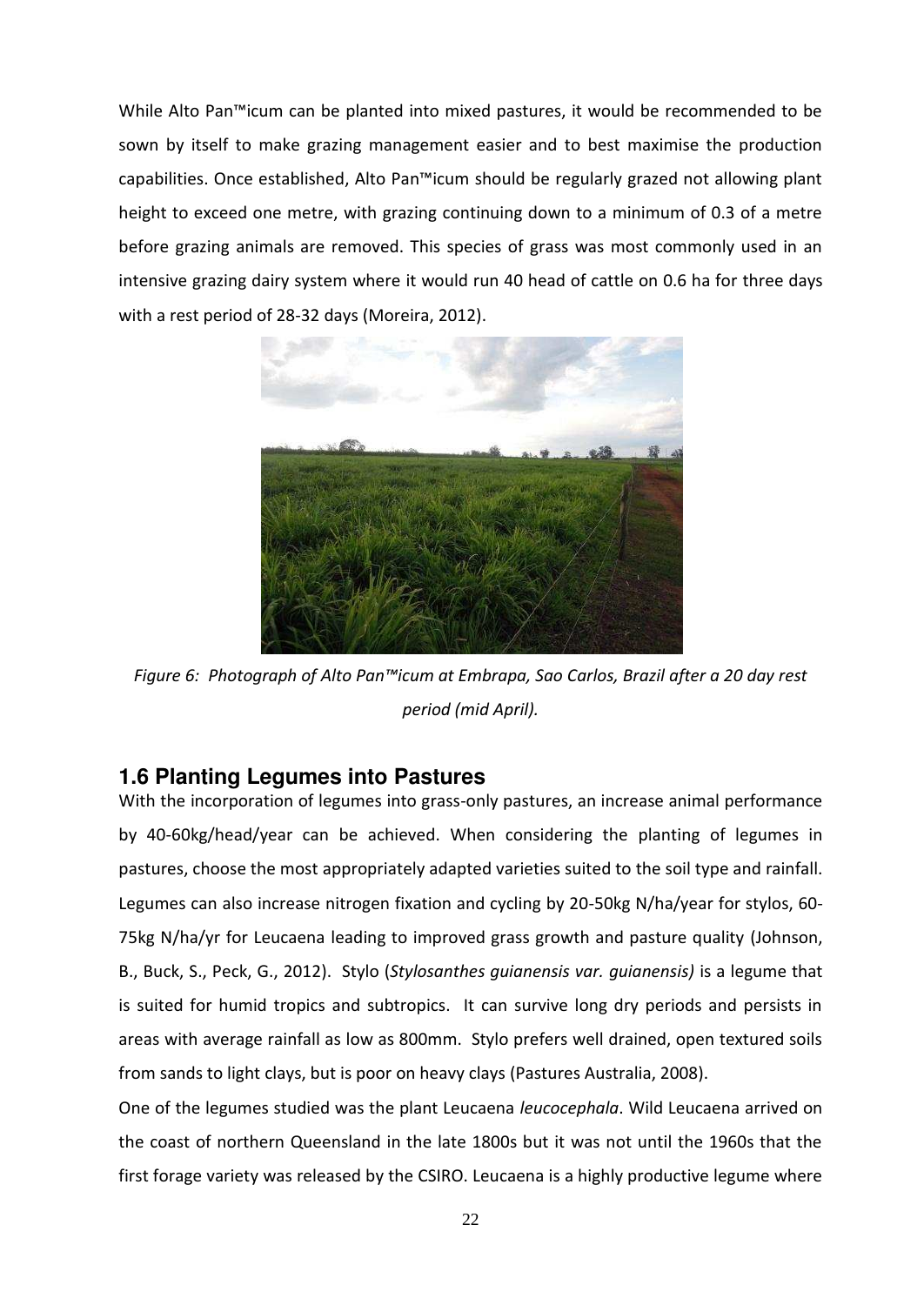it is generally grown on deep fertile soils in sub-tropical, humid environments where annual rainfall averages 600-800mm. Leucaena has a deep root system from 5-6m with a life expectancy of 30-40 years. The main varieties of Leucaena are Peru, Cunningham, Tarramba and Wondergraze (a hybrid of Leucaena).



*Figure 7: Photograph of Leucaena taken by Ben Mullen Source: Website, Tropical Forages*

Over 75% of Leucaena growth occurs in the summer months when maximum temperatures are over 25°C. All varieties are susceptible to frost, but mature plants cannot be killed and will grow in soils with a pH level above 5.5. Leucaena has a very high protein level in its young leaf of 21-31% and can reduce methane production by grazing animals by 20-40%. Much of the nitrogen generated by Leucaena is returned to the soil and is used by the companion grasses, reversing the nitrogen rundown seen in pure grasses, therefore, improving grass quality and quantity. If Leucaena is planted in a pasture system, cattle that have been grazed on a Leucaena/grass pastures will gain up to 250-300kg of beef per year at the high stocking rate of one head/two hectares, (Meat & Livestock Australia, 2007).

In an irrigated Leucaena pasture you this can be increased up to 3-6 head/hectare yearround depending on amount of water applied and produce a live weight gain of more than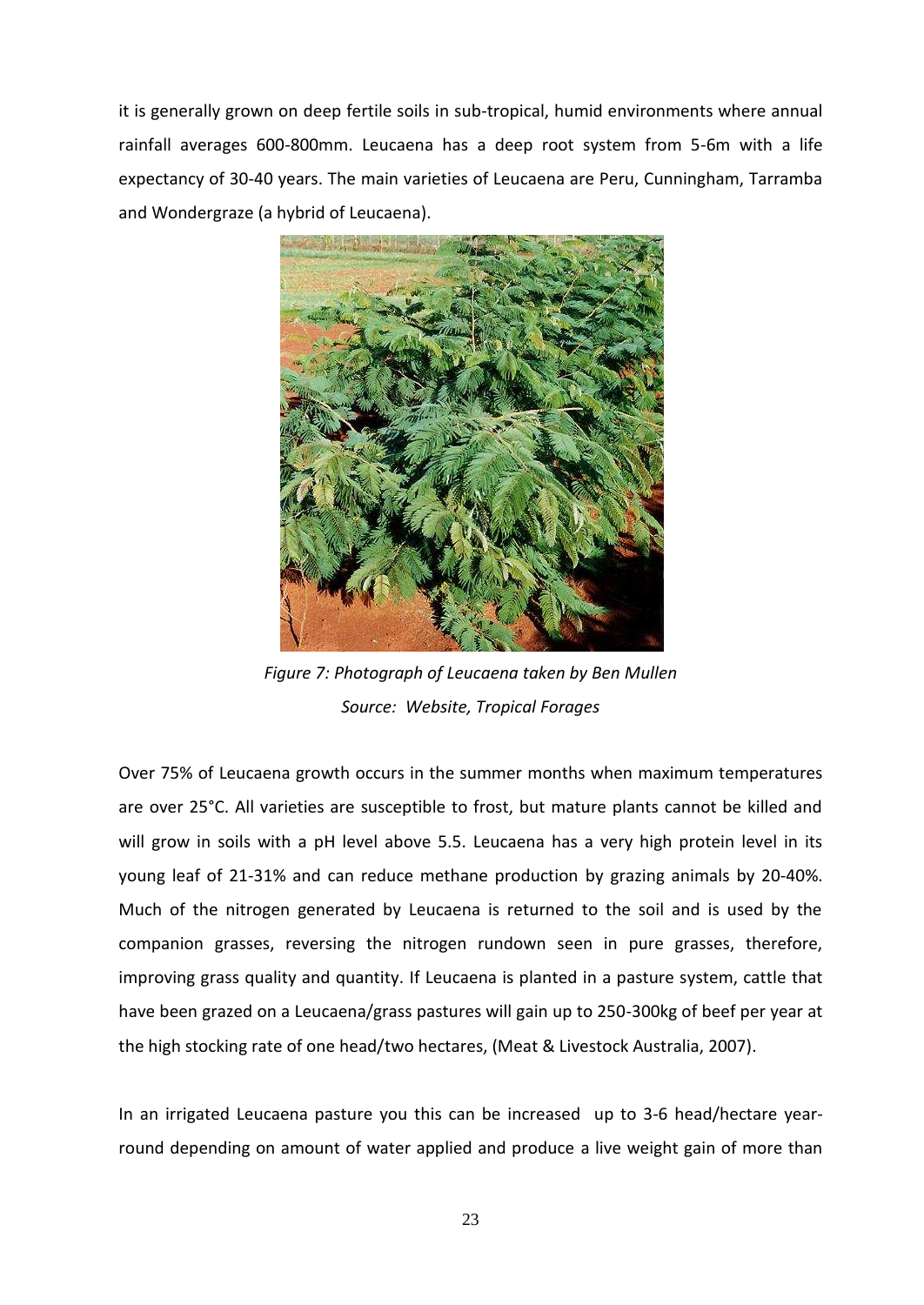1,000kg/ha/year. With an efficient water use program applying 4-5 mega litres/ha/year, most cattle need to eat at least 35-40% of Leucaena to produce a gain of 1kg/head/day.

When planting Leucaena the most common practice is to use double rows about 50-100cm apart. Row spacing on a dry land field are 8m apart. Under irrigation, row spacings at least 5m apart are recommended and sowing rates of 2kg/ha or 1 seed every 5-10cm in the row in twin rows at a depth of 3-5cm. For a successful strike rate, Leucaena seed should be scarified to break dormancy and to allow germination with some nodule bacteria (Rhizobium strain) so that good root establishment is achieved. Fertilizer application is also recommended.

When preparing the land for cultivated grass strips it should be clean of any grass or weeds, and deep-ripped before planting, as one of its faults is slow establishment, taking 6-12 months (1.5-2metres tall) until it should be grazed. Once planted, the best chemical to use to keep competition out is a chemical called Spinnaker 700 WDG. The cost of establishment is about \$250 to \$350 per hectare if the producers are using their own equipment and time. Leucaena should be cell grazed to keep it at a controllable height. Usually good management practice by the use of animal impact will keep it sustainable, but if Leucaena is not managed correctly, mechanical control methods, such as mowing, will have to be used.

Leucaena contains an amino acid called mimosine which is broken down by rumen bacteria to a toxic compound, DHP. These toxic compounds, causes hair loss (mainly from the brush of the tail and the poll of the head) and poor growth rates. By introducing a bacteria which was taken from the stomachs of cattle, sheep and goats from tropical countries where animals have grazed on Leucaena for centuries, can break down DHP to a non toxic compound. This rumen bacteria (*Synergistes jonesii)* was imported into Australia by CSIRO and has been made available through Queensland Primary Industries and Fisheries to cattle producers. The bacteria is given to new animals by drenching them with an inoculum (The Leucaena Network). As per information provided by the Department of Primary Industries and Fisheries, the price of the inoculum is \$123 for a 500ml bottle plus freight. It is suggested by The Leucaena Network and Department of Primary Industries and Fisheries that at least 10% of animals in the herd be inoculated with 100ml of culture prior to entering the crop. The bacteria are readily transferred between animals grazing together. It is thought that this transfer between animals occurs when animals cough or lick the coats of other animals. The bacteria are anaerobic (rapidly killed by the presence of oxygen). To prevent the need for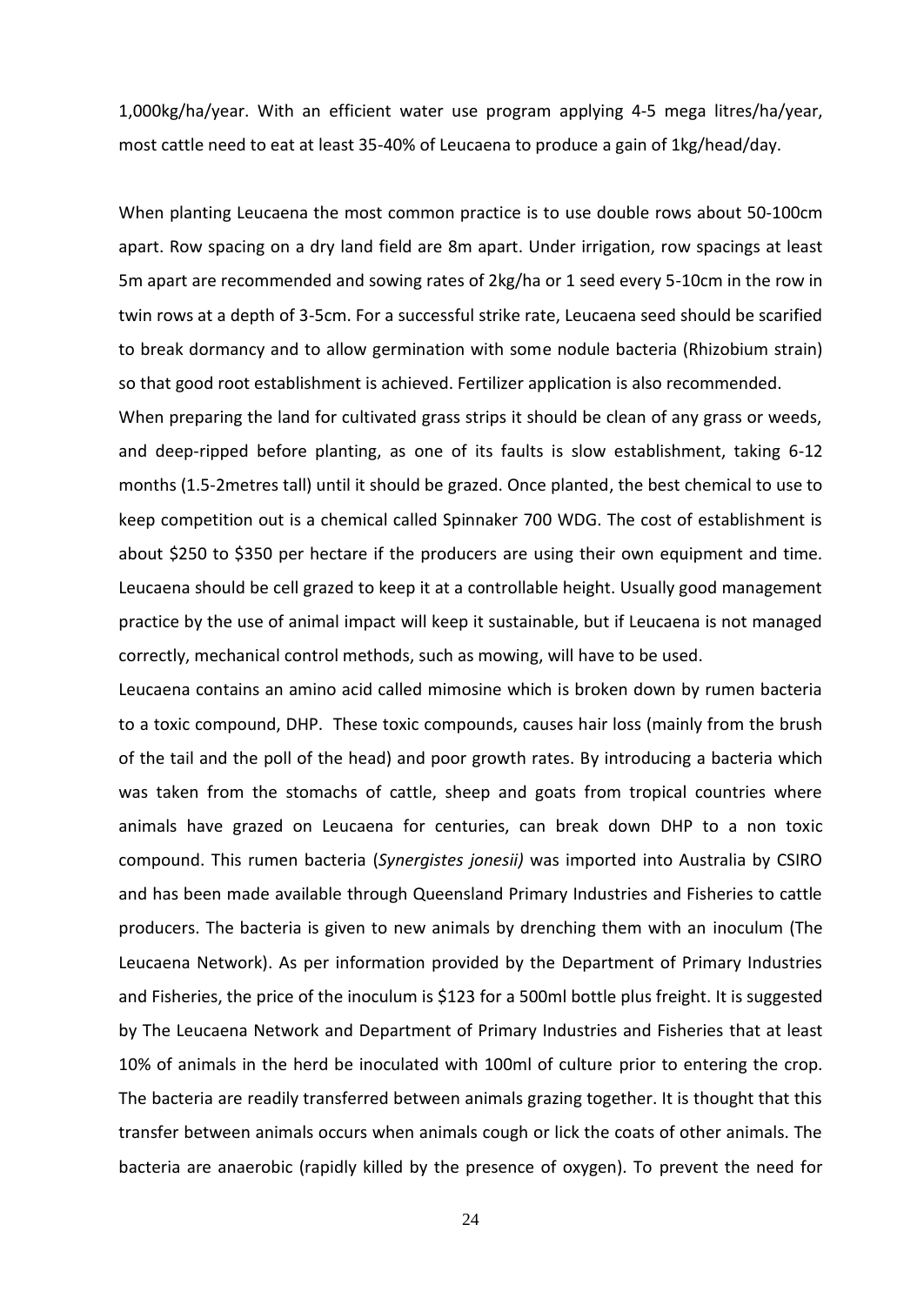drenching new animals when they go onto Leucaena, it is advisable to manage the herd so that there are always cattle present that have had contact with others that you know have the bacteria.

The biggest downside to the plant is a bug called a psyllid (*Heteropsylla cubana)* which is about 1-2mm long. It is native to South America that travelled to Australia by air. The female lays up to 400 eggs on a very young shoot where they are lodged between the fold of the leaflets. The eggs are oval, 0.3mm long and 0.1mm wide and can hatch in 2-4 days and become adults at 10-16 days old. The psyllid thrives in humid areas resulting in up to 50-80% of leaf matter being lost, sub humid areas can lose up to 20-50% production. The build up of psyllid population can be reduced by periods of sustained rain (or irrigation), or one or two days of hot and dry temperatures above 35°C. Frost will also eradicate the psyllid. The Leucaena psyllid damages the plant by its sucking action with both the nymphs and adults feed by sucking from the phloem of the developing shoots and young foliage. The insects release drops of sticky fluid on the leaves causing the leaflets to stick together. The overall effect is to prevent the growth of new leaves. It is vital to examine the growing points and young foliage for the presence of psyllids, and consequent leaf loss, to assess the extent of any damage. Frequently, where psyllids have been active, there will be no new leaves for a distance of up to 30 cm from the 'growing point', representing a loss of up to 10-12 leaves, or several months' growth. This can be readily seen from a distance. As per a media release by the Department of Primary Industries and Fisheries, 16/01/2008, the management key is to break the insect's life cycle by stocking heavily to remove the developing shoots and young leaves where the psyllids lay their eggs and the nymphs and adult insects suck the sap. It was also suggested to spray with Dimethoate insecticide will give 3 to 4 weeks control but is only cost-effective if infestation threatens establishment of young crops. Pesticide label withholding periods must be adhered to for stock grazing treated Leucaena.

As described in the publication, "The Leucaena Psyllid" by RA Bray, calculating the damage caused by the psyllid is difficult. Within the first 2 years of invasion by psyllids in the Philippines and Indonesia, defoliation was sufficiently severe to reduce cattle weight gains and stocking rates dramatically. Recent reports would suggest that psyllid damage is sometimes reduced and stocking rates have in places returned to normal. In experiments in north Queensland and Indonesia the effect of psyllids on dry matter yield was examined by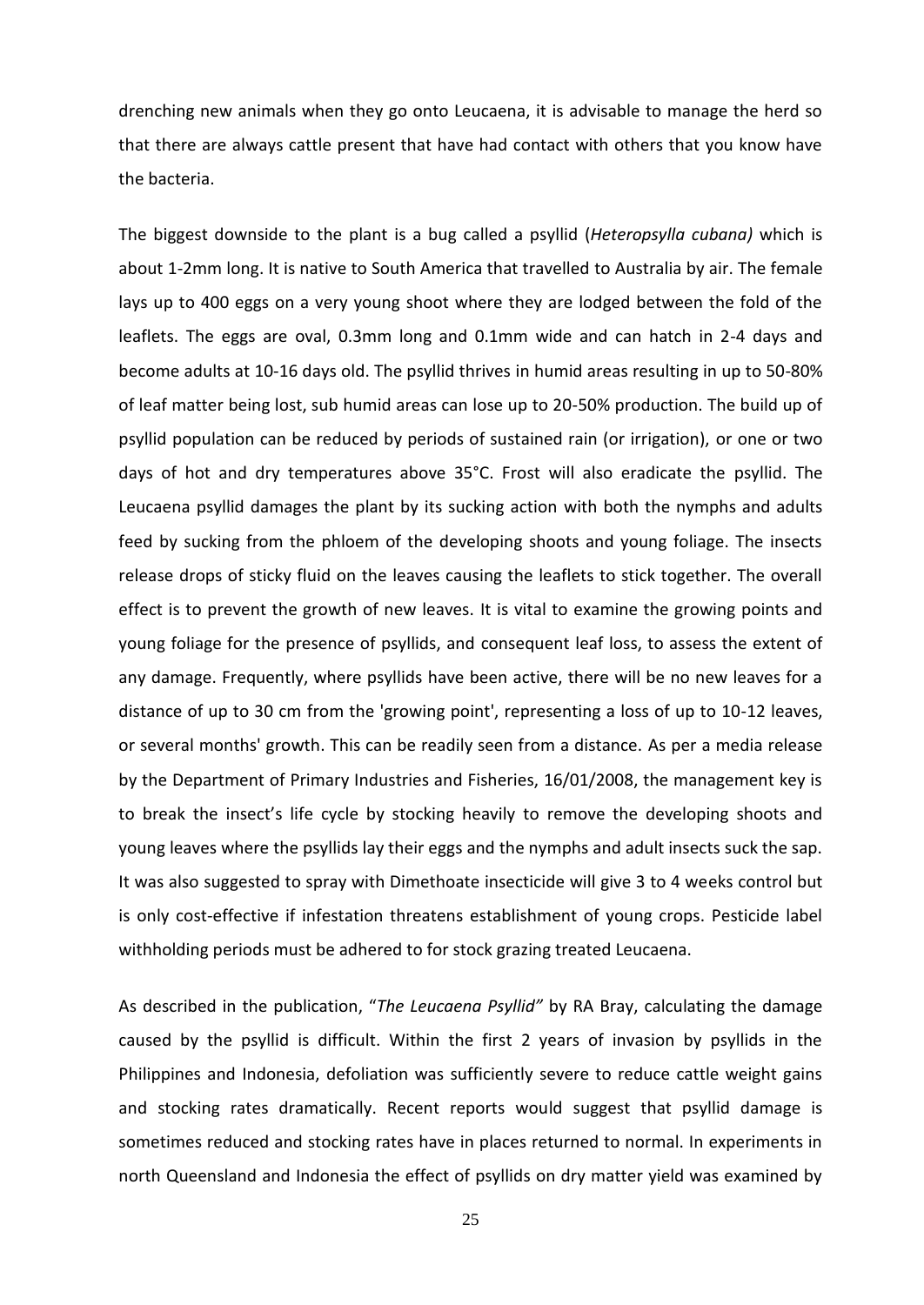comparing the yield from plots sprayed with insecticide and unsprayed plots over a period of 1 year (Palmer *et al.* 1989). In north Queensland total production when psyllids were not controlled was reduced to about 45% of that in the sprayed treatment. At one site in Indonesia, total yield was reduced by about one-third, while at the other there was no effect of psyllids on yield. In southern Queensland, annual losses of leaf production of over 50% have been recorded (Bray and Woodroffe 1991). Stem (wood) yield was even more severely affected. However, it is likely that losses in the drier areas of central Queensland are less, probably of the order of 20%.

The MLA publication "Leucaena: A guide to establishment and management (2007)" contains more information on growing Leucaena in northern Australia.

### <span id="page-24-0"></span>**1.7 Mechanical Disturbance**

One of the yield losses in any cropping and livestock business is compaction, as soil compaction prohibits moisture from infiltrating to depth. Soil compaction is caused by normal farming activities including using tractors, implements, vehicles, cultivations, livestock and irrigation. Direct drilling has the benefit of preventing the soil from being exposed to wind and water erosion and the effect of reduced traffic minimises soil compaction. Zero cultivation avoids degradation of soil structure. It also ensures that the remnant native pastures are not destroyed and will respond immediately when it rains. Soil microbes are also returned to the soil and these beneficial organisms aerate the soil. This helps the break down the organic matter and makes nutrients available. As increased organic matter is retained and broken down, soil structure is improved by this organic matter, making it more porous for better aeration and water infiltration. Other brands of direct drilling can have the same affect however, one product called, Agrowplow which is used in Australia and overseas to improve soil fertility and promote higher pasture yields by the use of a tyned implement through mechanical disturbance. Agrowplow was originally manufactured in Australia (Agrowplow, 2012). It is having tremendous effects in Canada on yields in cropping and beef production systems. There are two main types of Agroplow. The first type is the Agrowplow (Figure 8), which is designed for root bed renovation in all soil types and conditions. It sizes range from two to 29 shanks, with every individual shank (450mm long) requiring 20-25 horsepower. The second product is the AgrowDrill (Figure 9) which costs \$45/acre including diesel, to operate. The AgrowDrill is a versatile direct drill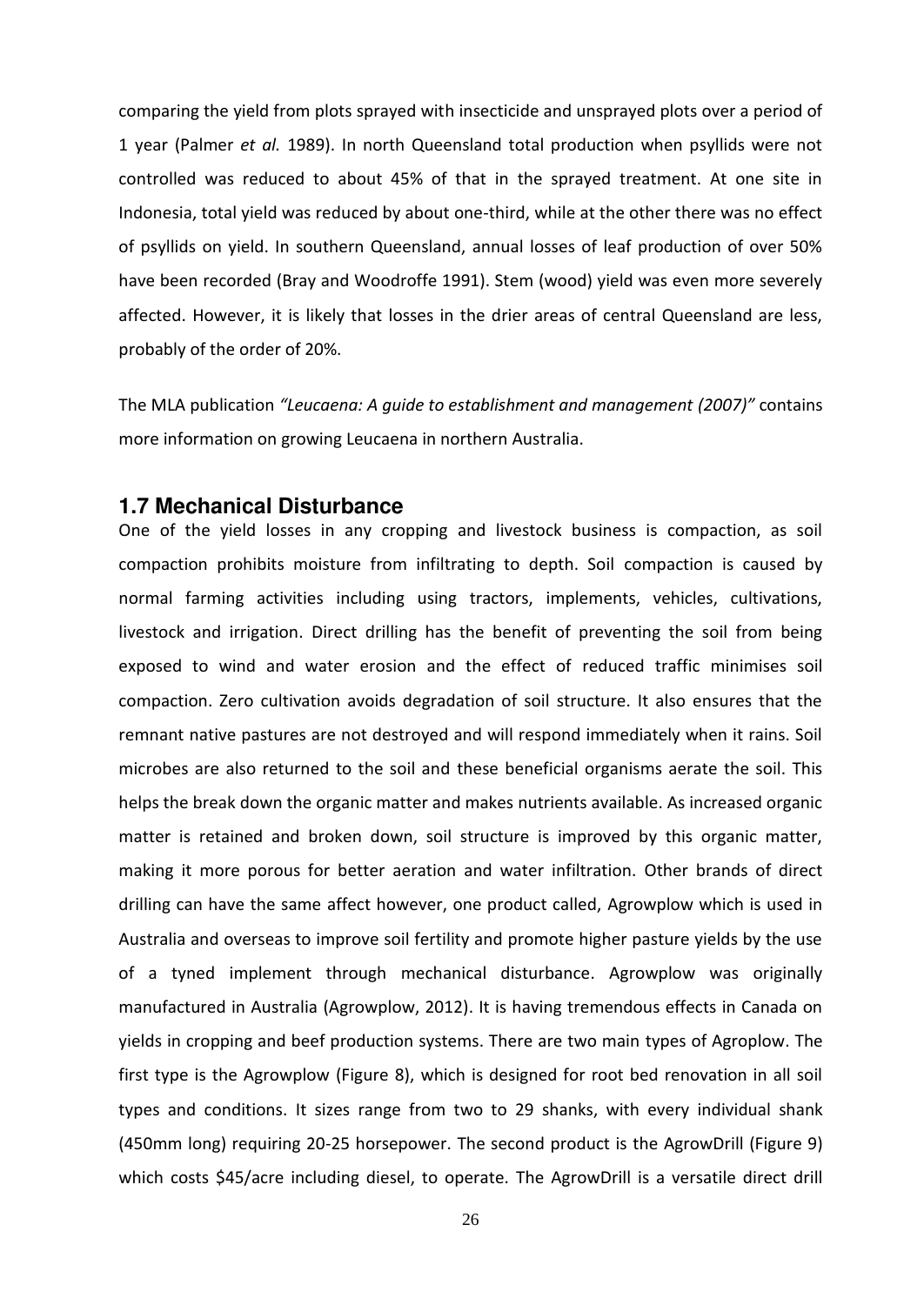seeder with a recoil tyne and Baker boot. A hydraulic lift coulter bar with 35.5cm swivels coulters and two large hopper bins, the front bin holds 20 bushel and the second bin holds 16 bushels. It has a twin distributor metering system with a working width of 12ft wide, 8 inch tyne spacing with 22 row tynes. One of the AgrowDrill's models, the AgrowDrill 510 can establish crops and pastures without any prior tillage once the control and reduction of vegetation and weeds is achieved by either chemicals or livestock or both.

Livestock that were grazed on a grass pasture that had been tilled with the Agrowplow put on at 997.9 grams per day (Finn, 2012). Most of the ranchers were using the AgrowDrill to plant legumes back into their pastures to achieve better yield and soil fertility with the main variety being lucerne.



*Figure 8 : Photograph of Agrowplow Figure 9: Photograph of AgrowDrill* 

## <span id="page-25-0"></span>**1.8 Prescribed Burning**

Plants vary in their response to fire. The manner in which plants are affected by fire is largely determined by their biological characteristics and fire behaviour. Fire readily kills some plants, rejuvenates others and some may even require fire to exist. Some of the biological effects of fire include:-

- Control woody weeds and prevention of patch grazing.
- Sprouting some plants have the ability to sprout when the above ground portion has been burned. Sprouting can occur from roots, rhizomes, base of the trunk, branches, below ground root crown and grass crown.
- Seed Adaption  $-$  some seeds require heat to germinate, or are tolerant to higher temperatures.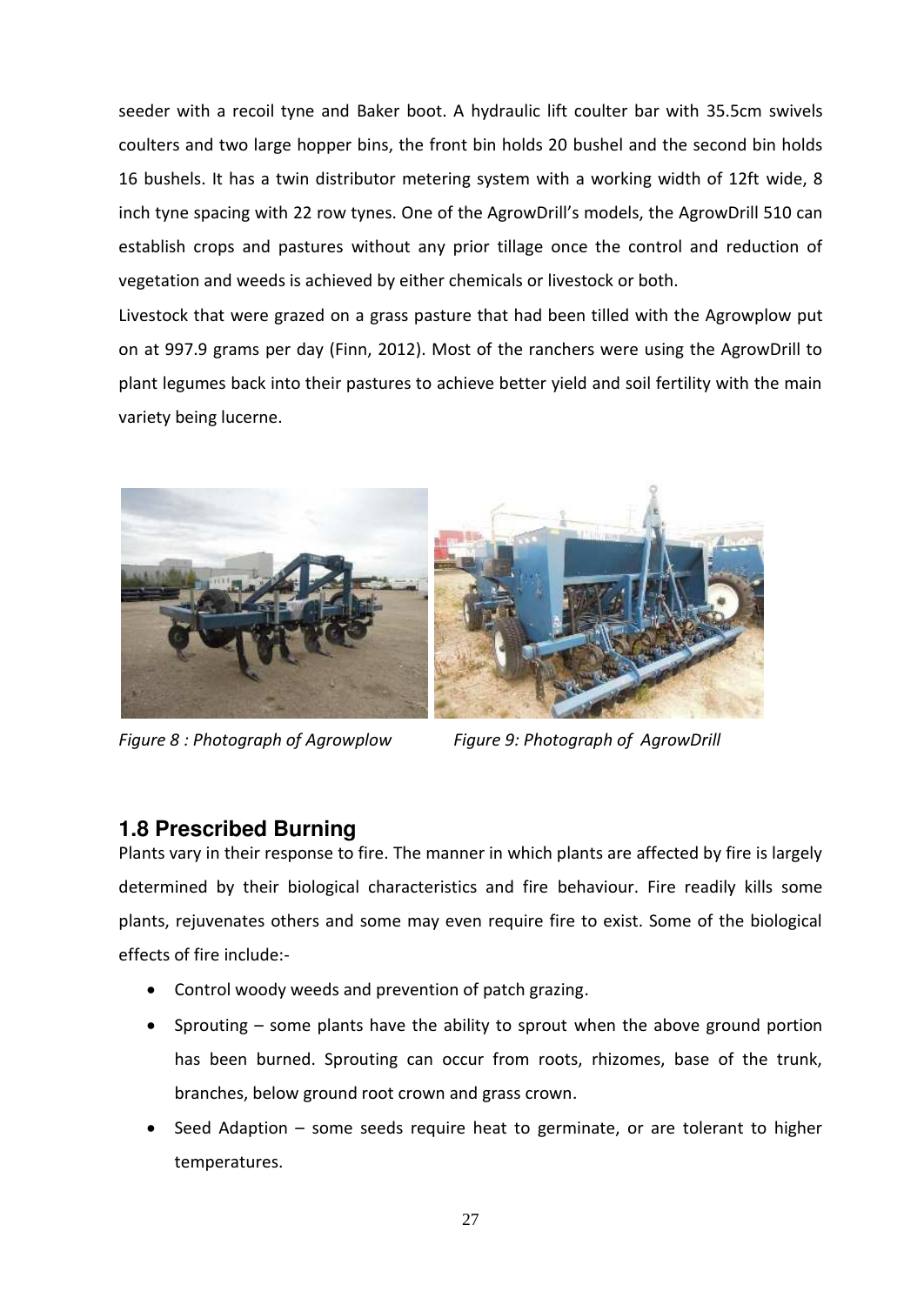- Growth Stage for some plants, the stage of growth determines the degree of damage from fire. If the bud zone is not well developed the plant may be more susceptible to fire.
- Stature fire effectiveness is determined by the growth form of the plant, combined with the density of fuel surrounding it.
- Woody plants  $-$  over time, plants have developed many adaptive traits that allow them to survive different fire frequencies, intensities and seasonal timing of fire, traits such as bank thickness, fire resistant, foliage. The ability of plant tissue to withstand fire depends upon the amount of heat it receives. Most plant cells will die if the heat temperatures reach between 50-55°C, (Taylor) .
- Grasses many perennial grasses are better adapted to fire than woody plants because of differences in the location of growing points. In most grass species the growing points are located near or below the soil surface. In some cases, grasslands require fire to survive.
- The disadvantage of fire is that it removes all ground cover and this can lead to increased soil loss and wind and water erosion. Paddocks should be spelled after a fire to ensure that the young grass regrowth has ample opportunity to establish root reserves.

At the Canyou Ranch in Sonora, Texas, the beneficial effects of prescribed burning on cedar trees which is a threat to the Edwards Plateau, a major water aquifer in Texas.. This study was conducted by Dr Charles Taylor and his team at the Texas Agrilife Research Academy for Ranch Management. Later on, the treated country was grazed by goats. An adult cedar *(Ashe juniper)* tree can consume 32 gallons of water per day and has a very thick canopy cover growing up to 4.57 metres tall. It was estimated in 1995 that 0.9 million hectares of the cedar tree was present in the drainage and recharge zone of the Edwards aquifer.

The research station at Sonora has been effectively carrying out prescribed burning and animal impact with goats at the Edwards plateau since 1986. The station mainly undertook a practise of summer or winter burning with a rest period of four months and then grazed for twelve month with goats. They never graze in the same season following burning in their rotational grazing system.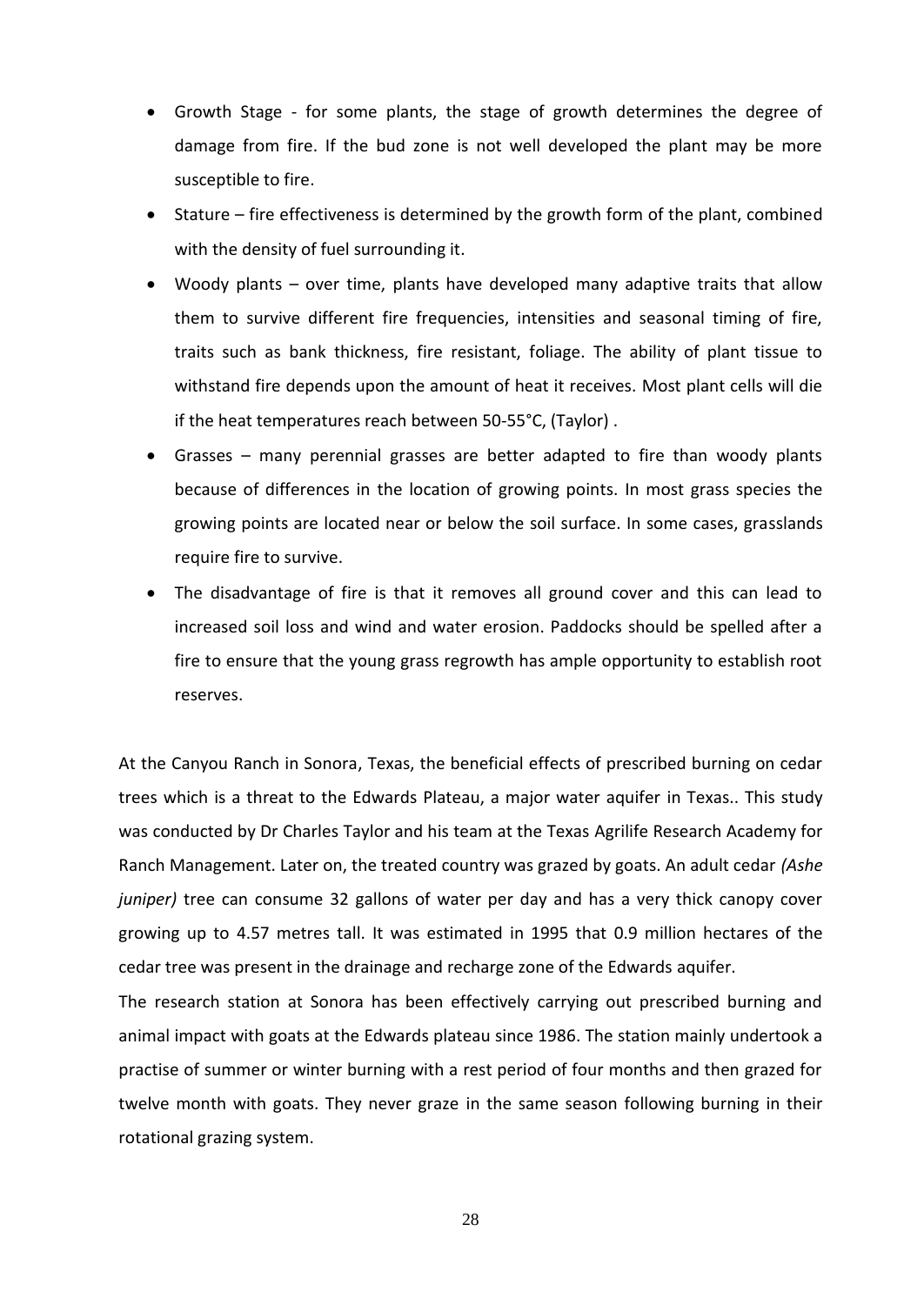Prescribed fire has proven to be an efficient and cost effective method of cedar removal and control as compared to other more expensive methods. Burning is beneficial as it does not disturb the soil, and leaves a clean seedbed and temporarily raises the level of soil nutrients for better establishment and growth of new vegetative cover.

With the implementation of the abovementioned management tools consisting of appropriate grazing of paddocks together with adoption of planting more palatable pastures, it will only be useful if it is achieved in conjunction with efficient and productive cattle.

## <span id="page-27-0"></span>**Chapter 2: Beef Genetics**

Genetics is an important tool to create productive and profitable cattle. With the utilisation of high quality genetics, the producer has the ability to improve the profitability of the enterprise. Factors such as growth rates, feed efficiency, meat quality and yield are all affected by the genetic history of the herd.

One of the main focuses producers must incorporate when selecting cattle is to outline a business goal and their target market specifications. This will assist in selecting the correct bull or cow to improve the genetics of a herd.

As described in a Newsletter from the Southern Beef Technology Services (SBTS) - "Better *Bull Selection – Decisions Using Selection Indexes<sup><i>"*</sup>, advises producers as follows:

*Tips for Using Selection Indexes in Bull Selection to Suit your Environment* 

- *Identify the selection index of most relevance*
- *Rank animals on selection index*
- *Consider individual EBVs of Importance*
- *Consider other selection criteria of importance*

*Identify the Selection Index of Most Relevance* 

*The first step when using selection is to identify the index that is of most relevance to the particular production system in which the animal is going to be used. For seed stock producers this may be the production system of their bull buying clients.*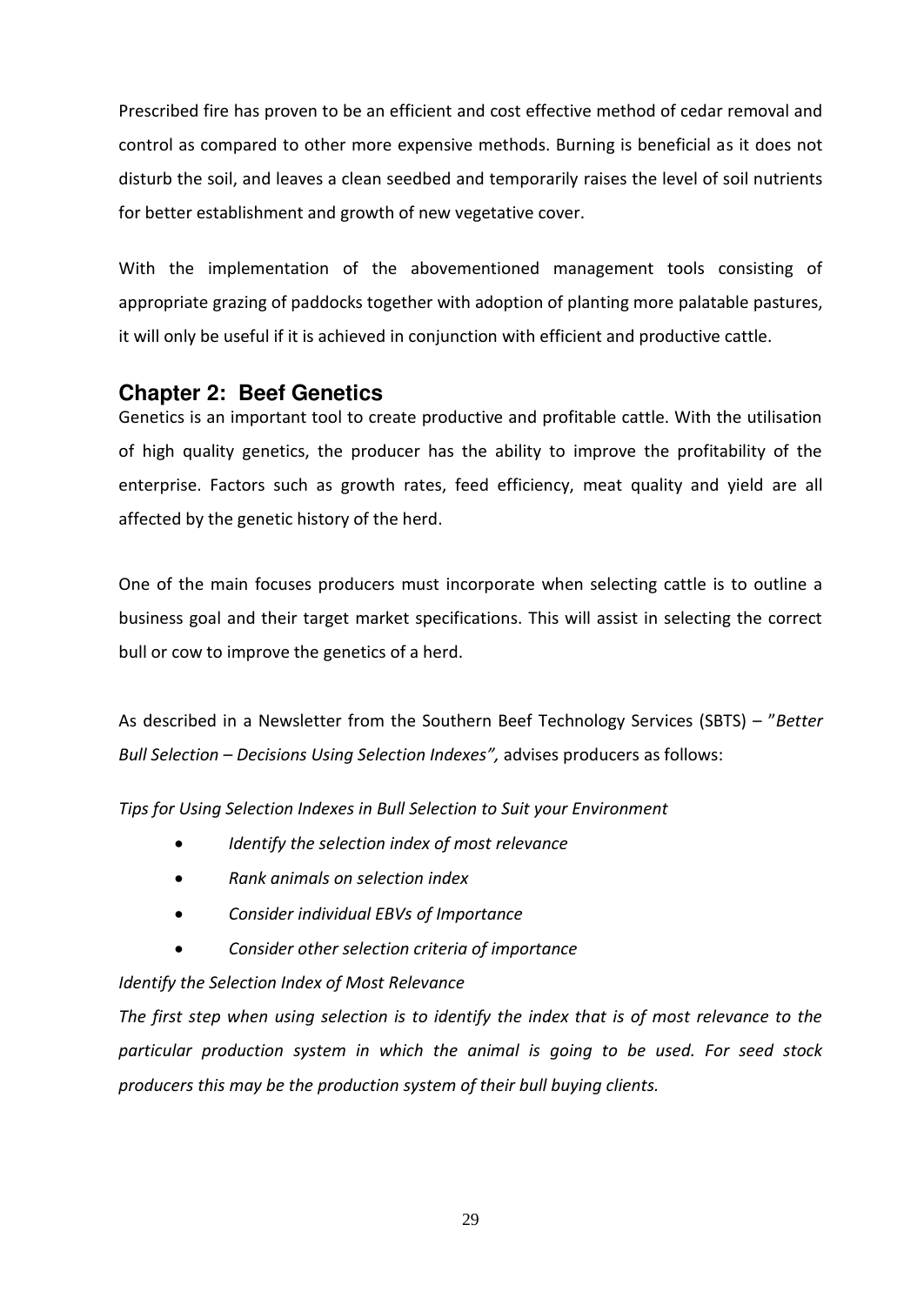*Once the Selection Index of most relevance has been identified, the bull available for selection should then be ranked on that particular selection index. The following selection indexes are now calculated for animals in each respective breed.*

| <b>BREED</b>       | NO.            | <b>SELECTION INDEXES</b>                                                         |
|--------------------|----------------|----------------------------------------------------------------------------------|
| Angus              | 4              | Long Fed/CAAB, Heavy Grass Fed Steer, Short Fed<br>Domestic, Terminal            |
| Hereford           | 4              | Supermarket, Grass Fed Steer, Grain Fed Steer, EU                                |
| Shorthorn          | 3              | Domestic Maternal, Export Maternal, Northern Maternal                            |
| Limousin           | 4              | Domestic Terminal, Self Replacing, Heavy Steer Terminal,                         |
|                    |                | <b>Vealer Terminal</b>                                                           |
| <b>Red Angus</b>   | 3              | Supermarket, Vealer, Northern Steer                                              |
| Charolais          | 3              | Domestic, Export, Northern Terminal                                              |
| <b>Murray Grey</b> | 3              | Supermarket, Long Fed Export, Heavy Grass Fed                                    |
| Simmental          | 4              | Domestic Terminal, Export Maternal, Northern Terminal,<br><b>Vealer Terminal</b> |
|                    |                |                                                                                  |
| South Devon        | 3              | Vealer, Supermarket, Export Maternal                                             |
| Santa Gertrudis    | $\overline{2}$ | Domestic Production, Export Production                                           |
| <b>Belmonts</b>    | $\overline{2}$ | Domestic Steer, Export Steer                                                     |
| <b>Brahman</b>     | $\overline{2}$ | Jap Ox, Live Export                                                              |
| <b>Brangus</b>     | $\overline{2}$ | Domestic Steer, Export Steer                                                     |
| Wagyu              | $\mathbf{1}$   | <b>Fullblood Feedlot</b>                                                         |

*Figure 10: Better Bull Selection Using Selection Indexes Source: Tropical Beef Technology Services, Winter 2012.* 

These indices must be used in conjunction with visual assessment of fitness for characters

including:

Temperament (Docility)

Structure

Fertility

Then Use EBVs.

There are two methods that a beef producer can follow regarding the implementation and use of genetic improvement strategies; one is natural mating and the other is Artificial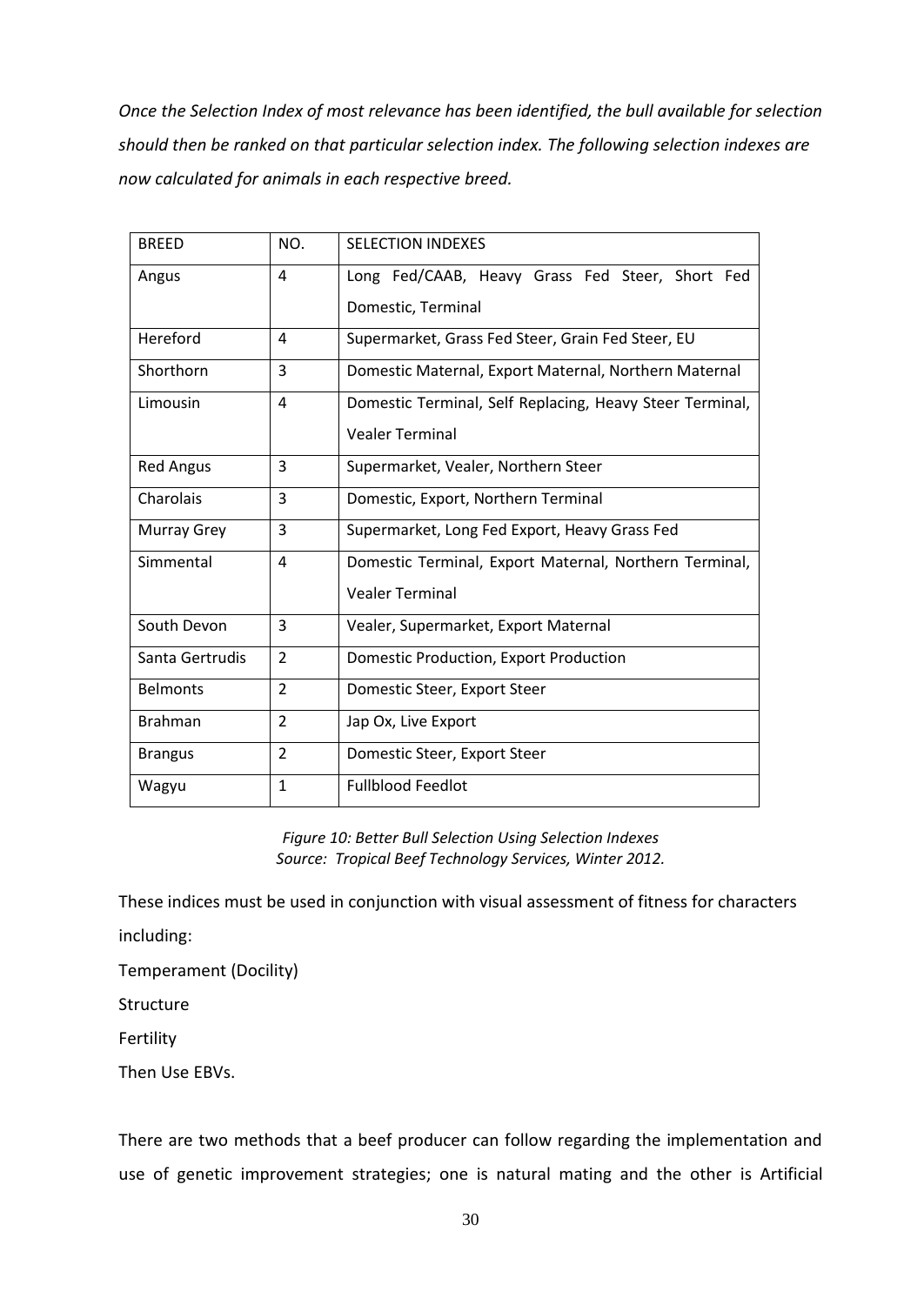Insemination (AI). Both methods has its' advantages and disadvantages. Firstly natural mating is very cost effective with low labour costs involved and conception rates being high however, in order to purchase quality bulls can be very expensive. The advantages of AI is the accessibility of superior genetics, better weight gains, narrowing the mating cycle down to a uniform calf crop. With this in mind, AI can be more labour intensive and conception rates may not be as high.

## <span id="page-29-0"></span>**2.1 Heterosis**

Heterosis (hybrid vigor) can have a huge impact on the net return. The main benefits recognised from a properly planned crossbreeding program is the heterosis gained by crossing breeds that complement each others' traits.

Research provided by The Samuel Roberts Noble Foundation Inc. (Ardmore, Oklahoma), showed that crossbred cows can have many advantages:-

- 6% higher calving rate
- 4% higher calf survival rate
- 38% increase in longevity
- 23% increase in lifetime productivity.

Another great characteristic of crossbreeding is the prospect of combining breeds that have specific strengths and weaknesses that will complement each other, resulting in an animal with the best traits of those breeds, such as the Beefmaster breed.

Evidently, the effect of the breeds involved in a crossbreeding program can play a huge role in increasing pre-weaning weight and post-weaning gain. A 2010 study by the Samuel Roberts Noble Foundation Inc., shows the direct effect of a breed can influence weaning weight by more than 31kg and post-weaning gain by more than 39kg. Additionally, the maternal effect of the breed influences weaning weights by more than 39kg.

## <span id="page-29-1"></span>**2.2 Utilizing Artificial Insemination & Fixed Time Synchronisation**

One of the most efficient and practical means of introducing superior genetics into a beef cattle herds is the use of artificial insemination in conjunction with fixed time synchronisation. With inadequate oestrus detection and lack of trained personnel to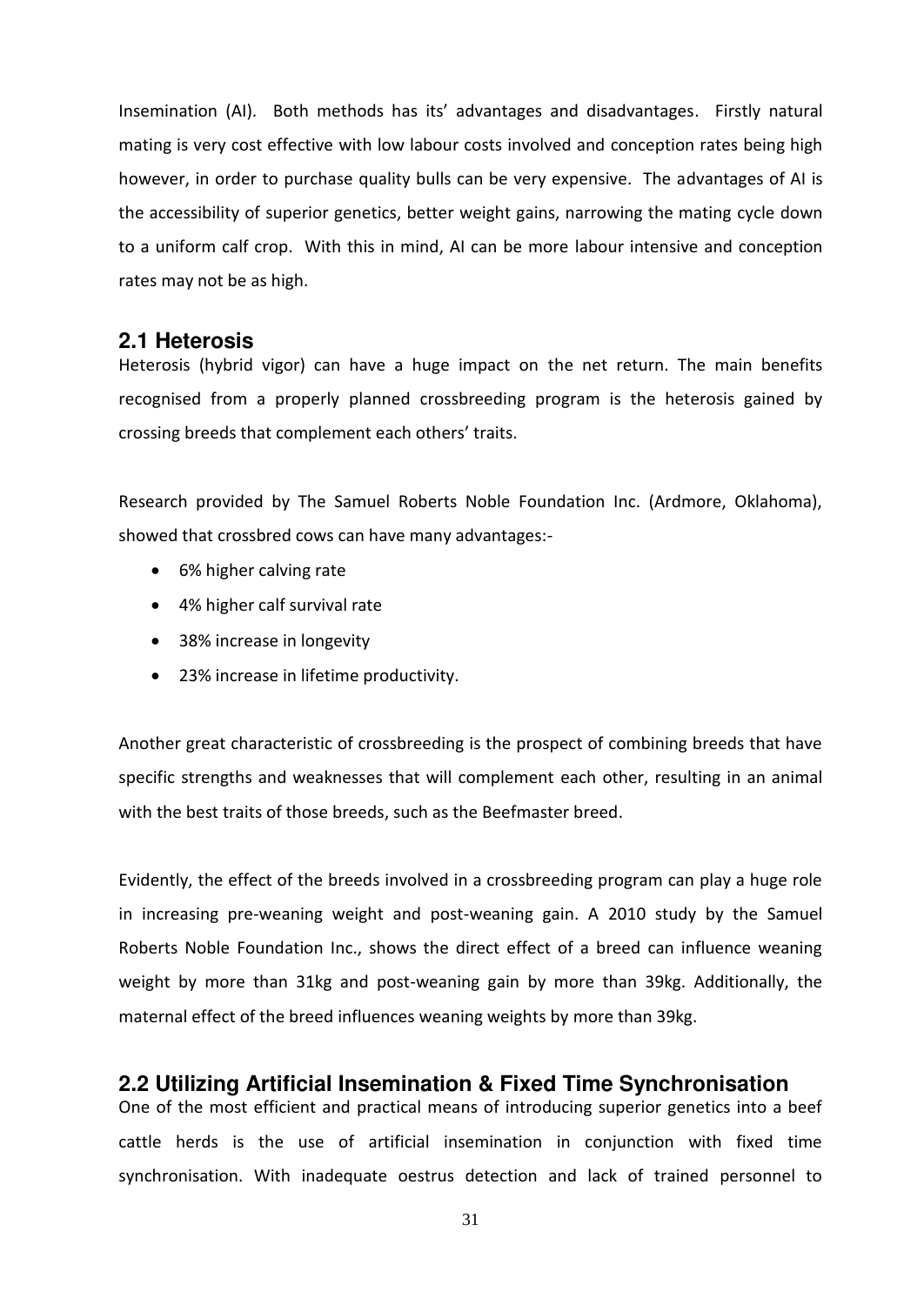implement the AI program in a cattle herd, the use of hormonal treatment of females can bring synchronous follicular wave and ovulation which allows for FTAI. This will lead to cattle being inseminated with oestrus detection to gain the appropriate pregnancy rate. As shown below FTAI has the ability to increase the percentage of cows in calf.





'Of interest to the northern Australian beef industry is the ability to compact the calving interval through the use of ovulation synchronisation treatments. Recent studies have demonstrated that after ovulation synchronisation, FTAI and exposure to bulls up to 78% Bos indicus heifers and 86.7% of Bos Taurus heifers can conceive in the first two oestrous cycles of the mating season.' (Bayer Reproduction, 2012)

However, these results are not very common in the extensive regions of the dry tropics and further research is being conducted by MLA to ensure higher results can be routinely achieved.

In the above demonstration, FTAI resulted in heavier calves at weaning and females calving earlier in the season, therefore, permitting more time to re-conceive, with the opportunity of a female to fall back into calf within a 12 month period.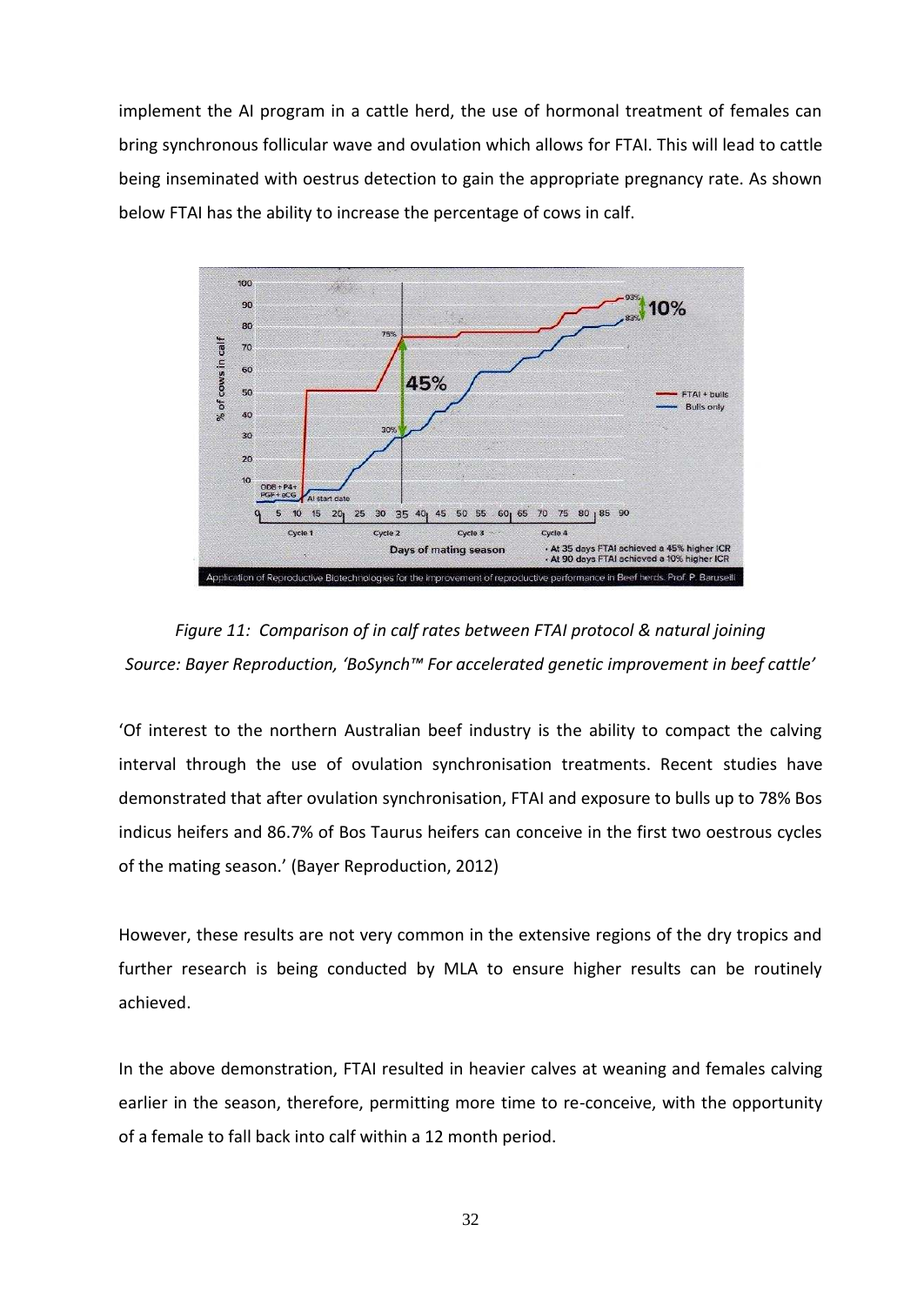By not confining the mating period to a smaller time frame, can result in loses of between 15-26kg of weaning weight after each oestrous cycle. Earlier calves have more time to grow, so they are heavier by weaning time. This is shown in the figure below:-



*Figure 12: Earlier calves are heavier* 

*Source: Bayer Reproduction, 'BoSynch™ For accelerated genetic improvement in beef cattle'* 

Good nutrition and having maiden heifers above their critical mating weight is absolutely paramount to achieving good FTAI rates. For the first synchronisation, the majority of cattle producers need to put maiden heifers on a high protein forage diet to achieve high conception rates.

## *Advantages of FTAI*

- The utilisation of sexed semen to sustain high quality replacement heifers or herd bulls.
- The ability to access sires of proven genetics that cannot be physically purchased within the budget.
- Labour commitments are minimised to a small time frame.
- The potential to breed relatively economical sires of high genetic traits that can be used in the herd.
- More precise breeding records.
- Uniformity of calf crops.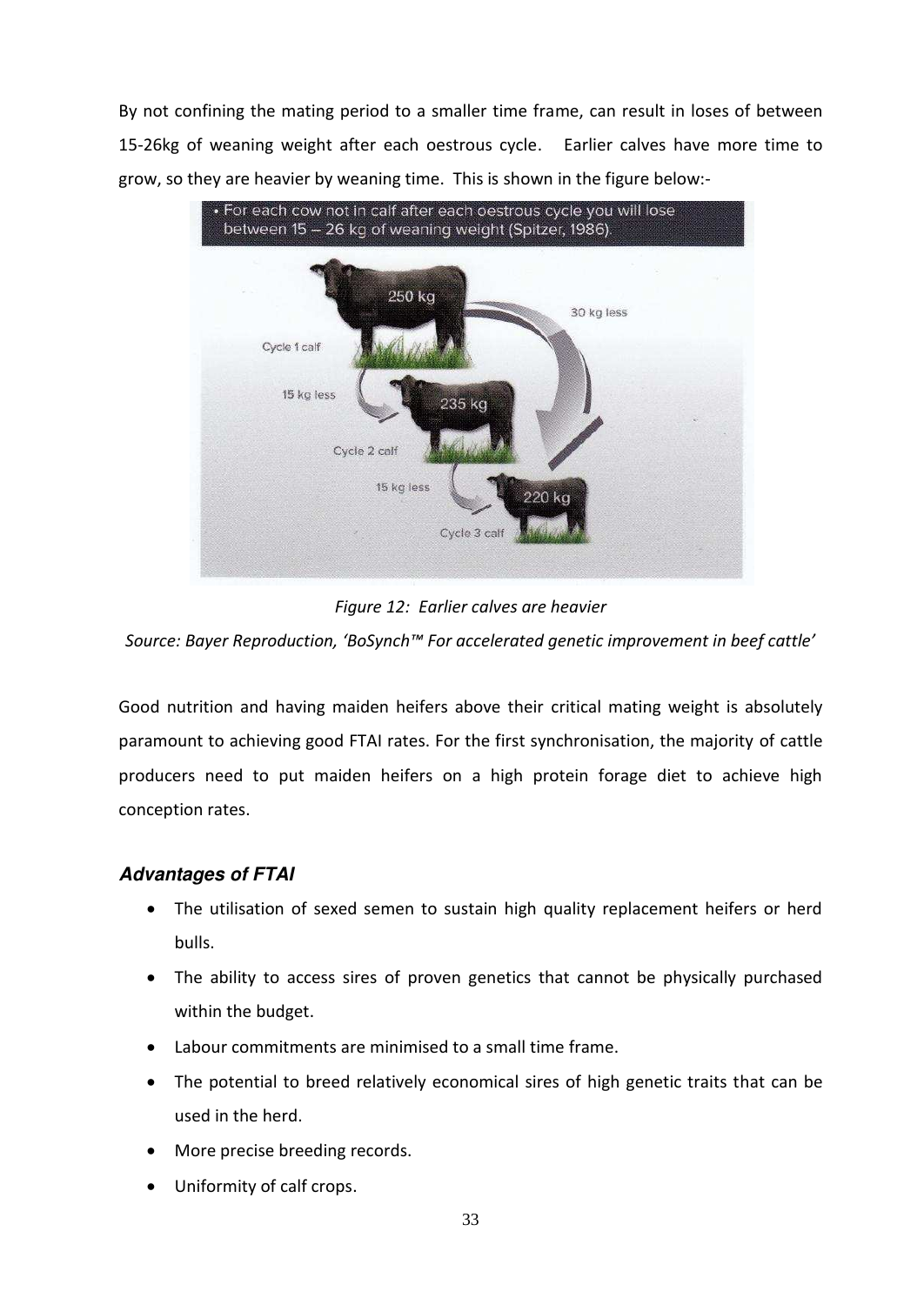## *Disadvantages of FTAI*

- Requires trained labour for oestrus detection and decent yarding facilities to draft females.
- Price of semen can be costly if sourcing superior genetics.
- The possibility of potential lower calving percentages.

## <span id="page-32-0"></span>**2.3 Bull Selection Criteria**

Selecting a herd sire is one of the most important decisions a cow-calf producer makes. A herd bull contributes half the genetic makeup of his calves and plays an essential role in herd genetic improvement. Some of the key bull selection criteria consists of eye muscle area, marbling, growth traits, temperament and scrotal size.

## <span id="page-32-1"></span>**2.3.1 Eye Muscle Area and Marbling**

The actual eye muscle area can be measured by scanning in the live animal using ultrasound equipment. The size will be reported as an EBV for eye muscle in cm<sup>2</sup> which gives additional indication of the degree of muscling in the animal. The amount of intra-muscular fat is scored in carcases as a marble score. In the live animal the ultrasound measurement at the  $12/13<sup>th</sup>$  rib provides a percentage of intra-muscular fat in the eye muscle (Department of Primary Industries Qld, 2003).

### <span id="page-32-2"></span>**2.3.2 Growth Traits**

Growth traits include weaning and post-weaning growth performance. Growth performance information available on performance tested bulls may include average daily gain, weight per day of age, adjusted weaning weights and weight ratios within contemporary groups. A contemporary group is a group of cattle of the same sex and age-managed under similar conditions.

### <span id="page-32-3"></span>**2.3.3 Temperament**

Temperament is repeatedly equated with docility with it being as important trait through its effects on factors such as growth rate and meat quality. Recent studies by the CRC (Cattle and Beef Quality) into alternative methods to measure docility have identified three simple options, flight time, crush test and yard test. Flight time is the time an animal takes to pass through the cattle crush to a predefined distance, hence the greater the time, the more docile the animal. Crush test requires restraining the animal in the cattle crush and recording the response of the animal as the handler approaches. The yard test involves the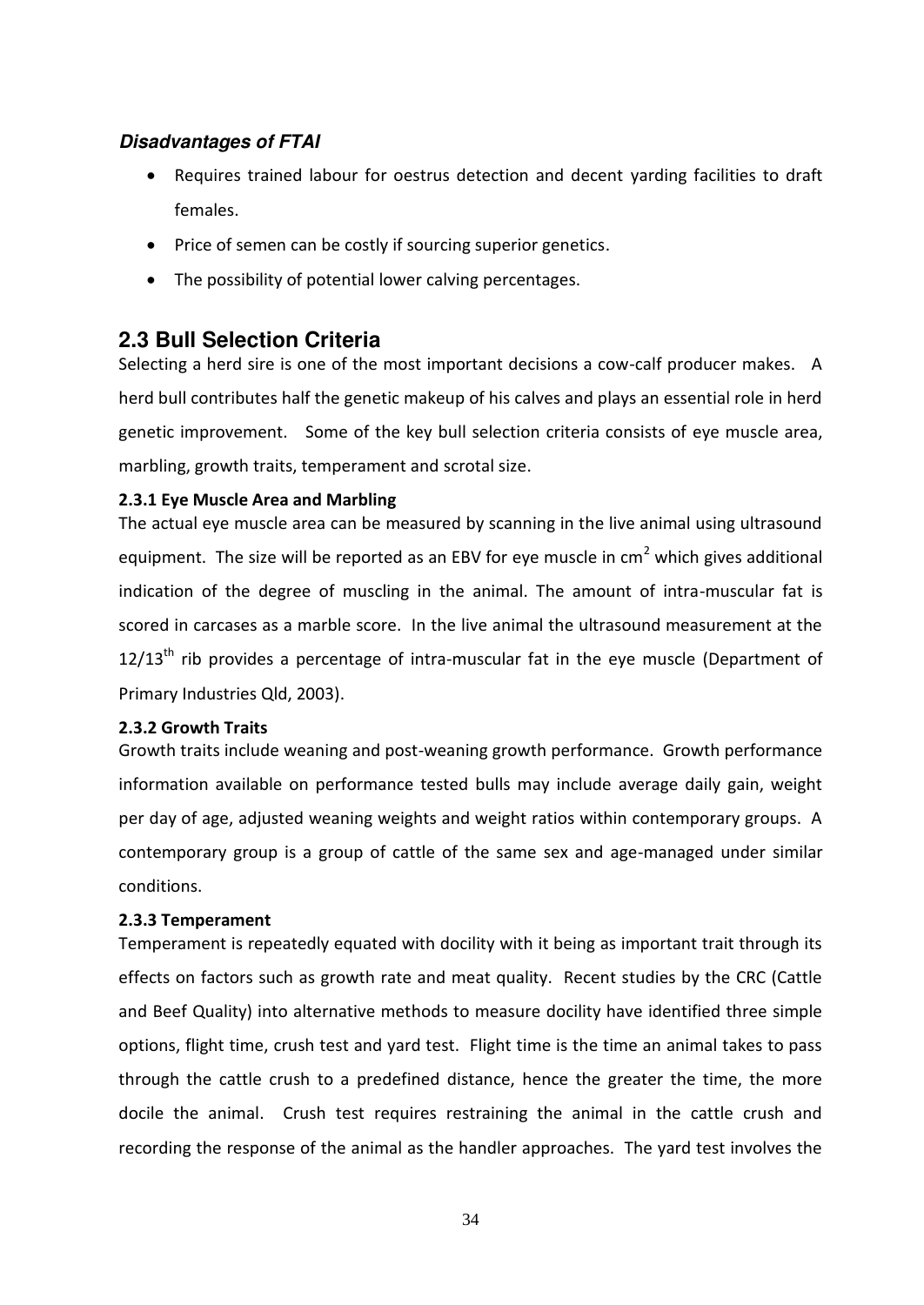animal to stand in the corner of a large holding pen and animal's response is recorded as it is being approached.

### <span id="page-33-0"></span>**2.3.4 Scrotal Size**

Research conducted in 2009 by the Australian Beef Cattle Co-operative Research Centre (CRC) assessed scrotal circumference, growth, semen and hormonal traits in 2,212 Brahman and Tropical Composite bulls from weaning through to two years of age. This research discovered:-

- Scrotal circumference has medium to high heritability and therefore consequently has great potential to genetically enhance this attribute in Brahman and Tropical Composite cattle through measurement, assessment and selection.
- Scrotal circumference is linked to libido and fertility.
- Reasonable genetic associations are evident between semen traits and scrotal size.

*A higher yearling bull scrotal circumference in Brahman and Tropical Composite bulls is genetically associated with a great number of bull's progeny producing sperm at 12 months of age and having a high percent normal sperm morphology at 24 months of age.* 

*Source: Scrotal Circumference A Must for Tropical Bull Breeders, Tropical Beef Technology Services* 

The use of BREEDPLAN scrotal size EBVs, is the best method available to achieve this. Scrotal Size (SS) EBVs are estimates of the genetic differences between animals in scrotal circumference at 400 days of age.

It is suggested that scrotal measurements should be conducted at 400 days to detect bulls reaching puberty at a young age. When the bulls are measured, it is important that not just a selection of bulls are measured but the entire mob should be assessed, with all measurements recorded by the same person to ensure consistency.

## <span id="page-33-1"></span>**2.4 Bull Selection**

Places visited to investigate different methods of selecting bulls for their cow herd consisted of Brazil, Canada and America. Their selection process included tools such as selecting and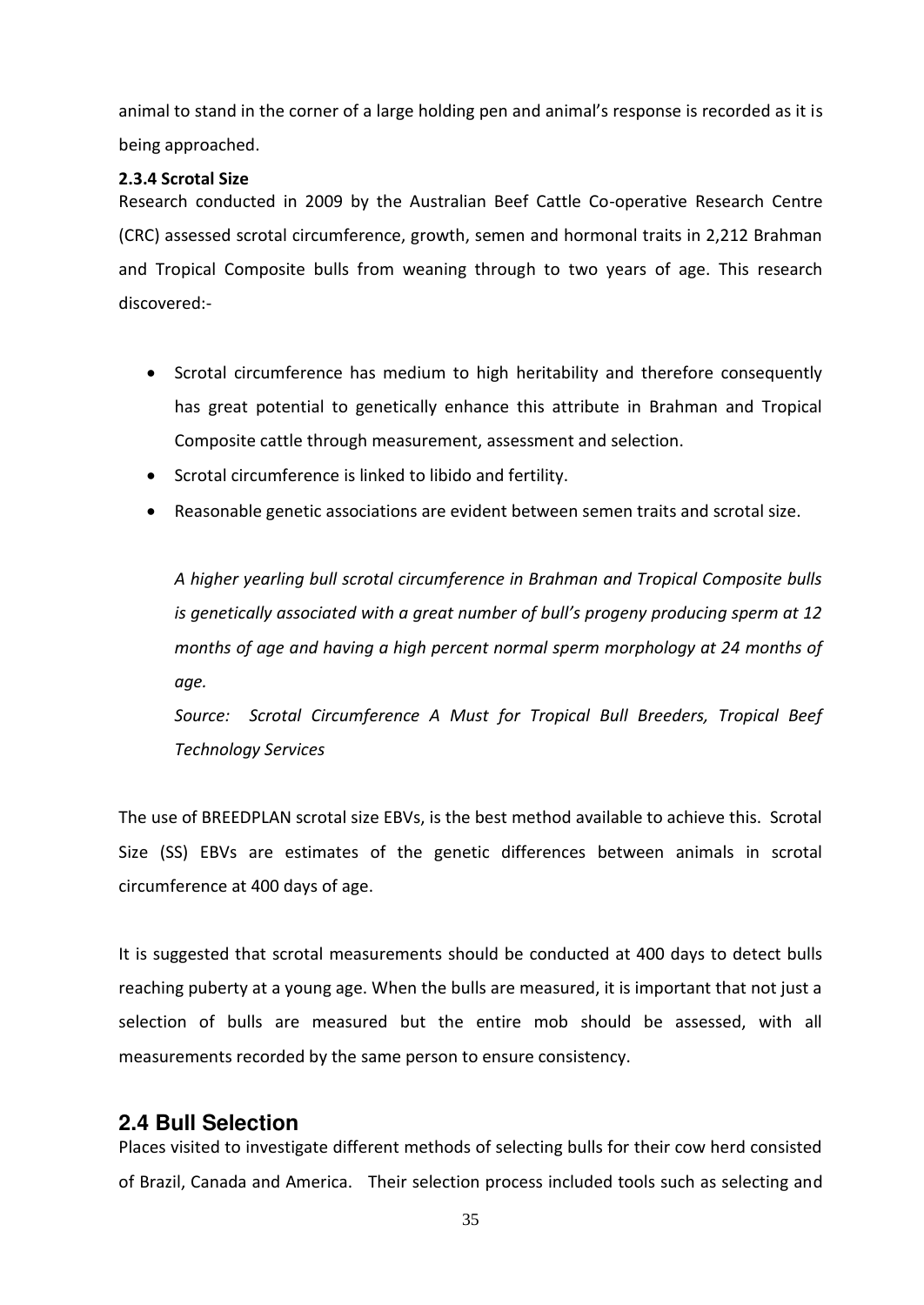joining their herds based on individual performance EBV records, and ranging through to selection on visual conformation.

### <span id="page-34-0"></span>**2.4.1 Brazilian Bull Selection**

Brazilian beef producers at the CFM Ranch have been using the database of CEIP (Certificate of Identification and Production) with over 5 million animal EPD records for over thirty years. CFM and other ranches (such as Delta G and the Paint organisation) all utilise this computer database. When the mating season is active at CFM Ranch they choose a selection index within the CEIP database which will select the ideal herd sire to mate with each individual cow through AI. For example, if a cow is lacking in one of the EPD traits, the index will automatically select the best sire to improve this weaker trait of the female. The CEIP is known to be one of the more readily used databases in Brazil due to it being more economical at \$800. The four major traits CFM used in their selection criteria are weaning weight, weight gain after weaning, muscle score and scrotum circumference.



*Source: CFM Personal PowerPoint Presentation* 

All CFM sires must have a high percentage of EPD records in all these traits to enable eligibility for use in their herd. The CFM only retain the top 15% of the sires to be used on their herd with the remaining being sold at their annual bull sale. All the CFM herd is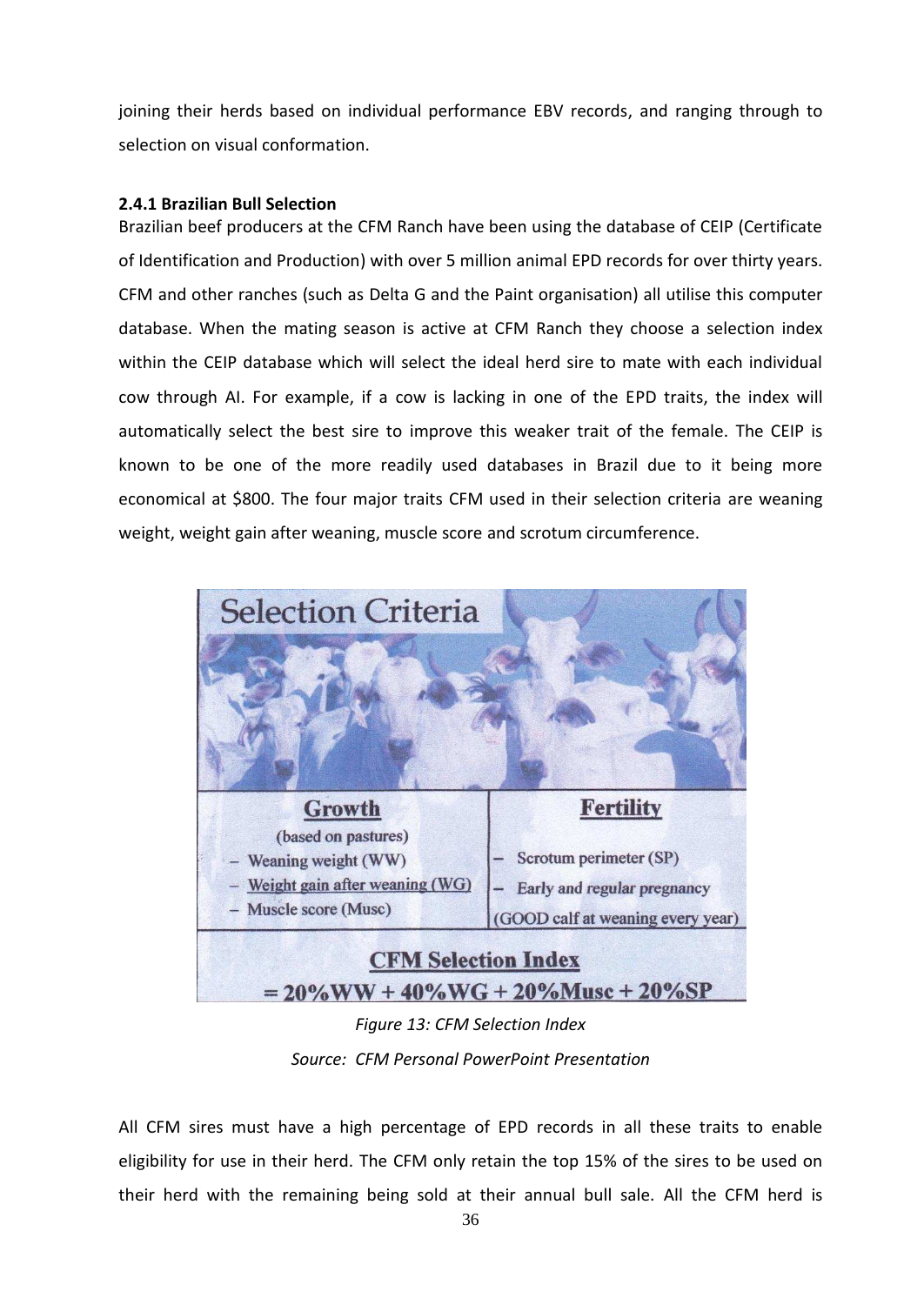recorded through an identification system by tattoo, tag and fire brand which can be traced from the calf through to the slaughter house.

### <span id="page-35-0"></span>**2.4.2 American Bull Selection**

American bull selection is very similar to the selection criteria of Brazil, for one example the Angus breeders can access a bull selection index to improve genetic traits in their herd. Some of the ranches will concentrate on selected bloodlines that which have been shown to improve the specific traits required.

## <span id="page-35-1"></span>**2.5 Cow Fertility**

As stated in an Article in the *Brahman News*, *Reproduction - Oestrus & Puberty, by Alex Ashwood (March 2012, page 42),* 

"In suitable environments most heifers reach puberty at 30-40 percent of their adult *bodyweight. In poor environments heifers may not reach puberty or develop persistent cyclic ovulations until they reach a higher percentage of their adult weight despite adequate frame scores.*"

One of the best EBVs available to measure cow fertility is the Post Partum Anoestrous Interval (PPAI). This EBV trait that encompasses PPAI is called Days to Calving (DTC). Some Brahman and Nelore studs would expose their maiden heifers at a younger age of 16 months at 280kg and then after 90 days they would perform an ultrasound to pregnancy test the female and measure the foetal size. The heifers that were in the top 20% would be retained in their stud herd. On an average, Brahman heifers reach puberty at 750 days of age (Bulletin, 2012)*.* 

Simple practise to use to improve fertility:-

- Select bulls from cows with low DTC EBV's.
- Select stud bulls from cows that have a history of rearing a calf each year.
- Select herd bulls that have good semen traits Percent Normal Sperm and semen motility.
- Select bulls high high EBV's for SS and that have a high scrotal circumference.
- Pregnancy test cows and keep individual cow data.
- Measure cow's gestation length.
- Select cow which maintain a good body score at weaning time.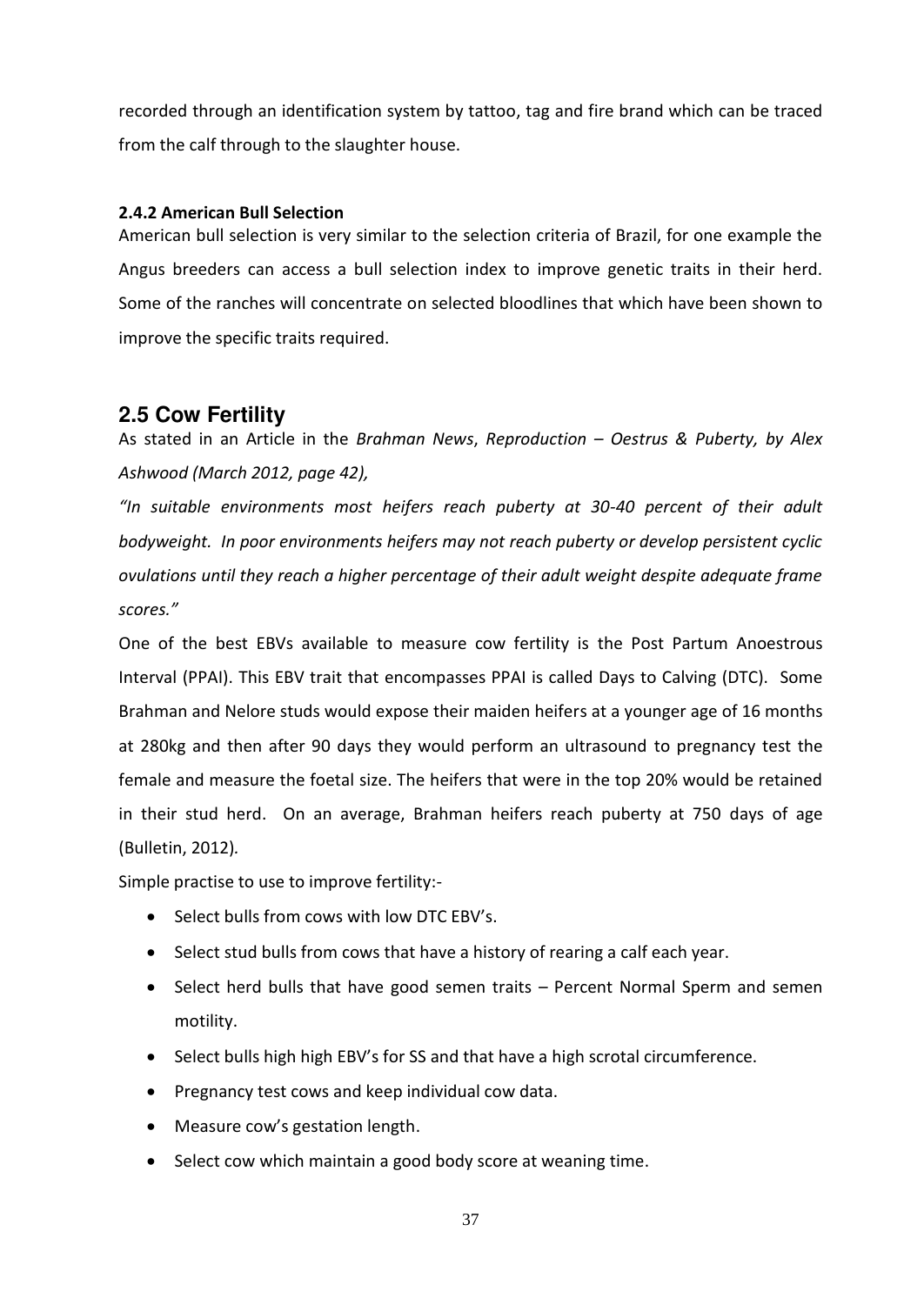- Join maiden heifers at a younger age and select replacements from those that conceived earliest.
- Cull all breeders that produce a weaner every second year.
- Cull late maturing heifers.
- Identifying heifers that conceive earlier in a breeding season

All cows should have a calf every year regardless of their age after their first calf.

## <span id="page-36-0"></span>**2.6 Natural Mating**

A prime example of a very productive and proven practice of natural mating was at the Lasater Ranch who improved their conception rates from natural mating by a process of natural selection in their herd. The Lasater Ranch is family owned and is located in eastern Colorado. The Lasater's have been ranching since 1882 and have been in Colorado since 1948. The ranch occupies approximately 12,300 hectares of short paririe grass near the town of Matheson with 300 mm precipitation and run 1,000 head of Beefmaster breeders. Their entire herd is fed solely on grass forage with salt and minerals; feeding some hay in the winter if necessary, but No grain is added to the diet.

Lasater Ranch is the founder of the famous Beefmaster herd which has been established for over 70 years by Tom Lasater. The Beefmaster is a composite breed that contains bloodlines of a Brahman, Shorthorn and Hereford breeds. The Ranch has been a closed herd for over 40 years.

The Lasater ranch practice a very strict selection process, call the "Six Essentials'.

*"Each of the Six Essentials is equally important to hitting the target of producing optimum cattle. Removing any of the Six Essentials results in the animal's productive value being greatly diminished."* 

 *Lasater, T (nd).* 

*"Multiple trait selection means compromise and will eliminate individuals who may excel in single trait (for example weight), but do not meet the optimum criteria outlined in the Six Essentials. Nature itself culls out extremes.* 

*We believe that optimum cattle are those that will sustain long-term profitability through the efficient conversion of forages into lean beef for the least possible cost."* 

 *Lasater Ranch*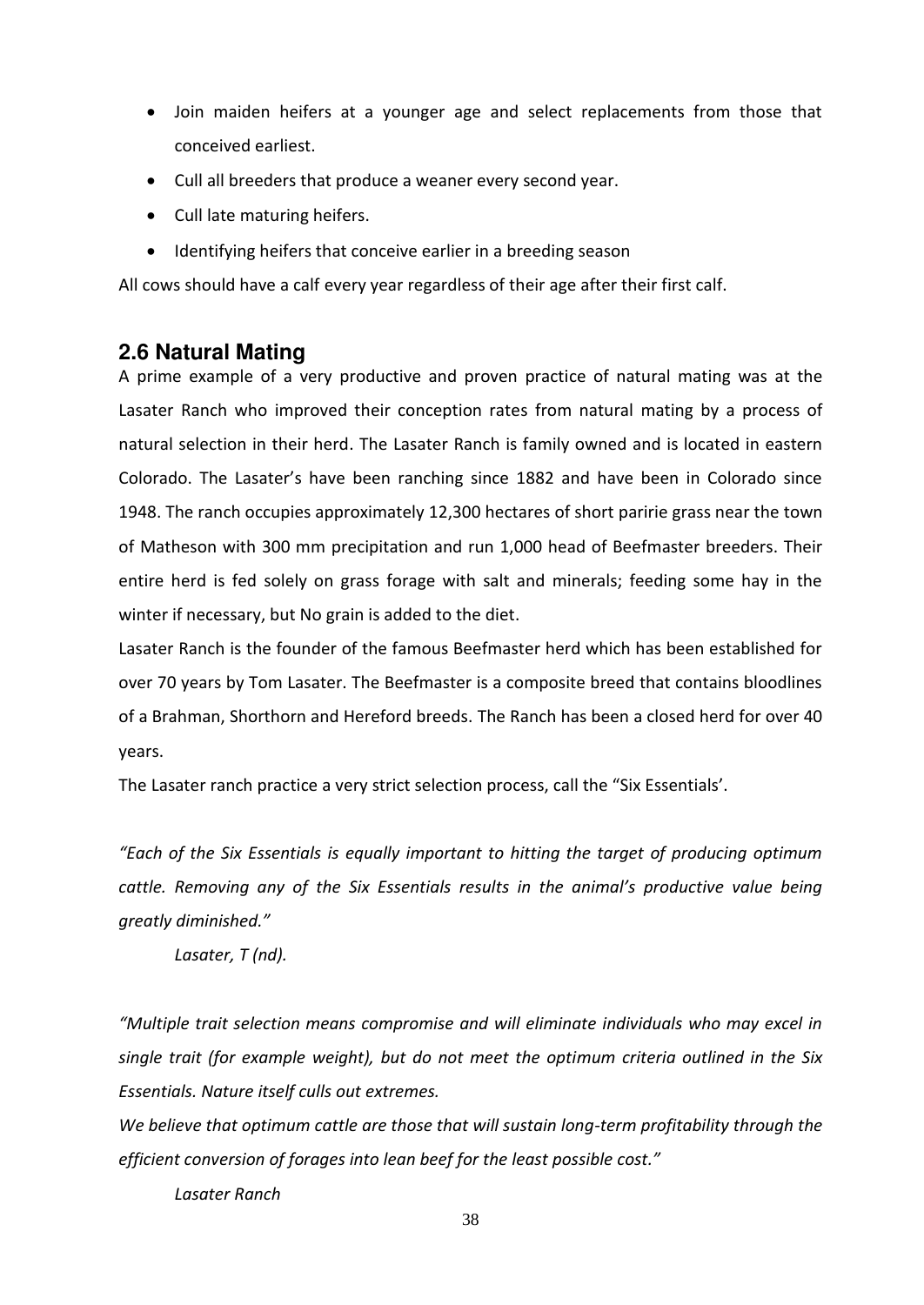#### The Lasater Ranch Selection Program:-



*Figure 14: The Six Essentials Source: Lasater Ranch Brochure*

#### *Disposition*

Having been raised under identical range conditions, the difference in disposition between individuals is apparent during the first several days following weaning. Those with poor dispositions are culled. Thereafter disposition is judged continually and animals which exhibit unacceptable behaviour are culled from the herd.

#### *Fertility*

Bulls retained for use in their herd are bred to maiden yearling heifers at approximately 14 months of age. All breeding has occurred in large multiple-sire herds for more than fifty years, so that the bulls with the highest libido and the strongest competitive instincts have produced the most progeny. Less fertile bulls or those less willing to compete have little or no progeny.

Females are first joined at 14 to 15 months of age. All groups are bred under range conditions during a 45 day breeding season. To remain in the herd, a female would need to calve as a two year old and every successive year and actually bring an acceptable calf weighing around 272kg to the weaning pen each year. This basic production rule has been enforced for nearly 60 years.

#### *Weight*

The top 15% of bulls to be retained as herd sires are selected based upon weaning weight, post weaning gain and yearling weight. Weaning weight primarily measures the milking ability of a bull's dam, but also gives an indication of a bull's own growth potential. Post weaning gain (12 months post weaning), measures how efficiently weight is gained and is a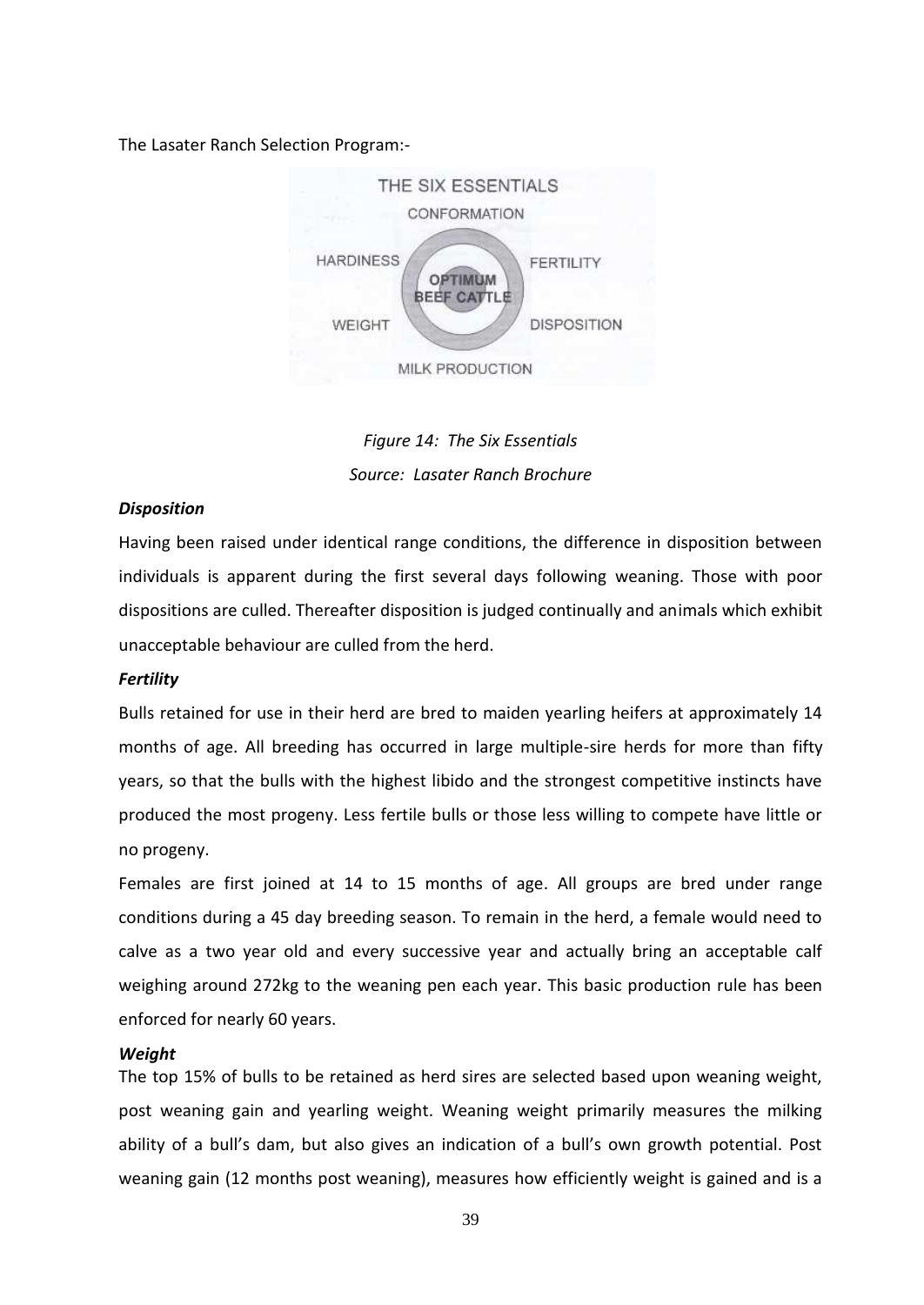combination of weaning weight and post weaning gain and therefore is the most important weight used in selection. Approximately 85% of the heifer crop is retained for replacements. Only defective heifers or those that appear unable to reach puberty at 14 months of age are culled at weaning. After that time, a cow is not culled based on her own weight but for weaning a lightweight calf and females in the herd do not get culled for age.

#### *Conformation*

Conformation is defined as "type on the hook and not type on the hoof". Muscling, along with length and width of hindquarters is emphasized in the selection of bulls as potential herd sires. Animals with any type of structural defects such as problems with their feet, legs or frame are culled from the herd.

#### *Hardiness*

Hardiness is exemplified by those animals that relentlessly carry on their production assignments year after year in a range environment with minimum assistance. For example, in their herd, first-calf heifers are expected to calve out on the range with no assistance. These criteria favour those individuals that are able to carry on production with minimal intervention and with the least cost.

#### *Milk Production*

Only bull calves with above average weaning weights are considered as potential herd sires. These bulls will most likely sire daughters that will perpetuate the heavy milking characteristics demonstrated by their individual dams. Lightweight calves, both bulls and heifers, are culled at weaning. Dams weaning bottom-end calves are also culled from the herd.

#### *Advantages of the Lasater Beefmaster Breed*

- No chemical treatment is used on their entire herd (only vaccinated as calves).
- Bulls are grown out the way nature intended, on grass, so they are healthy, more athletic and last longer than bulls that have been pushed on feed. Bulls that demonstrate fleshing ability when developed on forage pass these traits onto their daughters, resulting in easy-keeping cows. Bulls developed on forage have fewer problems with fertility and feet. They handle heavier workloads and won't fall apart when they are put into service. The Beefmaster breed is very adaptable to harsh climates all around the world. The main selection criteria for bulls are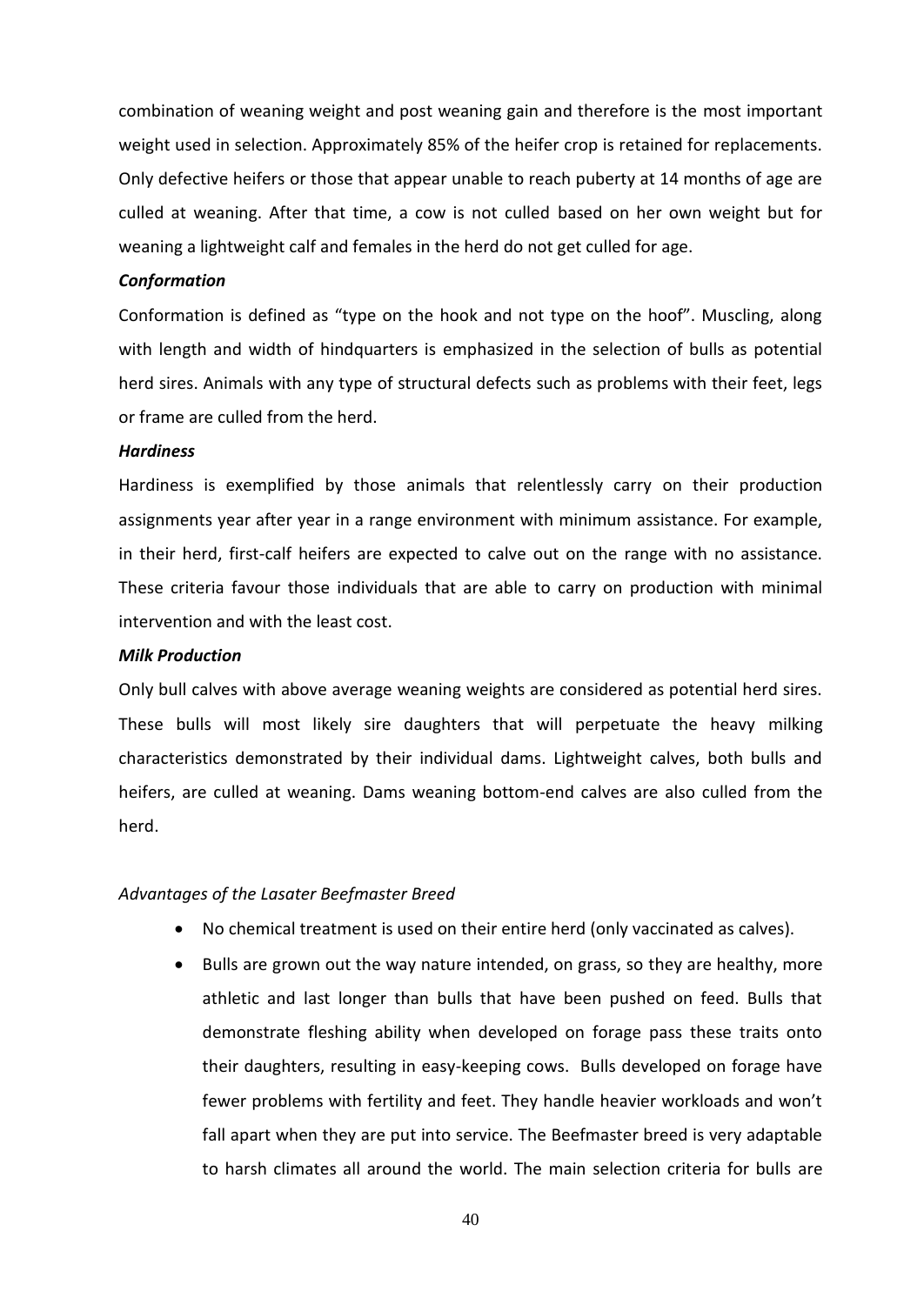scrotal circumference greater than 30cms at 12 months, weight gains over the 100 day period post-weaning, and the rib eye area and marbling. This strategy increases fertility by natural means as Beefmaster have a conception rate of 95% plus.

- Very low labour cost involved in the breeding program.
- Most Beefmaster bulls would average a weight gain of 1kg plus per day on just forage.

### *Disadvantages of the Beefmaster cattle*

- With a composite breed you will not get a consistent herd because of the diverse gene pool.
- The prevalence of poll gene in the Beefmaster cattle is very low.



*Figure 15: Photograph of a Lasater Ranch Bull Source: Lasater Ranch website, www.lasaterranch.com.* 

## <span id="page-39-0"></span>**2.7 Hot Fence Weaning**

To the cow/calf operation a successful weaning is second only to having a high percentage of live calves. Upwards of 80% of the annual income from this sector is generated at weaning, with a major component relying on a successful weaning process and supplying the next person down the beef chain (stocker yearling or feedlot operation) with a healthy calf that will grow efficiently. How successfully a calf makes it through this process has a huge impact on future performance at the feed yard and on the hook. In addition, a well planned and executed weaning management program can positively impact cow breeding efficiency. To maximise immunity before calves are faced with weaning, producers should plan first round vaccinations and de-worming. This can take place as early as 2-4 months of age at branding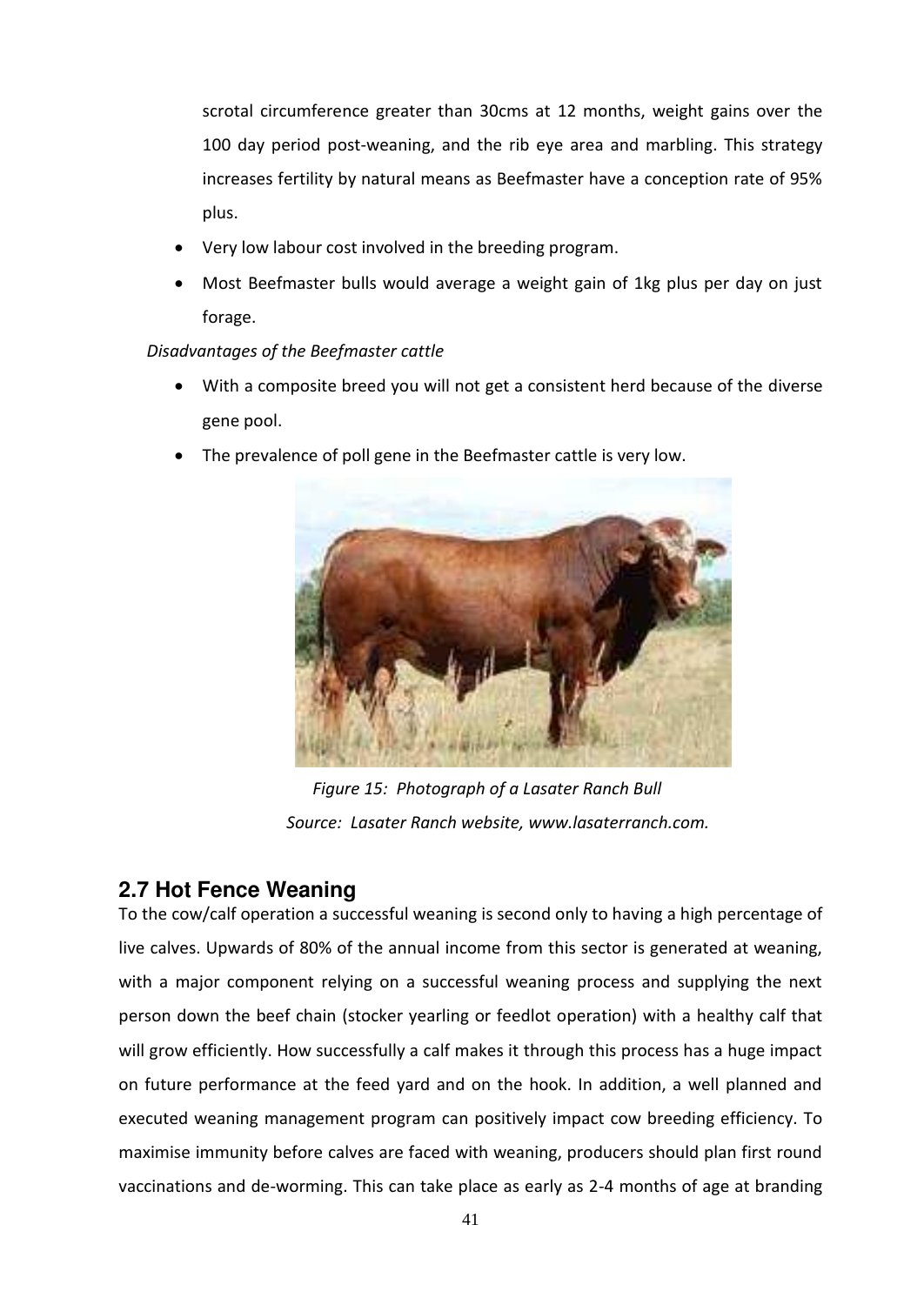time. The important thing is to get that first round of vaccinations in prior to weaning day. Weaning is not combined with high stress events like castrating, de-horning and branding. All these processes should have been performed several weeks or months prior to weaning. Other major stress factors for the weaner are the change in diet from milk/grass to grass/concentrate and being placed in a pen. If weaners are introduced to feed prior to weaning their mothers help educate them to eat and they become accustomed to the taste. Do not rule out early weaning of up to 150 days instead of 205 days, especially in a drought year. Early weaning can be an effective tool to help improve reproduction and forage availability by reducing nutrient requirements of the cows. It was stated in an article in the Working Ranch magazine that Oklahoma researchers reported that cows consume about 1% of their body weight less after early weaning, which equates to about 5.44kg per day for a 544kg cow.

In fence line weaning, cows and calves are placed on opposite sides of a strong fence but still have come visual contact with each other, subsequently the stress of separation is lessened after a few days of this weaning process. The best system is to wean cows in a pen and leave weaner calves outside in a neighbouring pasture with good feed, as a cow certainly goes through stress during this time, but obviously they are older and have better immune responses. Weaning the calves on grass has an advantage for calves as it is consuming familiar feed and has a dust free environment. The majority of the time and variation of feed quality, the calves will maintain their weight or gain as much as 4.5kg in a five day period (Blair, 2012).

#### *Advantages of fence line weaning*

- Maximises weight gain of calves, by reducing stress in a dust free environment.
- The stress level of a lactating cow will be minimised.

#### *Disadvantages of fence line weaning*

- Must have good strong fencing and pens and preferable suitable for smaller mob of weaners.
- Cattle must have good temperament and be easy to handle.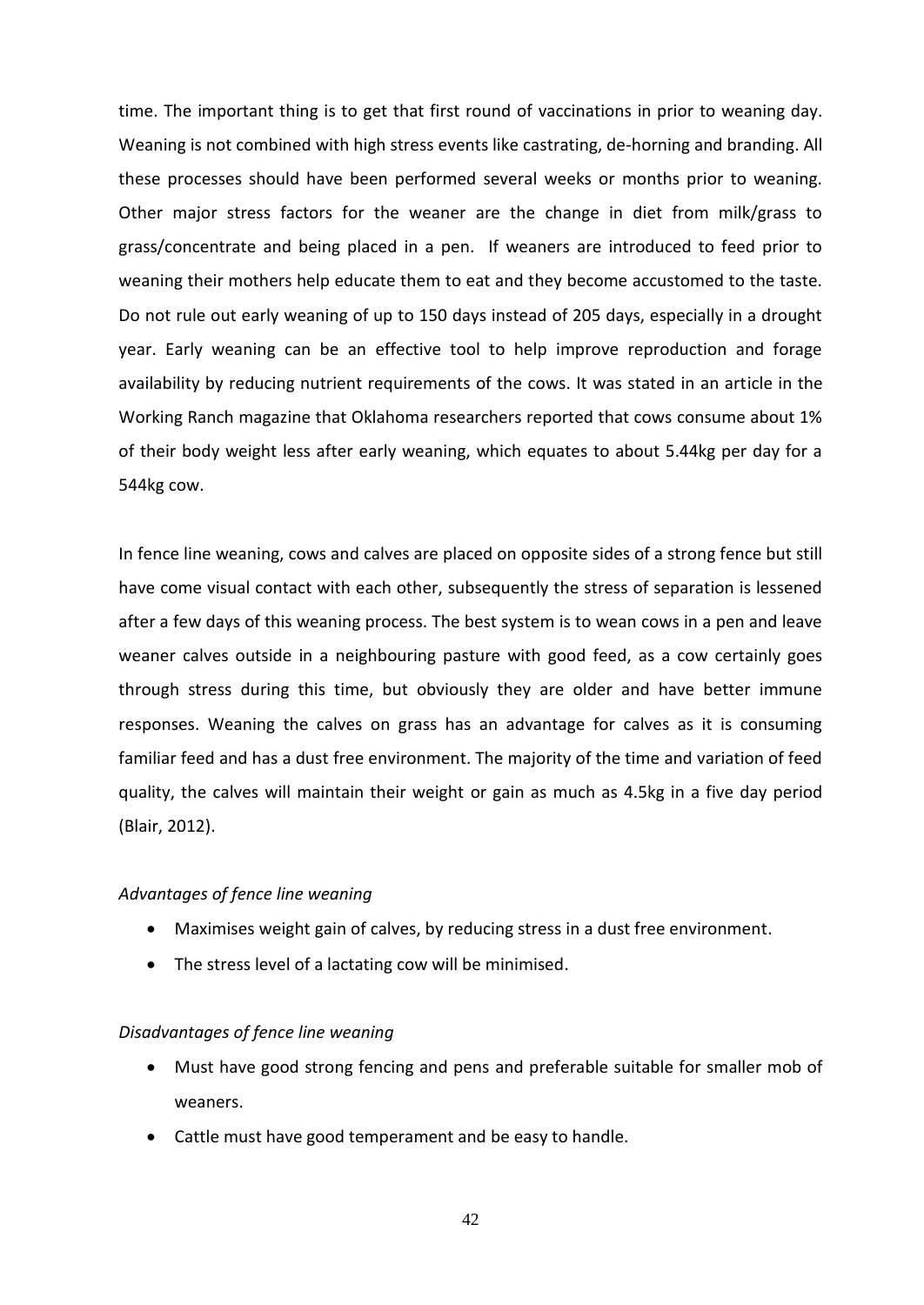## <span id="page-41-0"></span>**Recommendations**

One of the keys to success in any business is to know the basics of the core business and to understand the key profit drivers, enabling a business to maintain an advantage over its competitors. Some of the key areas in which most beef producers can improve are nutrition through grazing management, genetics and business management, as follows:

- 1. Knowing the market that best suits each environment and selecting the most appropriate breed of cattle that can perform in that area should be the number one key priority for any beef producer.
- 2. In order to maintain a productive herd, select bulls on sound breeding objectives with economically related genetic information in the form of EBVs, select for as few traits as necessary and those that are highly heritable. If Breedplan data is not available, then one of the major techniques a bull purchaser can use is to get to know the history of the stud's genetics on a personal basis by visiting the bull breeding property and seeing firsthand how the livestock adapt and perform in their environment. Above all, select bulls that are fertile and able to pass the desirable genetic traits to the progeny.
- 3. Adopting the correct long term carrying capacity for each property, ensuring pastures are routinely spelled and using animal impact and maintaining good ground cover helps retain moisture and organic matter levels in the soil. Improving soil quality in turn will reduce the cost of feeding and decrease the pressure to sell cattle at the wrong time as a result of limited forage available for livestock.
- 4. The importance of stocking rate in maintaining pasture utilisation and determining animal production is paramount. The implementation of legumes and a variety of grass species will provide the required nitrogen for the soil which in turn will produce protein for the herd.

"Live as though you are going to die tomorrow, farm as though you will farm forever." –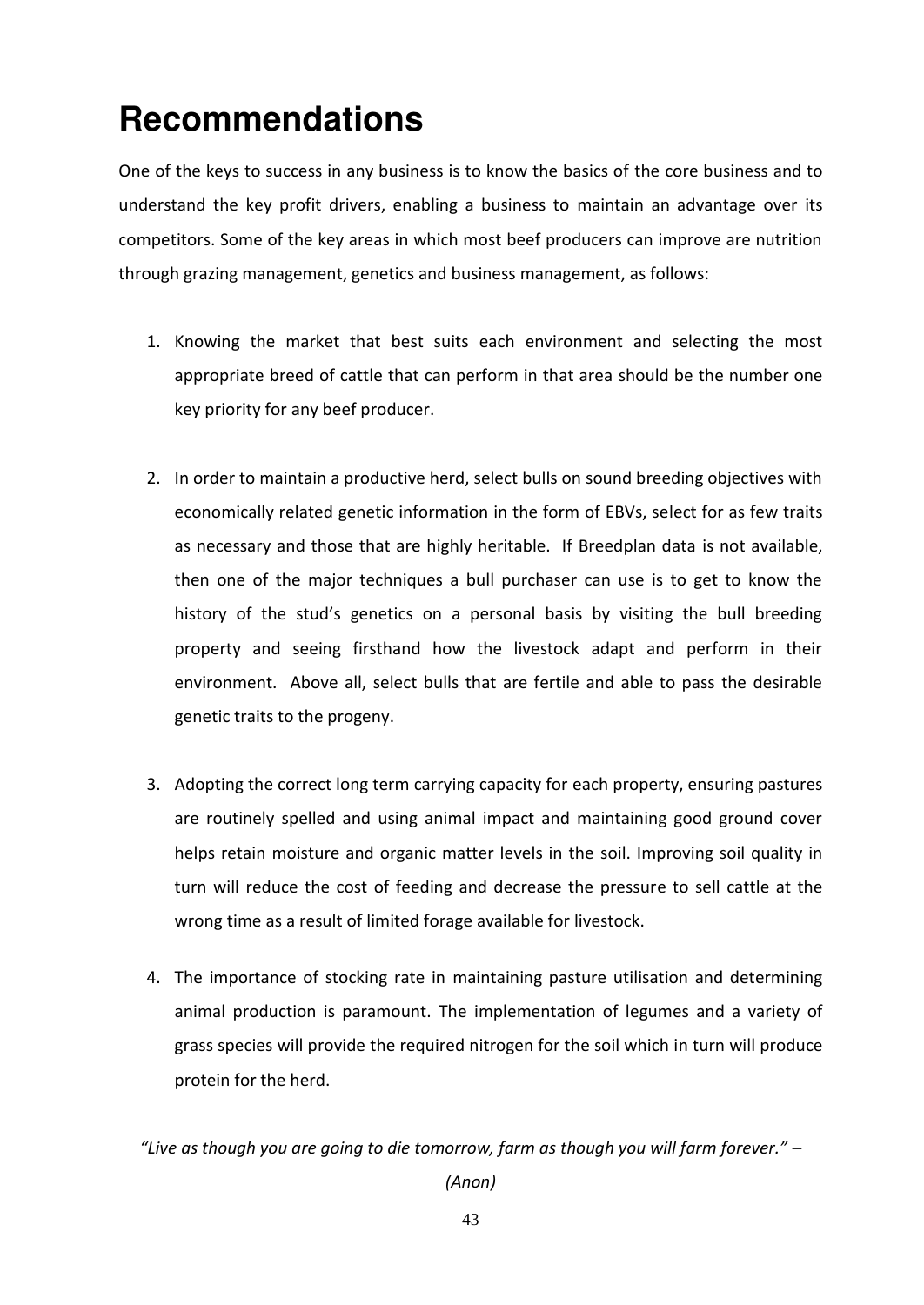#### <span id="page-42-0"></span>**References**

(2012). Retrieved October 24, 2012, from Agrowplow: http://www.agrowplow.com/index.php/selectedContent/2004199908?currentDriven=2147259961&cur rentContent=2004199908

Ashwood, A. (2012). Reproduction - Oestrus & Puberty. Brahman News , p. 42.

Bayer Reproduction. (2012). BoSynch For accelerated genetic improvement in beef cattle.

Blair, E. (2012, August 26). Owner and Ranch Manager, Blair Ranch, North Dakota. (R. Vella, Interviewer)

Bulletin, B. (2012). Beef CRC. Retrieved October 2012, from Final Report - NBP.301: http://www.beefcrc.com/documents/publications/beef-bulletin/BeefBulletin11-4-12web.pdf

CFM. (2012). Powerpoint Presentation.

Dale Lasater. (2012). www.lasaterranch.com.

Department of Agriculture, Fisheries & Forestry. (2012). Cattle Tick. Retrieved January 25, 2013, from http://www.daff.qld.gov.au/4790\_12815.htm

Department of Primary Industries Qld. (2003). Bull Selection. Brisbane: Department of Primary Industries Qld.

Envirogo. (n.d.). www.envirogro.com.au. Retrieved 2012

Finn, G. (2012, September 6). Agrowplow Sales Representative. (R. Vella, Interviewer)

Guide, G. E. (2009, December). Agricultural Electronic Bulletin Board. Retrieved January 25, 2013, from University of Missouri Extension Commerical Agriculture: http://agebb.missouri.edu/mfgc/contest/condition3.htm

Johnson, B. B. (n.d.). Retrieved October 23, 2012, from Beef Australia: http://beefaustralia.com.au/uploads/99/cms/files/Pasturerundown-JohnsonandBuck.pdf

Meat & Livestock Australia. (2006). Beef Cattle Production in Northern Australia. Beef Fact Sheets .

Meat & Livestock Australia. (2007). Leucaena a guide to establishment and management. Meat & Livestock Australia Limited.

Moreira, D. d. (2012, April). Personal communication. Embrapa Southeast Livestock. (R. Vella, Interviewer) Sao Carlos, SP, Brazil.

Pastures Australia. (2008, November). Stylo. Retrieved April 20, 2013, from Pastures Australia: http://www.pasturepicker.com.au/Html/Stylo.htm

Perkins, T. (2012). Beefmaster Cattle. Oklahoma Cowman , p. 42.

PR, W. (n.d.). Survival of Cattle Ticks in Central Queensland Pastures.

RA, B. (n.d.). The Leucaena Psyllid. Retrieved March 01, 2013, from Food and Agriculture Organisation of United Nations: http://www.fao.org/ag/AGP/AGPC/doc/Publicat/Guttshel/x5556e0r.htm#TopOfPage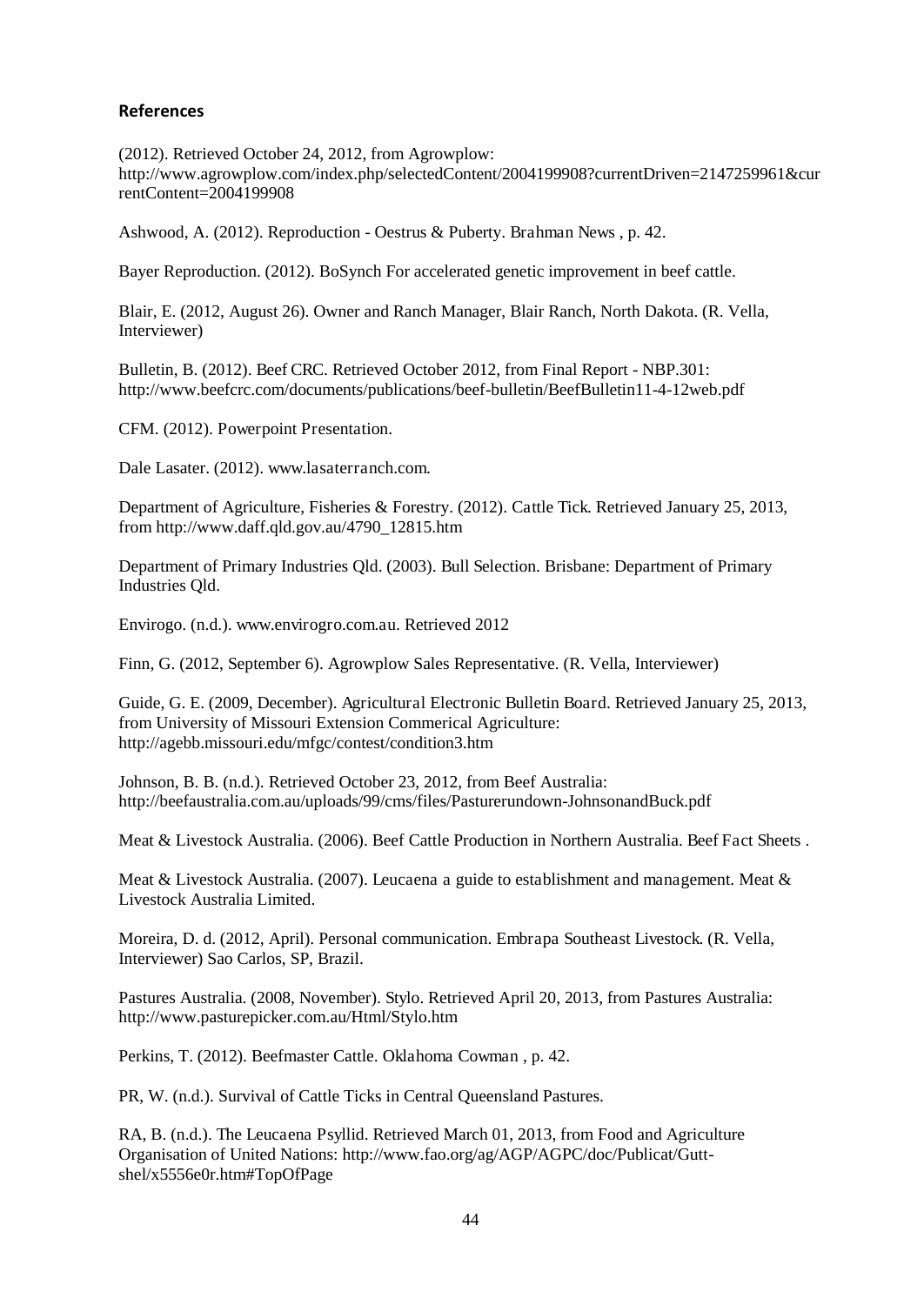RegenAG. (2011). RegenAG Holistic Management Workshop.

Savory, A. (1999). Holistic Management Second Edition. Washington, DC: Island Press.

Smith Thomas, H. (2012). Mob Rule. Beef Magazine , 36,40.

South Dakota Grassland Coalition. Green Pastures.

Southern Tropical Beef Technology Services. (2012). Better Bull Selection Decision Using Selection Indexes. Winter .

Taylor, R. H. (n.d.). Edwards Plateau Prescribed Burn Association Handbook & Journal. Sonora, Texas, USA.

The Leucaena Network. (n.d.). Retrieved October 22, 2012, from http://www.leucaena.net/index.html

The Samuel Roberts Noble Foundation, Inc. (n.d.). The Advantages of Crossbreeding. Retrieved from www.noble.org

Tropical Beef Technology Services. Scrotal Circumference A Must for Tropical Bull Breeders.

Wells, M. (2012). The Way to Wean. Working Ranch , 70. United States of America.

West Nueces-Las Moras Soil & Water Conservation District. (nd). Burning in Ashe Juniper Dominated Communities.